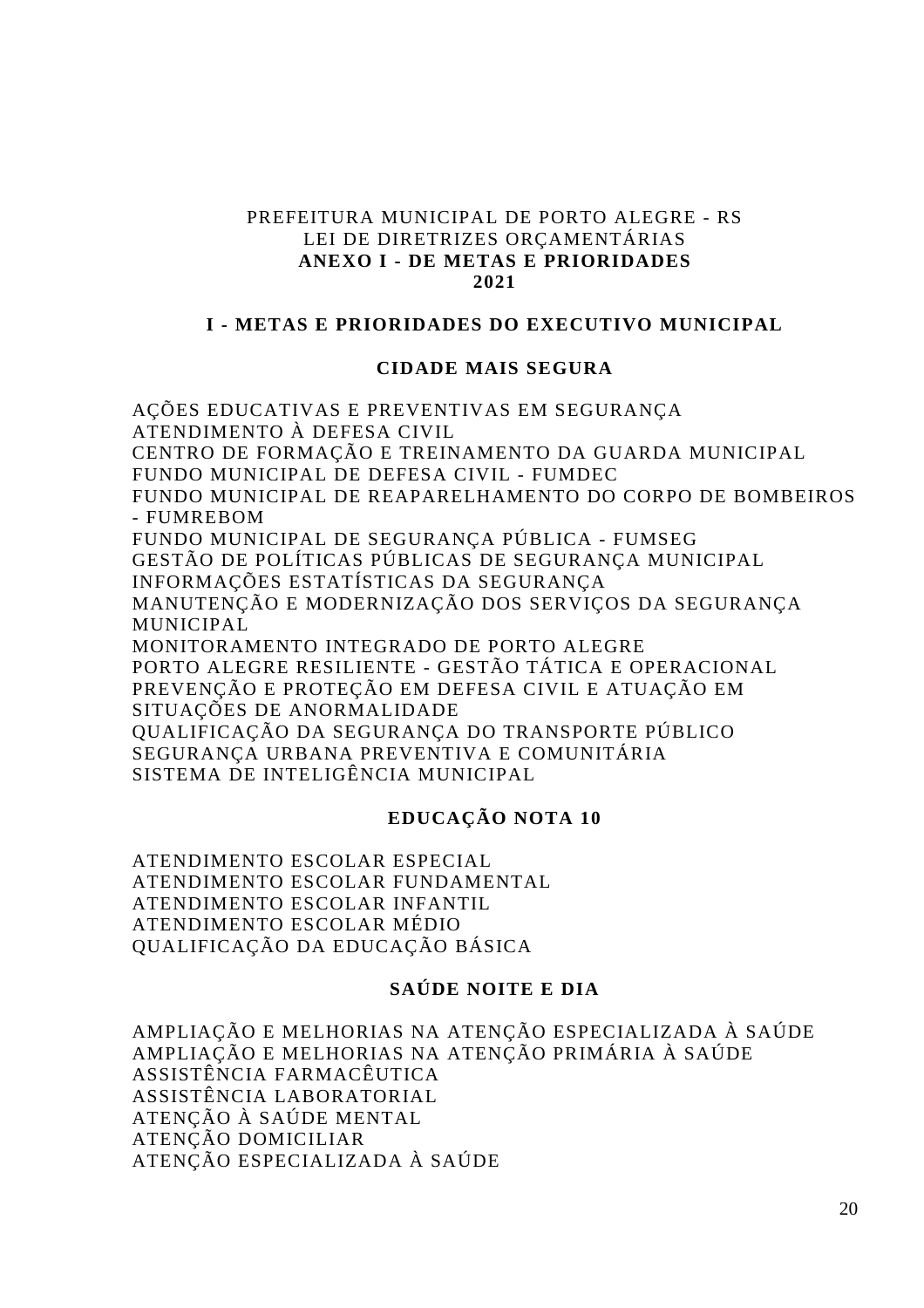ATENÇÃO PRIMÁRIA À SAÚDE CONSELHO MUNICIPAL DA SAÚDE – CMS CONSELHO MUNICIPAL SOBRE DROGAS - FUNCOMAD ENFRENTAMENTO ÀS DOENÇAS E AGRAVOS NÃO TRANSMISSÍVEIS ENFRENTAMENTO ÀS DOENÇAS TRANSMISSÍVEIS HOSPITAL DE PRONTO SOCORRO HOSPITAL MATERNO-INFANTIL PRESIDENTE VARGAS PRONTO ATENDIMENTO REGULAÇÃO DO SISTEMA ÚNICO DE SAÚDE SAÚDE DA FAMÍLIA SERVIÇO DE ATENDIMENTO MÓVEL DE URGÊNCIA TRANSPORTE ESPECIAL PARA REMOÇÕES VIGILÂNCIA AMBIENTAL E SAÚDE DO TRABALHADOR VIGILÂNCIA EM SAÚDE VIGILÂNCIA EPIDEMIOLÓGICA

### **PORTO ALEGRE PARA TODOS**

AÇÕES ALUSIVAS A PESSOAS COM DEFICIÊNCIA ADMINISTRAÇÃO DO CONSELHO MUNICIPAL DE ASSISTÊNCIA SOCIAL - CMAS AMPLIAÇÃO, PROMOÇÃO E PREVENÇÃO À VIOLÊNCIA E DEFESA DOS DIREITOS HUMANOS AMPLIAÇÃO, PROMOÇÃO, PREVENÇÃO À VIOLÊNCIA E DEFESA DE DIREITOS DA MULHER BENEFÍCIOS ASSISTENCIAIS CADASTRO ÚNICO DE PROGRAMAS SOCIAIS CAPACITAÇÃO PARA A INCLUSÃO SOCIAL CLÍNICAS DE REABILITAÇÃO E HABILITAÇÃO CONSELHOS TUTELARES ENFRENTAMENTO AO RACISMO INSTITUCIONAL E PROMOÇÃO DA IGUALDADE RACIAL FORTALECIMENTO DA REDE DOS CONSELHOS TUTELARES FUNDO MUNICIPAL DE COMBATE AO CORONAVÍRUS (FUNCOVID-19) FUNDO MUNICIPAL DO IDOSO - FUMID FUNDO MUNICIPAL DOS DIREITOS DA CRIANÇA E DO ADOLESCENTE – FUNCRIANÇA FUNDO MUNICIPAL DO TRABALHO - FMT INCENTIVO AO COOPERATIVISMO INCLUSÃO PARA A JUVENTUDE INCLUSÃO SOCIODIGITAL INTERMEDIAÇÃO DE MÃO-DE-OBRA OFERTA DE MORADIA PROVISÓRIA POLÍTICAS PÚBLICAS DE DIREITOS ESPECÍFICOS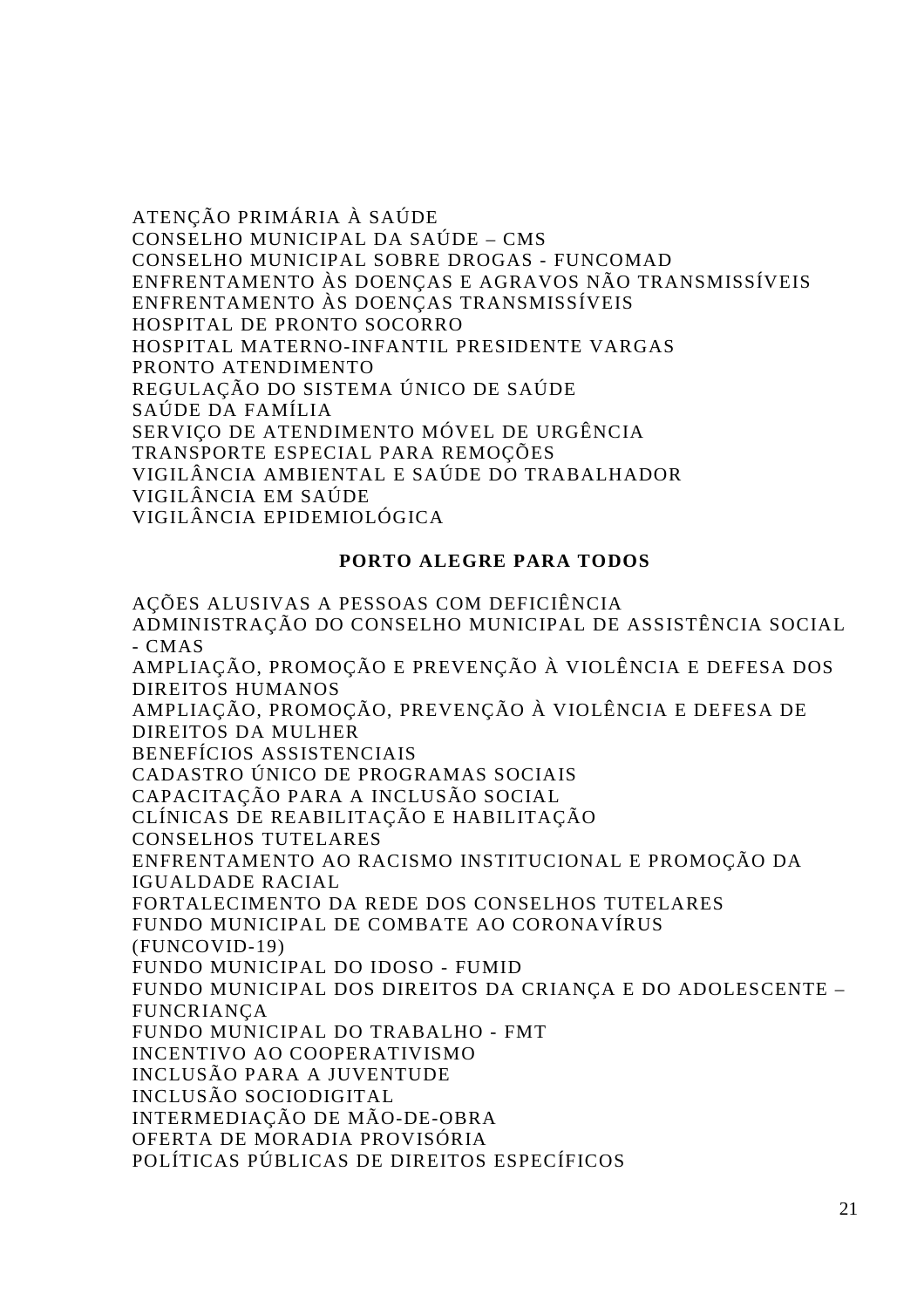POLÍTICAS PÚBLICAS PARA A DIVERSIDADE SEXUAL POLÍTICAS PÚBLICAS PARA A PESSOA IDOSA POLÍTICAS PÚBLICAS PARA OS POVOS INDÍGENAS PROGRAMA MUNICIPAL TEMPORÁRIO DE TRANSFERÊNCIA DE RENDA PSB - APOIO E ORIENTAÇÃO ÀS FAMÍLIAS E INDIVÍDUOS PSB - CONVIVÊNCIA E FORTALECIMENTO DE VÍNCULOS FAMILIARES E COMUNITÁRIOS - 0 A 18 ANOS PSB - CONVIVÊNCIA E FORTALECIMENTO DE VÍNCULOS FAMILIARES E COMUNITÁRIOS - 19 a 59 ANOS PSB - CONVIVÊNCIA E FORTALECIMENTO DE VÍNCULOS FAMILIARES E COMUNITÁRIOS - ACIMA DE 60 ANOS PSEAC - ACOLHIMENTO INSTITUCIONAL A CRIANÇAS E ADOLESCENTES

PSEAC - ACOLHIMENTO INSTITUCIONAL A IDOSOS

PSEAC - ACOLHIMENTO INSTITUCIONAL ADULTO

PSEAC - ACOLHIMENTO INSTITUCIONAL PARA PCDs

PSEMC - SERVIÇO DE PROTEÇÃO E ATENDIMENTO ESPECIALIZADO A FAMÍLIAS E INDIVÍDUOS - PAEFI

PSEMC - SERVIÇO DE PROTEÇÃO SOCIAL A ADOLESCENTES EM CUMPRIMENTO DE MEDIDA SOCIOEDUCATIVA

PSEMC - SERVIÇO DE PROTEÇÃO SOCIAL ESPECIAL PARA PESSOAS COM DEFICIÊNCIA E IDOSOS - CDI

PSEMC - SERVIÇO ESPECIALIZADO EM ABORDAGEM SOCIAL

PSEMC - SERVIÇO ESPECIALIZADO PARA PESSOAS EM SITUAÇÃO DE RUA - CENTRO POP

QUALIFICAÇÃO PROFISSIONAL PARA GERAÇÃO DE EMPREGO E RENDA REASSENTAMENTO

REGULARIZAÇÃO URBANÍSTICA E FUNDIÁRIA - PRF

SEGURANÇA ALIMENTAR E NUTRICIONAL SUSTENTÁVEL

### **MAIS CULTURA, LAZER E ESPORTE**

AMPLIAÇÃO, RESTAURAÇÃO E MANUTENÇÃO DE UNIDADES RECREATIVAS ARTES CÊNICAS ARTES VISUAIS ATIVIDADES PEDAGÓGICAS, RECREATIVAS E ESPORTIVAS AUDIOVISUAL CENTRO MUNICIPAL DE DANÇA DEMOCRATIZAÇÃO CULTURAL - FUNCULTURA DESCENTRALIZAÇÃO EVENTOS ESPORTIVOS E RECREATIVOS FOMENTO À PRODUÇÃO CULTURAL – FUMPROARTE FORMAÇÃO DE ATLETAS PARALÍMPICOS LITERATURA E HUMANIDADES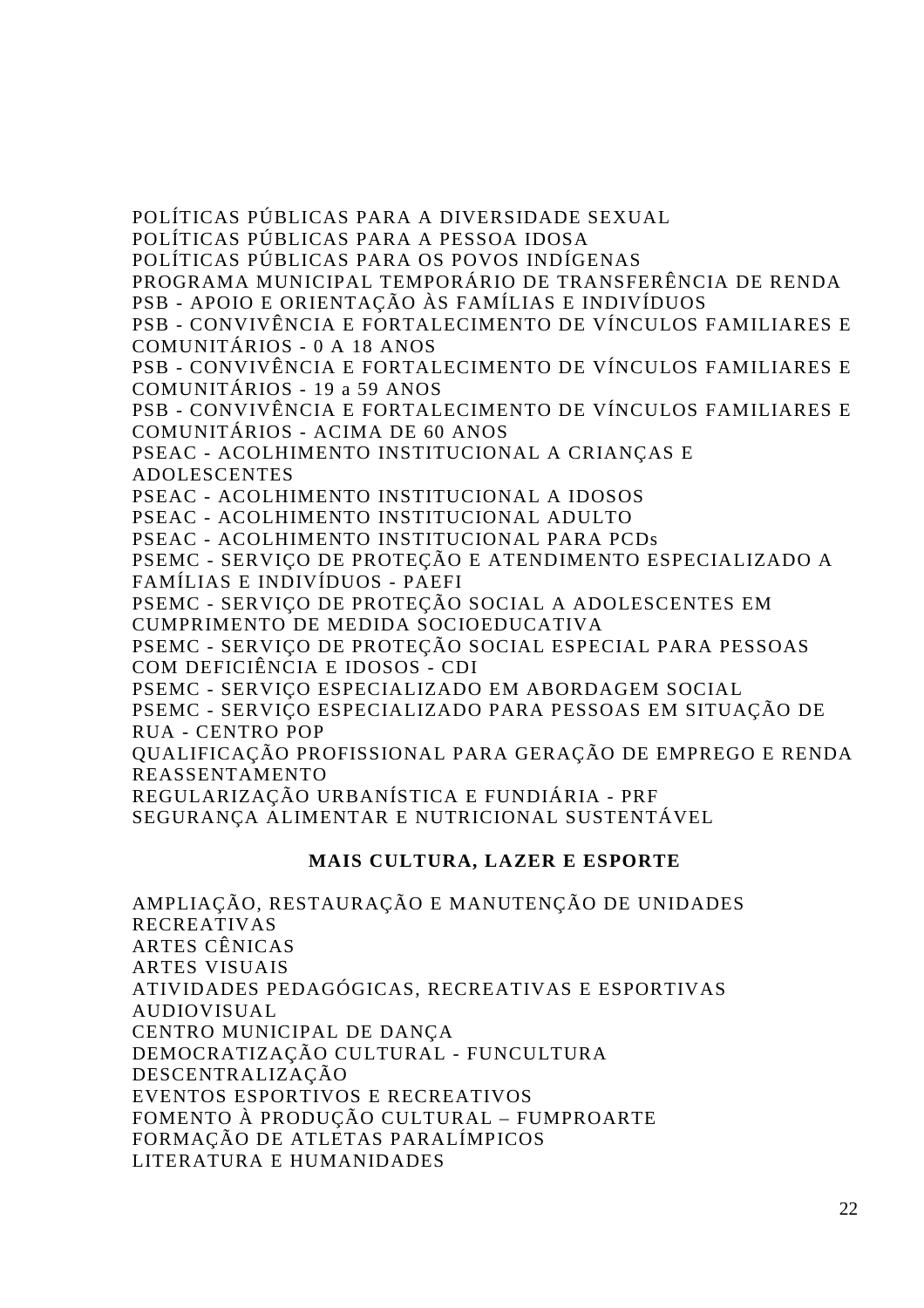MEMÓRIA DA CIDADE MÚSICA PAC CIDADES HISTÓRICAS PLANO MUNICIPAL DO LIVRO E LEITURA PORTO ALEGRE EM CENA PROJETOS SOCIAIS DE ESPORTE, RECREAÇÃO E LAZER QUALIFICAÇÃO E AMPLIAÇÃO DA REDE DE EQUIPAMENTOS CULTURAIS DO MUNICÍPIO REALIZAÇÃO DO CARNAVAL DE PORTO ALEGRE

#### **CIDADE ABERTA**

EMPREENDE: INOVAÇÃO, EMPREENDEDORISMO E COMPETITIVIDADE INCREMENTO DAS ATIVIDADES TURÍSTICAS - FUNTURISMO INVESTE: POLÍTICAS, AÇÕES E LEGISLAÇÃO DE INCENTIVOS PARA ATRAÇÃO DE INVESTIMENTO

MERCADO PÚBLICO CENTRAL - FUNMERCADO PROCON MUNICIPAL - FUNDO DE DIREITOS DIFUSOS PROGRAMA DE PARCERIAS DE PORTO ALEGRE - PROPAR PROGRAMA ESPECIAL DE OUTORGA DE ATIVOS - PEOA SIMPLIFICA: REGULAÇÃO, PADRONIZAÇÃO E INTEGRAÇÃO URBANÍSTICA E ECONÔMICA FUNDO MUNICIPAL DE GESTÃO E TERRITÓRIO - FMGT

FUNDO MUNICIPAL DE INOVAÇÃO E TECNOLOGIA – FITPOA

#### **PORTO ALEGRE DO FUTURO**

AMPLIAÇÃO E MELHORIA DA INFRAESTRUTURA VIÁRIA EDUCAÇÃO E INFORMAÇÃO EM MEIO AMBIENTE ESPAÇOS PÚBLICOS ESTUDOS, PLANOS, REGULAMENTAÇÕES E PROJETOS URBANOS FISCALIZAÇÃO DA OCUPAÇÃO IRREGULAR DO SOLO FORTALECIMENTO DA FISCALIZAÇÃO E MONITORAMENTO URBANO AMBIENTAL FUNDO MUNICIPAL DE INCENTIVO À RECICLAGEM E INSERÇÃO PRODUTIVA DE CATADORES – FMRIC FUNDO MUNICIPAL DE PLANEJAMENTO URBANO - FMPU GEOPROCESSAMENTO - DECLARAÇÃO MUNICIPAL INFORMATIVA GESTÃO AMBIENTAL DE PRAÇAS E PARQUES URBANOS GESTÃO DA ARBORIZAÇÃO PÚBLICA GESTÃO E QUALIFICAÇÃO DAS UNIDADES DE CONSERVAÇÃO INOVAÇÃO EM TECNOLOGIA DE TRATAMENTO DE RESÍDUOS MELHORIA DA INFRAESTRUTURA DO GERENCIAMENTO DE RESÍDUOS SÓLIDOS

MELHORIA DA INFRAESTRUTURA INTERNA – EPTC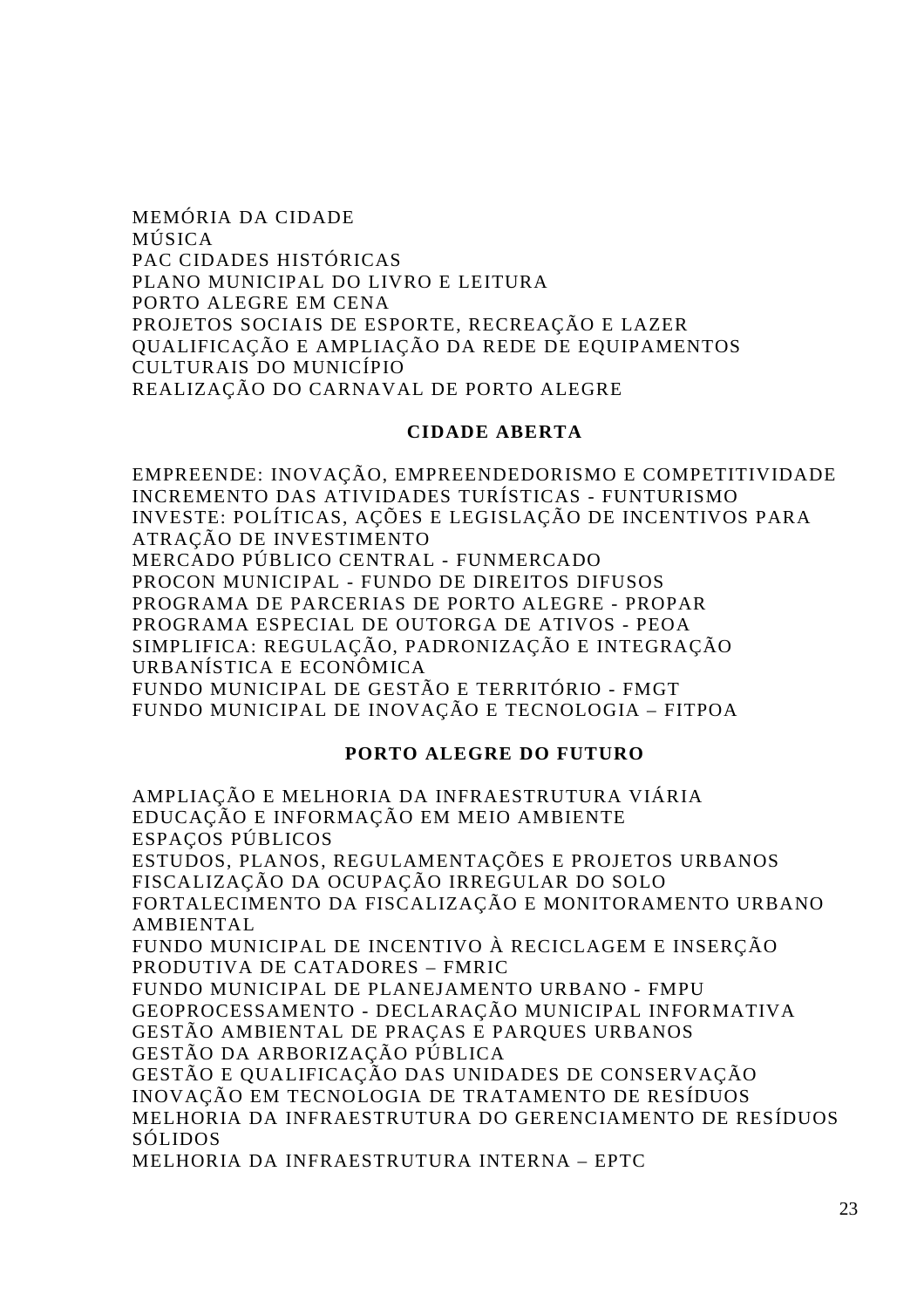MELHORIA NA INFRAESTRUTURA PARA MANEJO DE ÁGUAS PLUVIAIS URBANAS

MELHORIA NO SISTEMA DE PROTEÇÃO CONTRA CHEIAS MONITORAMENTO DO DESENVOLVIMENTO URBANO SUSTENTÁVEL OBRAS DE ARTE DE ENGENHARIA PLANEJAMENTO E MONITORAMENTO AMBIENTAL PRÉDIOS PÚBLICOS QUALIFICAÇÃO DA INFRAESTRUTURA ADMINISTRATIVA - DMLU QUALIFICAÇÃO DA INFRAESTRUTURA DE TRANSPORTE PÚBLICO QUALIFICAÇÃO DOS MODAIS DE TRANSPORTE QUALIFICAÇÃO DOS SISTEMAS DE ABASTECIMENTO DE ÁGUA QUALIFICAÇÃO DOS SISTEMAS DE ESGOTAMENTO SANITÁRIO

RECICLAGEM E GERAÇÃO DE RENDA

REVISÃO DO PLANO DIRETOR MUNICIPAL

URBANIZAÇÃO E REURBANIZAÇÃO DE ÁREAS VERDES DE ACESSO PÚBLICO DA CIDADE

### **SERVINDO PORTO ALEGRE**

COLETA E TRANSPORTE DE RESÍDUOS DRAGAGEM E DESASSOREAMENTO DE ARROIOS – DMAE EXPANSÃO DO SISTEMA DE ILUMINAÇÃO PÚBLICA FUNDO MUNICIPAL DOS DIREITOS DOS ANIMAIS GESTÃO DE POLÍTICAS PÚBLICAS PARA ANIMAIS DOMÉSTICOS ILUMINAÇÃO PÚBLICA - PARCERIA PÚBLICO PRIVADA MANUTENÇÃO DE ÁREAS VERDES DE ACESSO PÚBLICO DA CIDADE MANUTENÇÃO DO SISTEMA DE ABASTECIMENTO DE ÁGUA MANUTENÇÃO DO SISTEMA DE COLETA E CONDUÇÃO DE ESGOTO SANITÁRIO MANUTENÇÃO DO SISTEMA DE DRENAGEM PLUVIAL – DMAE MANUTENÇÃO DOS EQUIPAMENTOS DE PRAÇAS E PARQUES MANUTENÇÃO E OPERAÇÃO DO SISTEMA DE ILUMINAÇÃO PÚBLICA PODA E SUPRESSÃO DE ÁRVORES NAS VIAS PÚBLICAS QUALIFICAÇÃO DA GESTÃO E DA INFRAESTRUTURA DE OPERAÇÃO DOS SERVIÇOS QUALIFICAÇÃO DA INFORMAÇÃO DE TRANSPORTE PÚBLICO QUALIFICAÇÃO DA OPERAÇÃO DO TRÂNSITO E CIRCULAÇÃO – EPTC QUALIFICAÇÃO DAS UNIDADES OPERACIONAIS E ADMINISTRATIVAS QUALIFICAÇÃO DO AMBIENTE URBANO QUALIFICAÇÃO DO TRÂNSITO E CIRCULAÇÃO REQUALIFICAÇÃO DA INFRAESTRUTURA VIÁRIA TRATAMENTO E DISPOSIÇÃO FINAL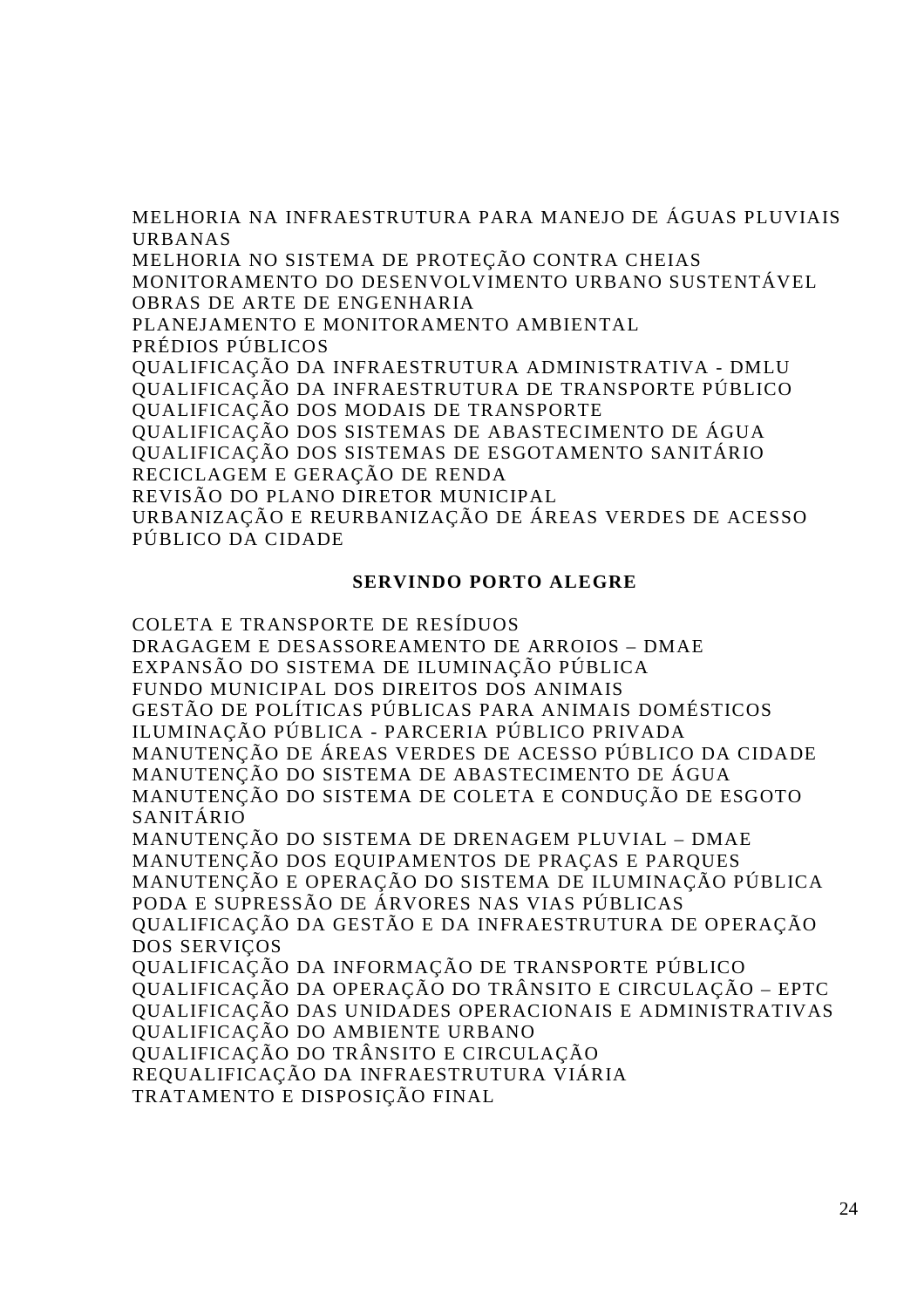### **GESTÃO DE PROCESSOS, TECNOLOGIA E TRANSPARÊNCIA**

ADMINISTRAÇÃO GERAL ARTICULAÇÃO DA GESTÃO DO SISTEMA DE RESÍDUOS SÓLIDOS URBANOS ARTICULAÇÃO DOS CONSELHOS MUNICIPAIS ATENDIMENTO ADMINISTRATIVO AUTOMAÇÃO INDUSTRIAL CENTROS DE RELAÇÕES INSTITUCIONAIS E PARTICIPATIVAS CONTROLE DA PROBIDADE ADMINISTRATIVA ENCARGOS GERAIS - EGM FORTALECIMENTO DA TRANSPARÊNCIA E DO CONTROLE INTERNO DO MUNICÍPIO FORTALECIMENTO INSTITUCIONAL GESTÃO DA INFORMAÇÃO E CONHECIMENTO GESTÃO DE TECNOLOGIA DA INFORMAÇÃO GESTÃO DEMOCRÁTICA DO PLANEJAMENTO URBANO GESTÃO EM TECNOLOGIA DA INFORMAÇÃO EM SAÚDE IMPLEMENTAÇÃO DO SISTEMA DE CUSTOS INOVAÇÃO E TECNOLOGIA DA INFORMAÇÃO E COMUNICAÇÃO MELHORIA DAS CONDIÇÕES DE TRABALHO - PREVIMPA MELHORIA DO ATENDIMENTO AO USUÁRIO MODERNIZAÇÃO DE PROCESSOS DE TRABALHO E ESTRUTURAS OBSERVA POA ORÇAMENTO PARTICIPATIVO PLANEJAMENTO ESTRATÉGICO PLANEJAMENTO ORÇAMENTÁRIO PROCESSAMENTO DE DADOS PUBLICIDADE QUALIFICAÇÃO DO ATENDIMENTO AO PÚBLICO REDES E RESILIÊNCIA REDUÇÃO DE PERDAS DE ÁGUA REESTRUTURAÇÃO E MODERNIZAÇÃO DA INFRAESTRUTURA DE TECNOLOGIA DA INFORMAÇÃO DA SMF RELAÇÕES INTERNACIONAIS E FEDERATIVAS SENTENÇAS JUDICIAIS SERVIÇO DE ATENDIMENTO AO CIDADÃO - 156 SISTEMA DE GESTÃO SISTEMA DE GESTÃO DA PREVIDÊNCIA SUPORTE À OPERAÇÃO DOS PROCESSOS PREVIDENCIÁRIOS TRANSPORTE ADMINISTRATIVO MUNICIPAL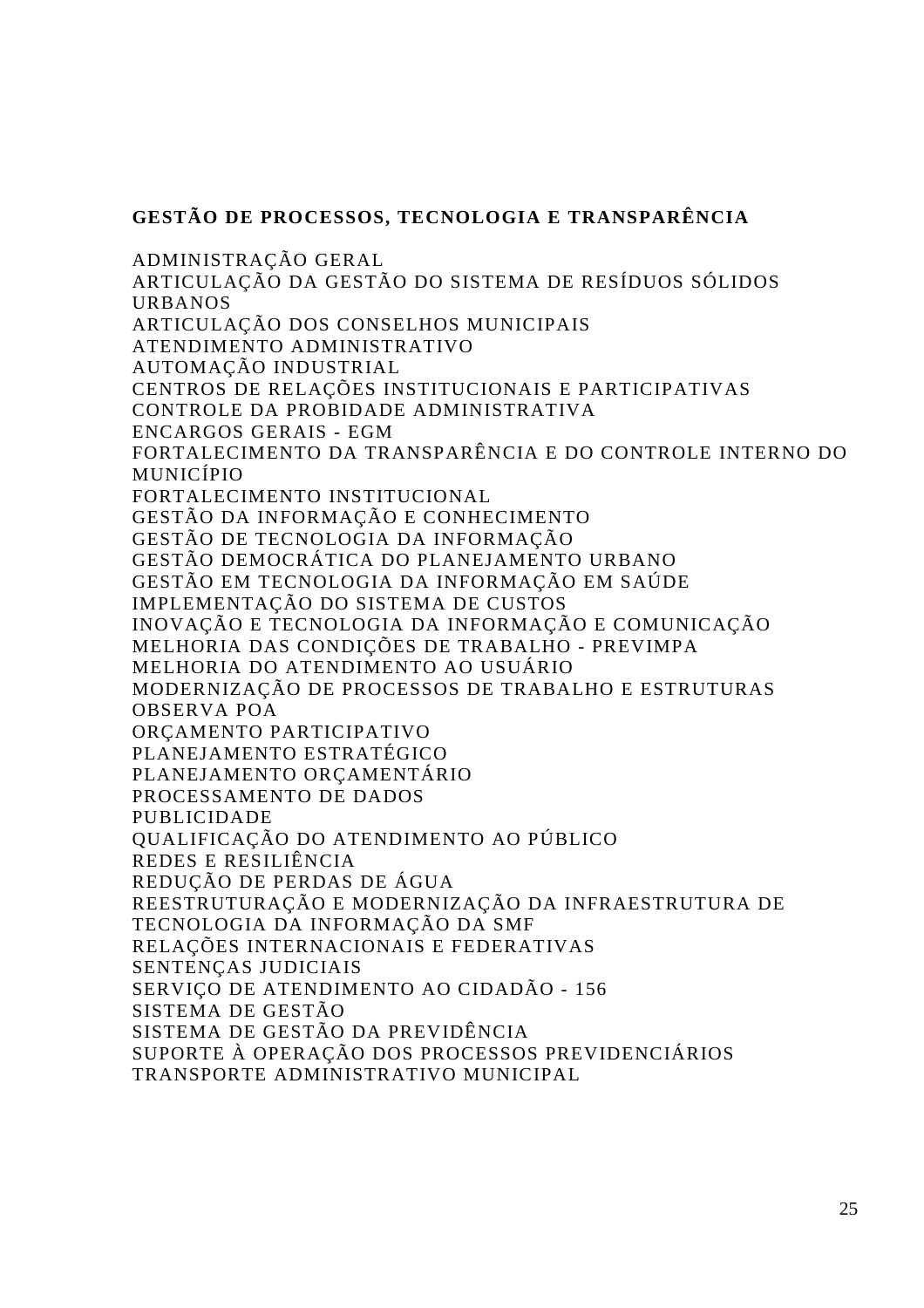### **GESTÃO DE PESSOAS**

ADMINISTRAÇÃO DE PESSOAL ATENÇÃO À SAÚDE DO SERVIDOR - ATIVOS AC E INATIVOS ATENÇÃO À SAÚDE DO SERVIDOR - DEMHAB ATENÇÃO À SAÚDE DO SERVIDOR - DMAE ATENÇÃO À SAÚDE DO SERVIDOR – DMLU ATENÇÃO À SAÚDE DO SERVIDOR - EPTC ATENÇÃO À SAÚDE DO SERVIDOR - FASC ATENÇÃO À SAÚDE DO SERVIDOR - PREVIMPA CAPACITAÇÃO DOS COLABORADORES PELA UNIVERSIDADE CORPORATIVA - UNIDMAE CAPACITAÇÃO E DESENVOLVIMENTO DE RECURSOS HUMANOS - SMAMS CAPACITAÇÃO E DESENVOLVIMENTO DE RECURSOS HUMANOS - SMDE CAPACITAÇÃO E DESENVOLVIMENTO DE RECURSOS HUMANOS - SMDSE CAPACITAÇÃO E DESENVOLVIMENTO DE RECURSOS HUMANOS - SMF CAPACITAÇÃO E DESENVOLVIMENTO DE RECURSOS HUMANOS - SMIM CAPACITAÇÃO E DESENVOLVIMENTO DE RECURSOS HUMANOS – SMSURB CAPACITAÇÃO E DESENVOLVIMENTO DE RECURSOS HUMANOS - EPTC DESENVOLVIMENTO E CAPACITAÇÃO DE RECURSOS HUMANOS ENCARGOS ESPECIAIS FORMAÇÃO, CAPACITAÇÃO E DESENVOLVIMENTO DE RECURSOS HUMANOS - SMSEG FORTALECIMENTO E QUALIFICAÇÃO DA GESTÃO DE RECURSOS HUMANOS GESTÃO DA FOLHA DE PAGAMENTO GESTÃO DAS CARREIRAS PÚBLICAS GESTÃO DE RECURSOS HUMANOS - DEMHAB GESTÃO DE RECURSOS HUMANOS - DMAE GESTÃO DE RECURSOS HUMANOS - DMLU GESTÃO DE RECURSOS HUMANOS – FASC GESTÃO DO QUADRO DE PESSOAL - PREVIMPA INATIVOS/PENSIONISTAS OBRIGAÇÕES PATRONAIS OBRIGAÇÕES PATRONAIS PARA O RPPS PAGAMENTO DE DECISÃO DO SUPREMO TRIBUNAL FEDERAL -STF REFERENTE AO FUNDO DE PREVIDÊNCIA DO LEGISLATIVO PROMOÇÃO DA QUALIDADE DE VIDA E SUSTENTABILIDADE NO TRABALHO PROVA DE VIDA DE APOSENTADOS E PENSIONISTAS QUALIFICAÇÃO DA GUARDA MUNICIPAL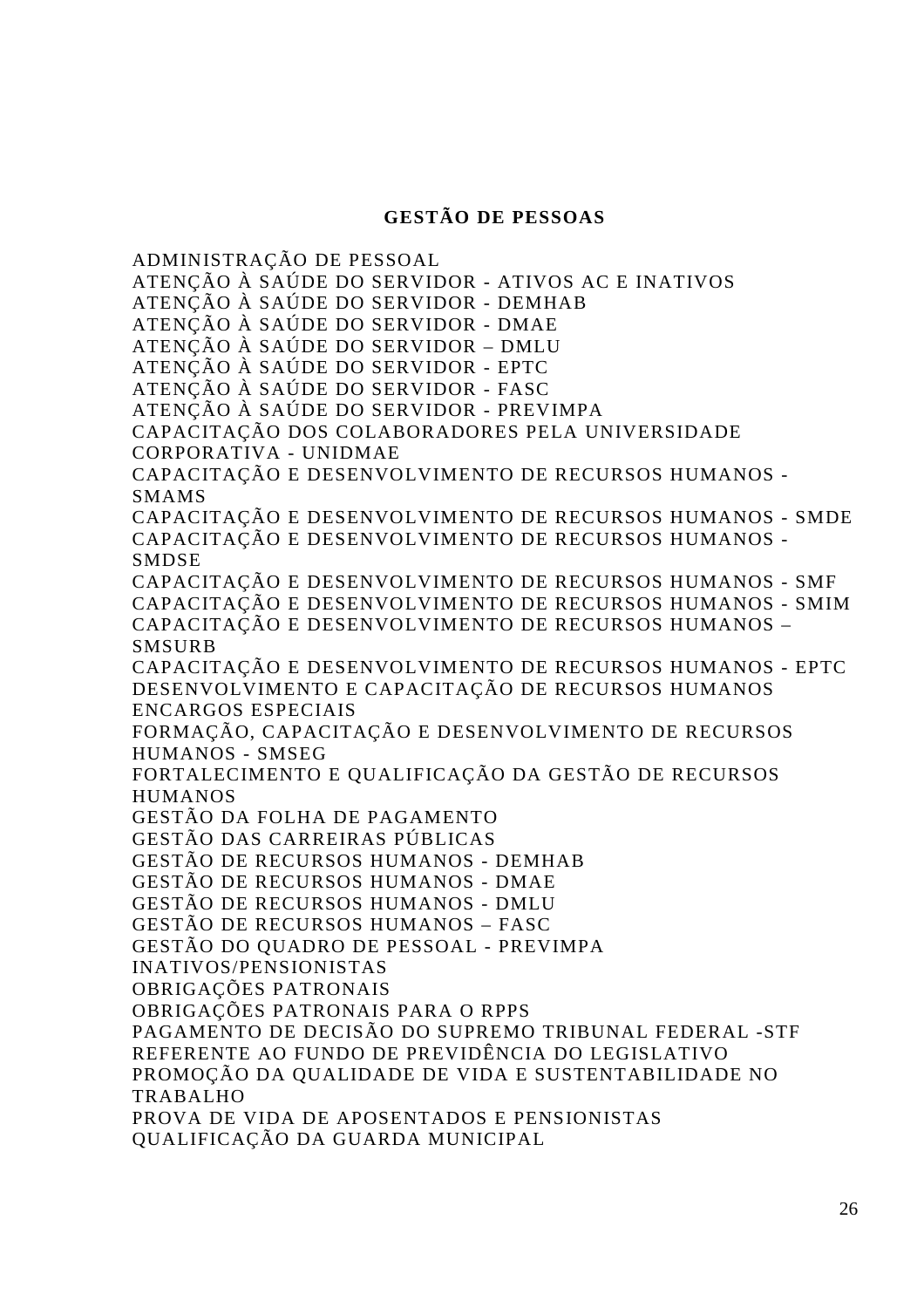QUALIFICAÇÃO DOS ESPAÇOS FÍSICOS E EQUIPAMENTOS DE TRABALHO QUALIFICAÇÃO, APERFEIÇOAMENTO E EVENTOS TÉCNICOS SELEÇÃO E INGRESSO DE PESSOAL

#### **GESTÃO FISCAL**

AMPLIAÇÃO DAS RECEITAS NÃO TRIBUTÁRIAS AUMENTO DE CAPITAL - CARRIS AUMENTO DE CAPITAL – EPTC AUMENTO DE CAPITAL - INVESTPOA AUMENTO DE CAPITAL - PROCEMPA COBRANÇA DE DEVEDORES COMPENSAÇÃO FINANCEIRA PREVIDENCIÁRIA CONTRIBUIÇÃO DO PATROCINADOR À FUNDAÇÃO DE PREVIDÊNCIA COMPLEMENTAR DO MUNICÍPIO DE PORTO ALEGRE - POAPrev DESAPROPRIAÇÕES PRÓ-TRANSPORTE DÍVIDA EXTERNA DÍVIDA INTERNA FUNDO DE REFORMA E DESENVOLVIMENTO MUNICIPAL - FRDM FUNDO GARANTIDOR DE PARCERIAS PÚBLICO-PRIVADAS – FGP GESTÃO FISCAL JUSTA E SUSTENTÁVEL GESTÃO INTEGRADA DE CONTRATOS GESTÃO JUDICIAL DA DÍVIDA ATIVA GESTÃO JUNTO ÀS AGÊNCIAS MULTILATERAIS DE CRÉDITO INTEGRAÇÃO E MODERNIZAÇÃO DAS COMPRAS PÚBLICAS DO MUNICÍPIO MELHORIA NOS PROCESSOS DE ARRECADAÇÃO PATRIMÔNIO MOBILIÁRIO E IMOBILIÁRIO PROGRAMA PRÓ-TRANSPORTE PAC/CEF/MC PROMOÇÃO DO AJUSTE FISCAL QUALIFICAÇÃO DO DESEMPENHO DA ARRECADAÇÃO PRÓPRIA DE TRIBUTOS MUNICIPAIS RECUPERAÇÃO DE CRÉDITO IMOBILIÁRIO REGULARIZAÇÃO FUNDIÁRIA JUDICIAL

#### **RESERVAS**

RESERVA DE CONTINGÊNCIA RESERVA DO RPPS RESERVA PARLAMENTAR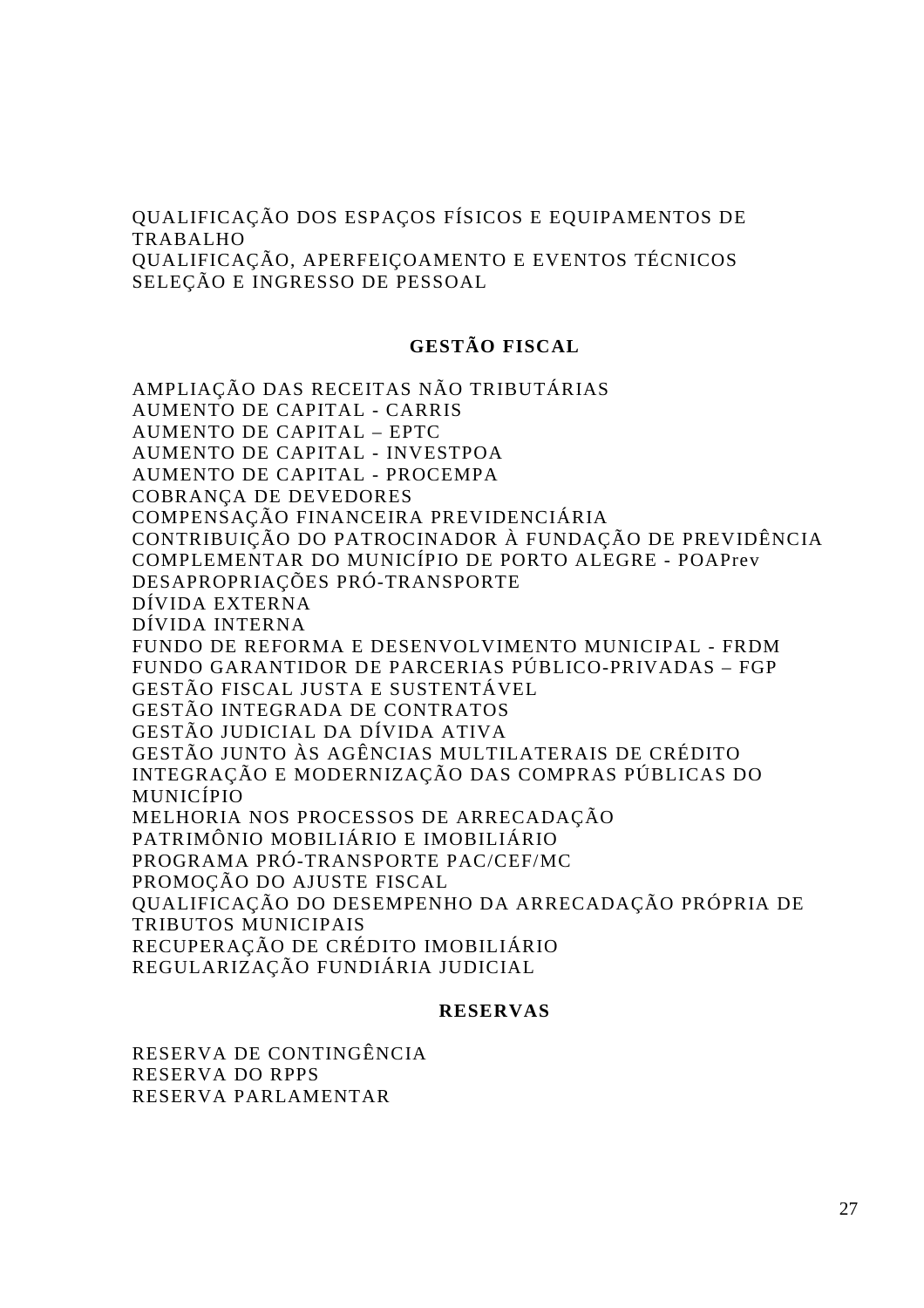### **I - METAS E PRIORIDADES DO LEGISLATIVO MUNICIPAL**

ATIVIDADE LEGISLATIVA ATIVIDADES CULTURAIS AUXÍLIO FINANCEIRO PARA CURSOS DE PÓS-GRADUAÇÃO E CUSTEIO DE EVENTOS DE TREINAMENTO E APERFEIÇOAMENTO DE SERVIDORES AUXÍLIO-ALIMENTAÇÃO CONCURSO SIOMA BREITMAN DE FOTOGRAFIA CONSTRUÇÃO DO PRÉDIO ANEXO DA CMPA CONTINUIDADE DAS OBRAS DO PALÁCIO ALOÍSIO FILHO DÍVIDA INTERNA - CM ESCOLA DO LEGISLATIVO MATERIAL INSTITUCIONAL PARA A PROCURADORIA ESPECIAL DA MULHER MOSTRA DE ARTES CÊNICAS, MÚSICA E DANÇA NO TEATRO GLÊNIO PERES OBRIGAÇÕES PATRONAIS OBRIGAÇÕES PATRONAIS - PREVIMPA OUTROS BENEFÍCIOS ASSISTENCIAIS PROCESSAMENTO DE DADOS PUBLICIDADE SEMANA DA CONSCIÊNCIA NEGRA SEMANA DO JOVEM EMPREENDEDOR SEMINÁRIO SOBRE O DIA INTERNACIONAL DA MULHER VALE-TRANSPORTE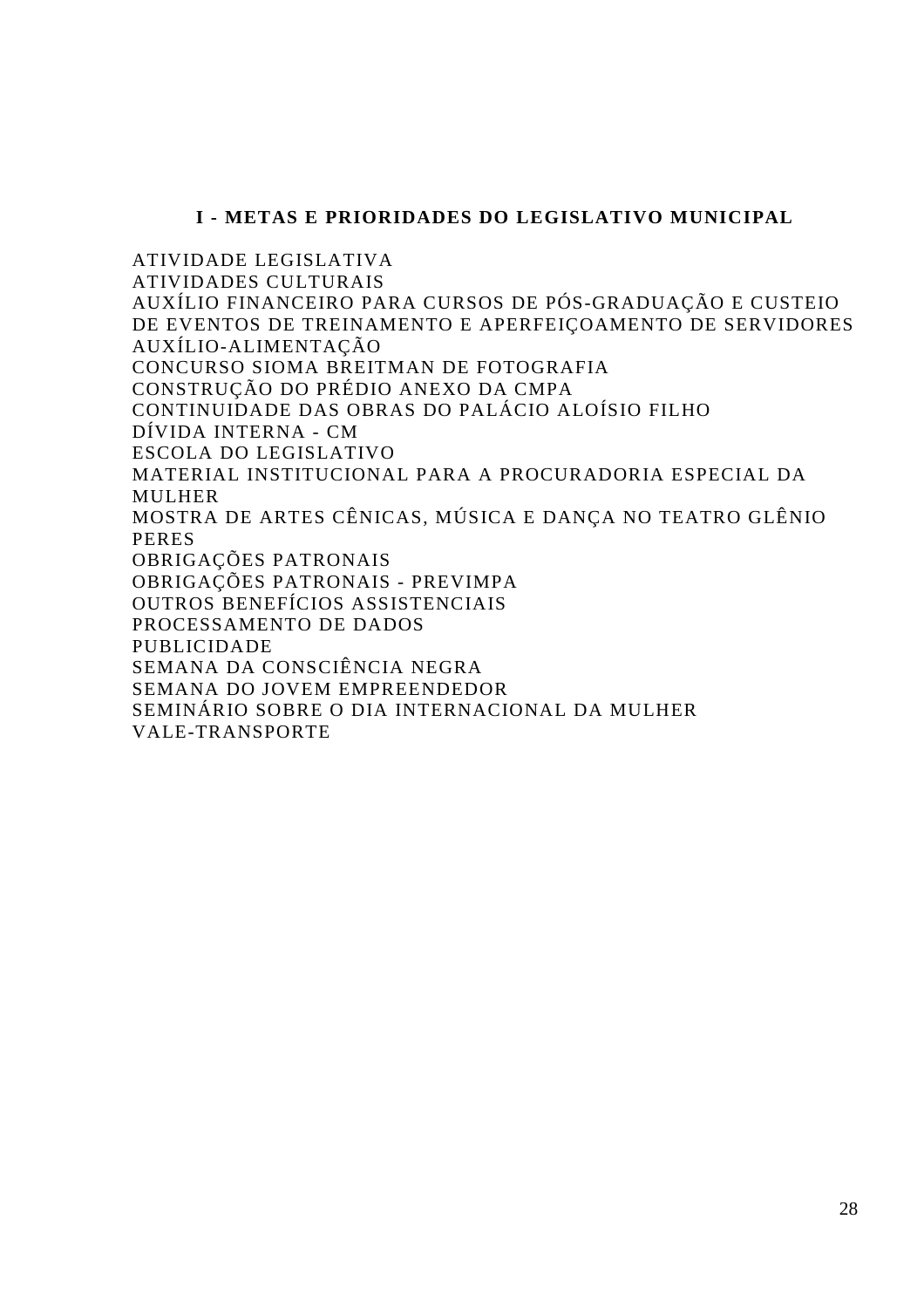#### PREFEITURA MUNICIPAL DE PORTO ALEGRE - RS2021**I - METAS ANUAIS**ANEXO II - DE METAS FISCAISLEI DE DIRETRIZES ORÇAMENTÁRIAS

LRF, art.4°, § 2°, inciso II

| LRF, art.4 $\degree$ , § 2 $\degree$ , inciso II |                     | 2021             |           |                     | 2022             |         |                     | 2023             | R\$ 1,00 |
|--------------------------------------------------|---------------------|------------------|-----------|---------------------|------------------|---------|---------------------|------------------|----------|
| <b>ESPECIFICAÇÃO</b>                             | <b>VALOR</b>        | <b>VALOR</b>     |           | <b>VALOR</b>        | <b>VALOR</b>     | $%$ RCL | <b>VALOR</b>        | <b>VALOR</b>     | $%$ RCL  |
|                                                  | <b>CORRENTE (B)</b> | <b>CONSTANTE</b> | % RCL (B) | <b>CORRENTE (C)</b> | <b>CONSTANTE</b> | (C)     | <b>CORRENTE (C)</b> | <b>CONSTANTE</b> | (C)      |
| Receita Total                                    | 7.920.302.049       | 7.689.613.640    | 116,77    | 8.195.511.530       | 7.687.736.532    | 117,63  | 8.346.274.659       | 7.564.404.565    | 114,72   |
| Receitas Primárias (I)                           | 6.821.303.459       | 6.622.624.717    | 100,57    | 6.984.571.579       | 6.551.823.629    | 100,25  | 7.289.171.006       | 6.606.329.253    | 100,19   |
| Despesa Total                                    | 7.920.302.049       | 7.689.613.640    | 116,77    | 8.195.511.530       | 7.687.736.532    | 117,63  | 8.351.274.659       | 7.568.936.171    | 114,79   |
| Despesas Primárias (II)                          | 6.908.394.244       | 6.605.829.445    | 101,85    | 6.903.635.872       | 6.475.902.511    | 99,08   | 6.975.576.783       | 6.322.112.202    | 95,88    |
| Resultado Primário (I-II)                        | 17.299.131          | 16.795.273       | 0,26      | 80.935.707          | 75.921.117       | 1,16    | 313.594.223         | 284.217.051      | 4,31     |
| Resultado Nominal                                | 205.042.159         | 199.070.057      | 3,02      | 242.212.364         | 227.205.444      | 3,48    | 488.946.669         | 443.142.667      | 6,72     |
| Dívida Pública Consolidada                       | 1.534.459.517       | 1.489.766.521    | 22,62     | ا766.910.034. ا     | 1.657.436.362    | 25,36   | 1.996.316.201       | 1.809.303.432    | 27,44    |
| Dívida Consolidada Líquida                       | 790.368.816         | 767.348.365      | 11,65     | 1.000.496.612       | 938.508.149      | 14,36   | 1.203.078.309       | 1.090.375.219    | 16,54    |
| Receitas Primárias advindas de PPP (IV)          |                     |                  | 0,00      |                     |                  | 0,00    |                     |                  | 0,00     |
| Despesas Primárias geradas por PPP (V)           | 29.962.500          | 31.172.985       | 0,44      | 32.347.200          | 35.000.188       | 0,46    | 32.508.601          | 36.493.882       | 0,45     |
| Impacto do saldo das PPP $(VI) = (IV-V)$         | $-29.962.500$       | $-31.172.985$    | $-0,44$   | $-32.347.200$       | $-35.000.188$    | $-0,46$ | $-32.508.601$       | $-36.493.882$    | $-0,45$  |

| Variável                   | 2021          | 2022 | 2023                        |
|----------------------------|---------------|------|-----------------------------|
| Projeção da RCL (R\$ 1,00) | 6.782.622.879 |      | 6.967.443.271 7.275.425.661 |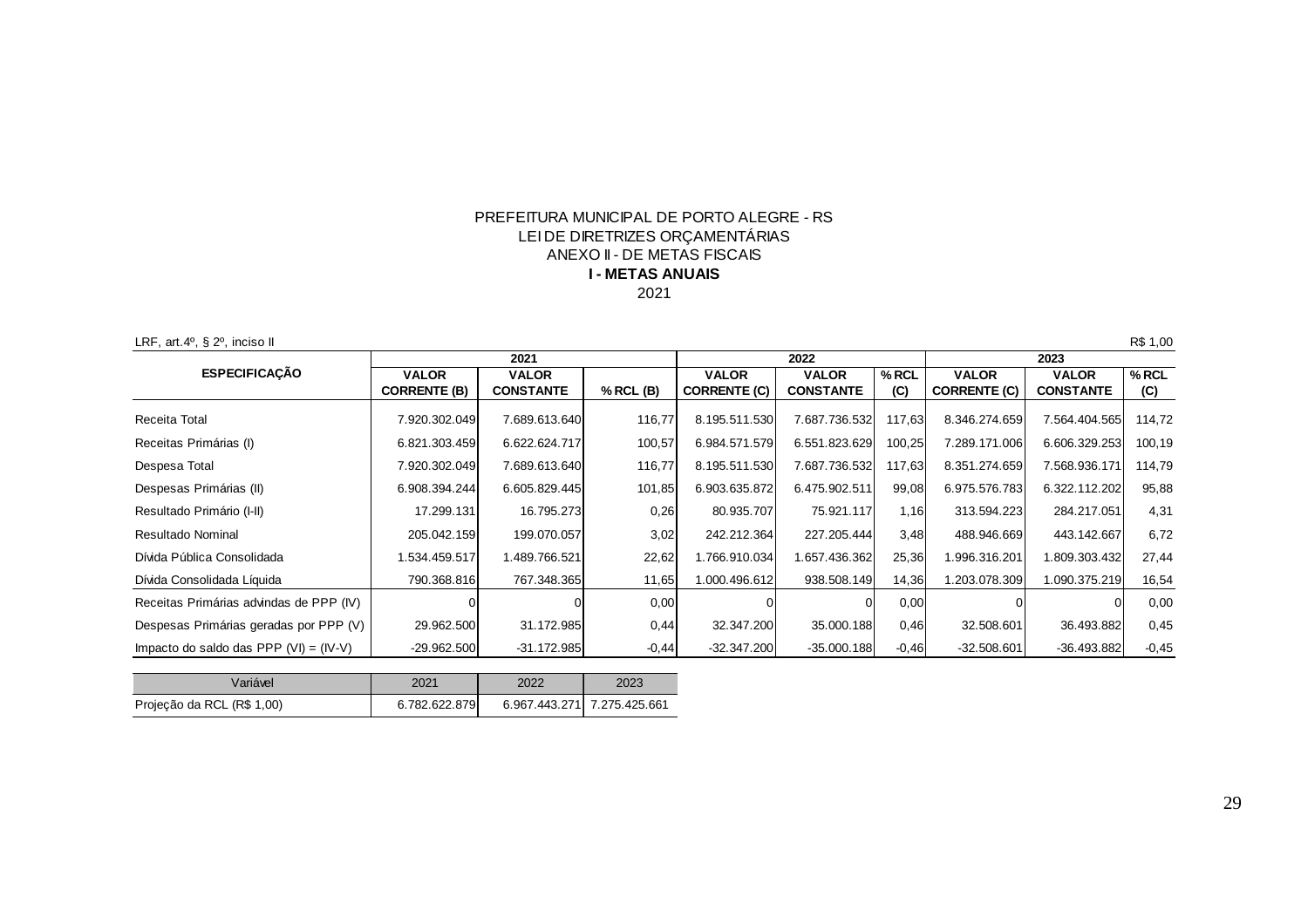### PREFEITURA MUNICIPAL DE PORTO ALEGRE - RS LEI DE DIRETRIZES ORÇAMENTÁRIAS **ANEXO II – DE METAS FISCAIS II - AVALIAÇÃO DO CUMPRIMENTO DAS METAS FISCAIS DO EXERCÍCIO ANTERIOR**

2021

As metas fiscais para o exercício de 2019 foram aprovadas pela Lei Municipal nº 12.457, de 11 de outubro de 2018 (Lei de Diretrizes Orçamentárias). A Tabela 1 apresenta a comparação das metas fiscais previstas com as realizadas.

### **TABELA 1 - AVALIAÇÃO DO CUMPRIMENTO DAS METAS FISCAIS DO EXERCÍCIO 2019**

|                                     |                            |         |         |                              |       |        |                        | R\$ 1,00                |
|-------------------------------------|----------------------------|---------|---------|------------------------------|-------|--------|------------------------|-------------------------|
| Especificação                       | <b>I - Metas Previstas</b> |         |         | <b>II - Metas Realizadas</b> | % PIB |        | Variação (II - I)      |                         |
|                                     | em 2019<br>(a)             | % PIB   | % RCL   | em 2019<br>(b)               |       | % RCL  | Valor<br>$(c) = (b-a)$ | %<br>$(c/a) \times 100$ |
| Receita Total                       | 8.780.805.587              | 1,83    | 140.00  | 6.766.162.182                | 1.40  | 112.42 | $-2.014.643.405$       | $-22.94$                |
| Receitas Primárias (I)              | 7.593.851.938              | 1.58    | 121.08  | 5.997.596.860                | 1.24  | 99.65  | $-1.596.255.078$       | $-21,02$                |
| Despesa Total                       | 8.780.805.588              | 1,83    | 140,00  | 6.046.864.625                | .25   | 100.47 | $-2.733.940.963$       | $-31,14$                |
| Despesas Primárias (II)             | 8.036.156.167              | 1,67    | 128.13  | 5.536.592.264                | 1.15  | 91.99  | $-2.499.563.902$       | $-31,10$                |
| Resultado Primário (III) = (I - II) | -442.304.229               | $-0.09$ | $-7.05$ | 461.004.595                  | 0.10  | 7.66   | 903.308.824            | $-204.23$               |
| Resultado Nominal                   | $-312.543.646$             | $-0.07$ | $-4.98$ | 630.852.615                  | 0.13  | 10.48  | 943.396.261            | $-301.84$               |
| Dívida Pública Consolidada          | 2.379.831.437              | 0.50    | 37.94   | 1.616.514.517                | 0.34  | 26.86  | -763.316.920           | $-32.07$                |
| Dívida Consolidada Líquida          | 2.061.713.021              | 0.43    | 32,87   | 901.042.689                  | 0.19  | 14.97  | $-1.160.670.332$       | $-56,30$                |

Fonte: Metas Previstas - LDO 2019.

Metas Realizadas - RREO - ANEXO 6 (LRF, art 53, inciso III)

Valores Nominais.

Na elaboração da LDO 2019 foi utilizada a metodologia para cálculo do resultado nominal abaixo da linha.

| Especificacão                      | Valor - R\$ 1.00 |
|------------------------------------|------------------|
| Projeção do PIB Estadual para 2019 | 479.867.688.000  |
| Estimativa do PIB Estadual 2019    | 482.278.570.000  |
| Receita Corrente Líquida prevista  | 6.271.886.987    |
| Receita Corrente Líquida realizada | 6.018.409.346    |

Fonte:

Previsão do PIB e da RCL- LDO 2019.

Estimativa PIB Anual RS, FIPE, Secretaria de Planejamento - LDO 2021 Governo do estado do RS.

RCL realizada exercício 2019. - Relatório de Gestão Fiscal -SMF.

Nota: PIB Estadual para 2019.

### **1. Receita Total**

A Receita Total compreende o somatório das receitas oriundas de impostos, taxas, contribuições, repasses constitucionais e voluntários, operações de crédito, alienação de bens, etc., ou seja, todas as entradas financeiras que aumentam o saldo do patrimônio financeiro.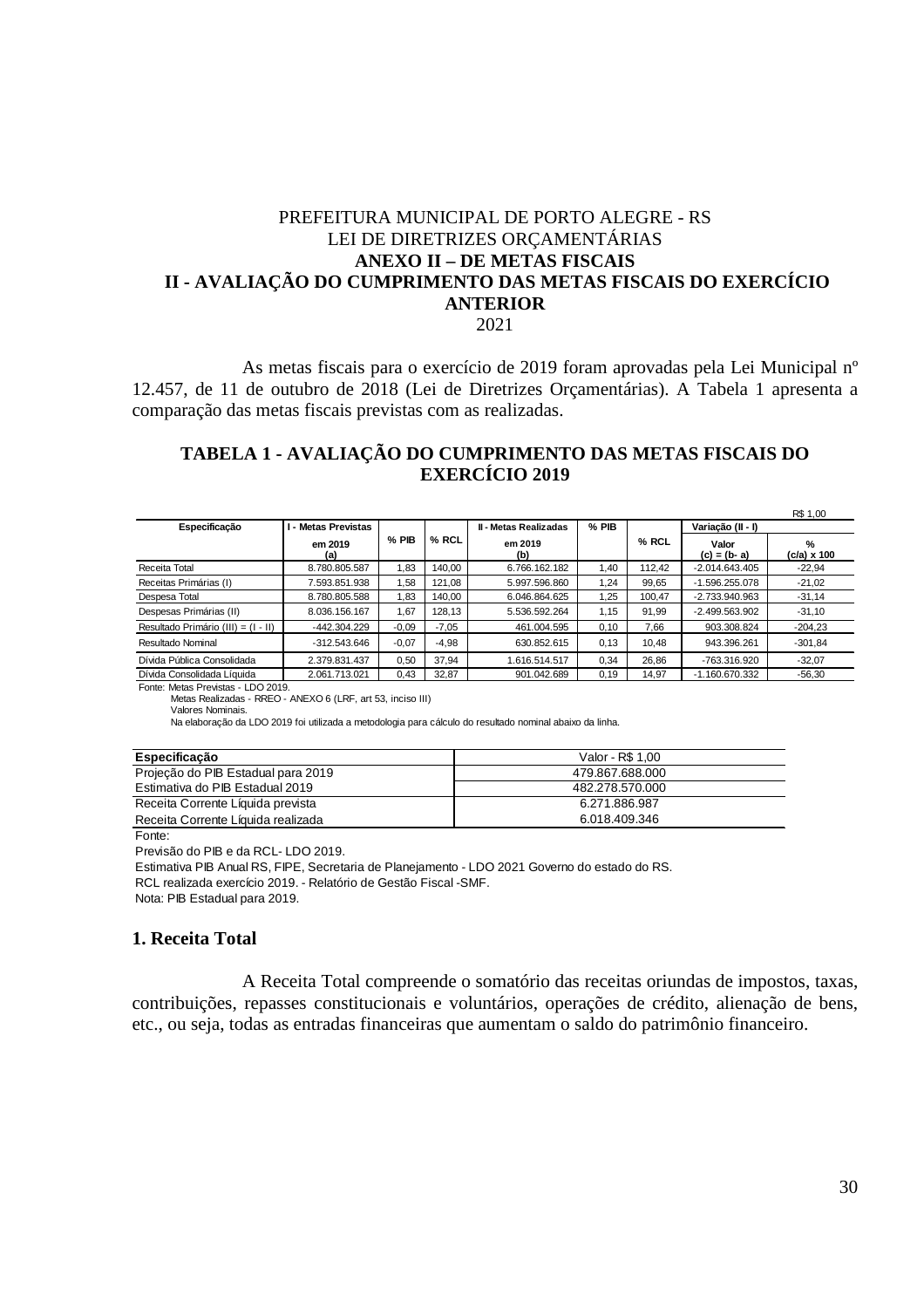### **TABELA 2 – COMPARATIVO DAS RECEITAS PREVISTAS COM AS REALIZADAS NO EXERCÍCIO 2019**

|                                                    |               |                     |                   | <b>NO.I</b> GN |
|----------------------------------------------------|---------------|---------------------|-------------------|----------------|
| Especificação                                      | Previsão      | Realização          | <b>Diferenças</b> | Variações%     |
| <b>Receitas Correntes</b>                          | 7.740.882.022 | 6.531.760.464       | $-1.209.121.559$  | $-15,62$       |
| Receitas Tributárias                               | 2.529.407.429 | 2.496.170.659       | $-33.236.770$     | $-1,31$        |
| <b>IPTU</b>                                        | 611.273.353   | 629.796.783         | 18.523.430        | 3,03           |
| <b>ISS</b>                                         | 1.034.580.365 | 1.059.830.631       | 25.250.266        | 2,44           |
| <b>ITBI</b>                                        | 240.843.191   | 262.605.594         | 21.762.403        | 9,04           |
| <b>IRRF</b>                                        | 391.767.670   | 319.712.170         | $-72.055.500$     | $-18,39$       |
| Outros Impostos, Taxas e Contribuições de Melhoria | 250.942.849   | 224.225.481         | $-26.717.369$     | $-10,65$       |
| Contribuições                                      | 383.458.113   | 310.912.842         | $-72.545.271$     | $-18,92$       |
| Receita Patrimonial                                | 256.406.785   | 318.115.353         | 61.708.569        | 24,07          |
| Receitas de Serviços                               | 672.672.651   | 680.810.226         | 8.137.575         | 1,21           |
| Transferências Correntes                           | 2.647.228.041 | 2.637.824.049       | $-9.403.992$      | $-0,36$        |
| Cota-parte FPM                                     | 284.554.603   | 298.444.312         | 13.889.709        | 4,88           |
| Cota-parte ICMS                                    | 620.053.190   | 717.052.210         | 96.999.020        | 15,64          |
| Cota-parte IPVA                                    | 229.864.873   | 264.562.987         | 34.698.114        | 15, 10         |
| Outras Transferências Correntes                    | 1.512.755.375 | 1.357.764.540       | -154.990.835      | $-10,25$       |
| <b>Demais Receitas Correntes</b>                   | 86.952.587    | 87.927.335          | 974.748           | 1,12           |
| Receita Ext. Cobertura do Déficit Orçamentário     | 1.164.756.417 |                     | $-1.164.756.417$  |                |
| <b>Receitas de Capital</b>                         | 831.671.783   | 97.182.276          | -734.489.507      | $-88,31$       |
| Operações de Crédito                               | 746.230.327   | 72.111.815 <b>l</b> | $-674.118.513$    | $-90,34$       |
| Alienação de Bens                                  | 17.146.023    | 4.216.873           | $-12.929.149$     | $-75,41$       |
| Amortização de Empréstimos                         | 2.379.451     | 2.308.952           | -70.499           | $-2,96$        |
| Transferências de Capital                          | 65.196.903    | 4.933.490           | $-60.263.413$     |                |
| Outras Receitas de Capital                         | 719.079       | 13.611.146          | 12.892.067        | 1792,86        |
| Receitas Correntes Intra-Orçamentárias             | 438.343.870   | 390.609.147         | -47.734.722       | $-10,89$       |
| (-) Deduções p/ formação FUNDEB                    | -230.092.088  | $-253.389.706$      | $-23.297.617$     | 10,13          |
| Total                                              | 8.780.805.587 | 6.766.162.182       | $-2.014.643.405$  | $-22,94$       |

|  | Tabela 2 - Comparativo das Receitas Previstas com as Realizadas no Exercício de 2019 |  |  |  |
|--|--------------------------------------------------------------------------------------|--|--|--|
|--|--------------------------------------------------------------------------------------|--|--|--|

Fonte: Receitas Previstas - LDO 2019.

Receitas Realizadas - RREO - ANEXO 6 (LRF, art 53, inciso III).

A Receita Total prevista foi de R\$ 8.780.805.587 (oito bilhões, setecentos e oitenta milhões, oitocentos e cinco mil e quinhentos e oitenta e sete reais). Já a Receita Realizada foi de R\$ 6.766.162.182 (seis bilhões, setecentos e sessenta e seis milhões, cento e sessenta e dois mil e cento e oitenta e dois reais), representando uma diferença negativa de R\$ 2.014.643.405 (dois bilhões, quatorze milhões, seiscentos e quarenta e três mil e quatrocentos e cinco reais), correspondendo a uma variação negativa de 22,94% (vinte e dois inteiros e noventa e quatro centésimos por cento).

As Receitas Correntes foram previstas em R\$ 7.740.882.022 (sete bilhões, setecentos e quarenta milhões, oitocentos e oitenta e dois mil e vinte e dois reais), sendo que as Receitas Correntes Realizadas atingiram o montante de R\$ 6.531.760.464 (seis bilhões, quinhentos e trinta e um milhões, setecentos e sessenta mil e quatrocentos e sessenta e quatro reais), apresentando uma diferença negativa de R\$ 1.209.121.559 (um bilhão, duzentos e nove milhões, cento e vinte e um mil e quinhentos e cinquenta e nove reais), correspondendo a uma variação negativa de 15,62% (quinze inteiros e sessenta e dois centésimos por cento).

As Receitas de Capital Realizadas apresentaram uma diferença em relação à previsão que corresponde a uma variação negativa de 88,31% (oitenta e oito inteiros e trinta e

 $DR 4,00$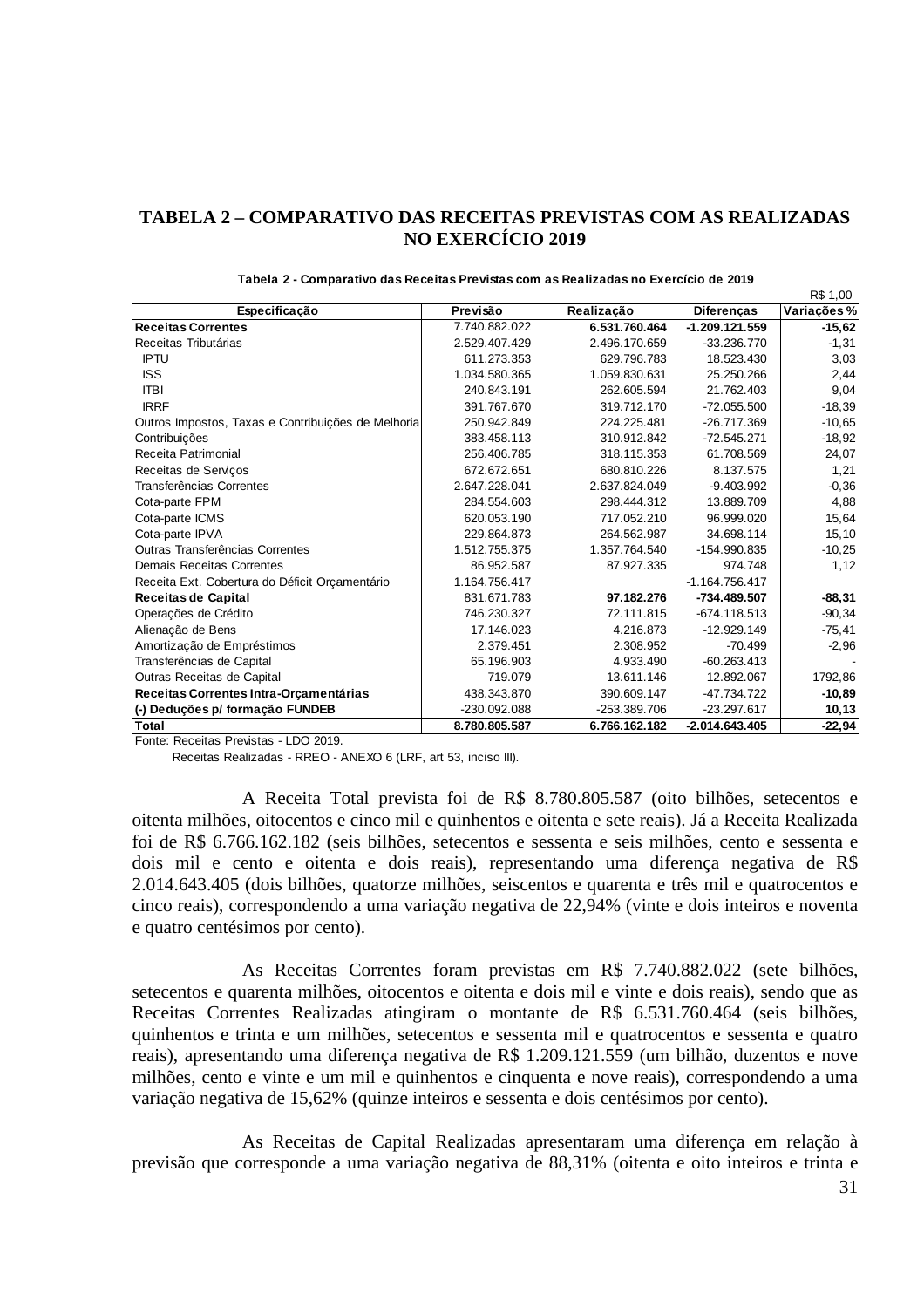um centésimos por cento). Neste montante destaca-se a Receita de Operações de Crédito, cuja estimativa foi de R\$ 746.230.327 (setecentos e quarenta e seis milhões, duzentos e trinta mil e trezentos e vinte e sete reais), para um ingresso de R\$ 72.111.815 (setenta e dois milhões, cento e onze mil e oitocentos e quinze reais), correspondendo a uma variação negativa de 90,34 % (noventa inteiros e trinta e quatro centésimos por cento).

#### **2. Receita Primária**

As Receitas Primárias, decorrentes principalmente da atividade fiscal do município e transferências de outros entes, desconsideram as aplicações financeiras, as operações de crédito, as alienações de ativos e as amortizações de empréstimos recebidos. A Tabela 3 apresenta o Comparativo das Receitas Primárias Previstas na LDO com as efetivamente realizadas.

### **TABELA 3 – COMPARATIVO DAS RECEITAS PRIMÁRIAS PREVISTAS COM AS REALIZADAS NO EXERCÍCIO DE 2019**

|                                                             |               |               |                   | R\$ 1,00   |
|-------------------------------------------------------------|---------------|---------------|-------------------|------------|
| Especificação                                               | Previsão      | Realização    | <b>Diferencas</b> | Variações% |
|                                                             |               |               |                   |            |
| <b>RECEITAS PRIMÁRIAS CORRENTES (I)</b>                     | 7.264.401.504 | 5.974.835.350 | $-1.289.566.154$  | $-17,75$   |
| Receitas Tributárias                                        | 2.529.407.429 | 2.496.170.659 | $-33.236.770$     | $-1,31$    |
| Receitas de Contribuições                                   | 383.335.268   | 310.912.842   | $-72.422.426$     | $-18.89$   |
| Receita Patrimonial Líquida                                 | 10.018.354    | 15.237.687    | 5.219.333         | 52,10      |
| Receita Patrimonial                                         | 256.406.785   | 318.115.353   | 61.708.568        | 24,07      |
| (-) Receita de Aplicações Financeiras                       | -246.388.431  | -302.877.666  | $-56.489.235$     | 22,93      |
| Transferências Correntes                                    | 2.417.135.953 | 2.384.434.344 | $-32.701.609$     | $-1,35$    |
| <b>Demais Receitas Correntes</b>                            | 759.748.084   | 768.079.819   | 8.331.735         | 1,10       |
| Receita Extraordinária para Cobertura do Déficit            | 1.164.756.417 |               | $-1.164.756.417$  |            |
| <b>RECEITAS DE CAPITAL (II)</b>                             | 831.671.783   | 97.182.276    | -734.489.507      | $-88,31$   |
| Operações de Crédito (III)                                  | 746.230.327   | 72.111.815    | $-674.118.513$    | $-90,34$   |
| Alienação de Bens                                           | 17.146.023    | 4.216.873     | $-12.929.150$     | $-75,41$   |
| Receitas de Alienação de Investimentos Temporários (IV)     |               |               |                   |            |
| Receitas de Alienação de Investimentos Permanentes (IVa)    | 17.146.023    |               |                   |            |
| Outras Alienações de Bens                                   |               | 4.216.873     |                   |            |
| Amortização de Empréstimos (V)                              | 2.379.451     | 2.308.952     | $-70.499$         | $-2,96$    |
| Transferências de Capital                                   | 65.196.903    | 4.933.490     | $-60.263.413$     |            |
| Outras Receitas de Capital                                  | 719.079       | 13.611.146    | 12.892.067        | 1.792,86   |
| RECEITAS PRIMÁRIAS DE CAPITAL (VI) = (II - III - IV - IVa - | 83.062.005    | 22.761.509    | $-60.300.495$     | $-72,60$   |
| RECEITAS PRIMÁRIAS TOTAL (VII) = (I + VI)                   | 7.347.463.509 | 5.997.596.860 | -1.349.866.649    | $-18,37$   |

Fonte: Receitas Previstas - LDO 2019.

Receitas Realizadas - Relatório Resumido da Execução Orçamentária 2019 - Anexo 6.

A Receita Primária Total prevista foi de R\$ 7.347.463.509 (sete bilhões, trezentos e quarenta e sete milhões, quatrocentos e sessenta e três mil e quinhentos e nove reais), enquanto a Receita Primária Total realizada em 2019 foi de R\$ 5.997.596.860 (cinco bilhões, novecentos e

R\$ 1,00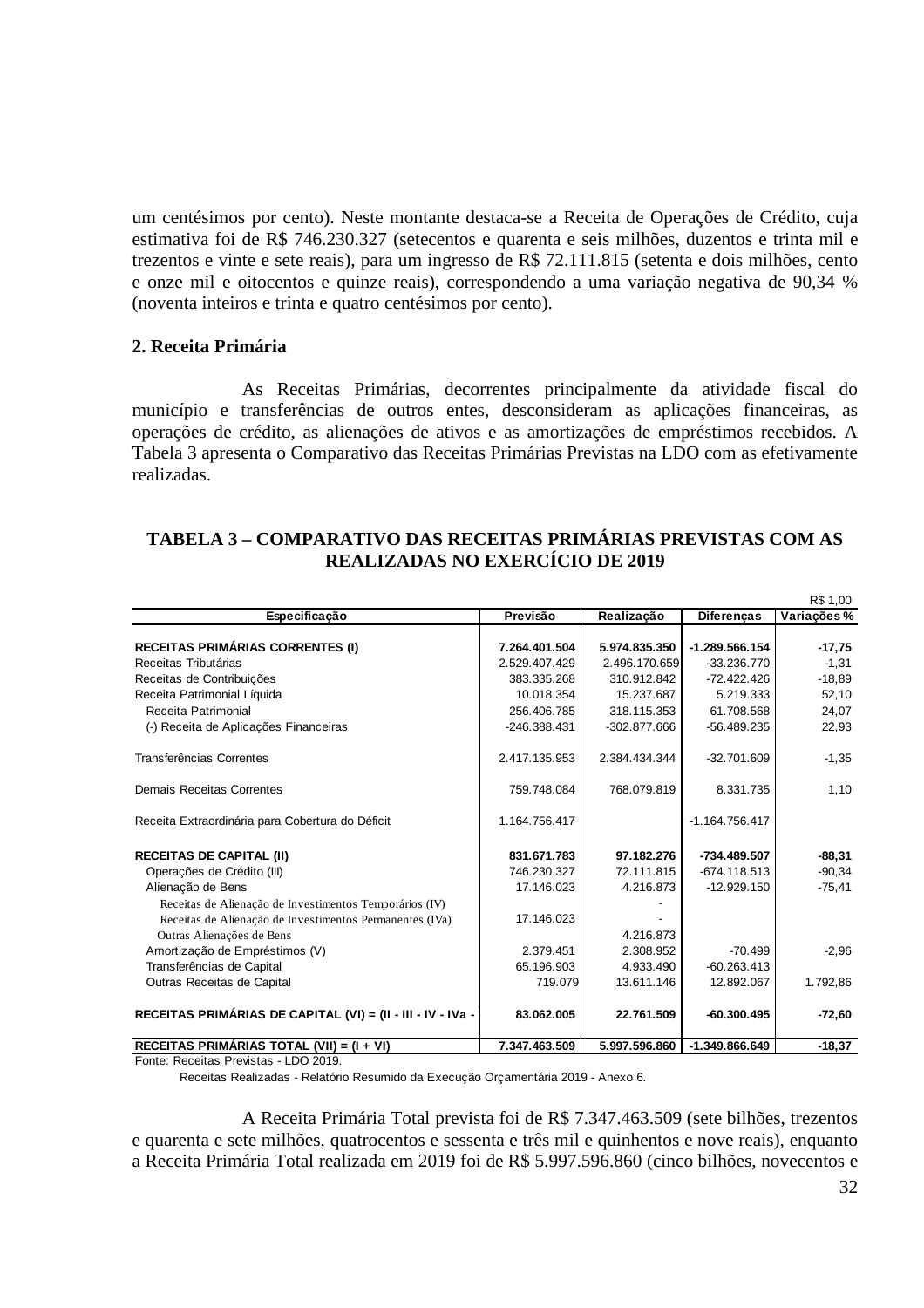noventa e sete milhões, quinhentos e noventa e seis mil e oitocentos e sessenta reais), resultando em uma diferença negativa de R\$ 1.349.866.649 (um bilhão, trezentos e quarenta e nove milhões, oitocentos e sessenta e seis mil e seiscentos e quarenta e nove reais), correspondendo a uma variação negativa de 18,37% (dezoito inteiros e trinta e sete centésimos por cento).

#### **3. Despesa Total**

A Despesa Total compreende o somatório das despesas correntes, de capital e das reservas (de contingência e do RPPS), ou seja, todas as saídas financeiras que modificam o saldo do patrimônio financeiro. A Tabela 4 demonstra um comparativo entre as despesas previstas e as realizadas em 2019.

|                                  |               |               |                   | R\$ 1,00    |
|----------------------------------|---------------|---------------|-------------------|-------------|
| Especificação                    | Previsão      | Realização    | <b>Diferencas</b> | Variações % |
|                                  |               |               |                   |             |
| <b>DESPESAS CORRENTES</b>        | 6.973.161.634 | 5.813.725.091 | $-1.159.436.543$  | $-16,63$    |
| Pessoal e Encargos Sociais       | 3.707.705.660 | 3.376.652.671 | $-331.052.989$    | $-8,93$     |
| Juros e Encargos da Dívida       | 129.760.582   | 85.551.145    | -44.209.437       | $-34,07$    |
| <b>Outras Despesas Correntes</b> | 3.135.695.392 | 2.351.521.276 | -784.174.116      | $-25,01$    |
| <b>DESPESAS DE CAPITAL</b>       | 1.390.927.527 | 379.283.691   | $-1.011.643.836$  | $-72,73$    |
| <b>Investimentos</b>             | 1.163.933.811 | 204.430.965   | -959.502.846      | $-82,44$    |
| Inversões Financeiras            | 49.610.000    | 48.700.000    | $-910.000$        | $-1,83$     |
| Amortização da Dívida            | 177.383.716   | 126.152.726   | $-51.230.990$     | $-28.88$    |
| <b>RESERVA DE CONTINGÊNCIA</b>   | 39.000.000    |               | $-39,000,000$     |             |
| <b>RESERVA DO RPPS</b>           | 377.716.427   |               | -377.716.427      |             |
| <b>TOTAL</b>                     | 8.780.805.588 | 6.193.008.782 | $-2.587.796.805$  | $-29,47$    |

### **TABELA 4 – COMPARATIVO DAS DESPESAS PREVISTAS COM AS REALIZADAS NO EXERCÍCIO DE 2019**

Fontes: Despesas Previstas - LDO 2019.

Despesas Realizadas - Balanço Consolidado 2019.

A Despesa Total prevista foi de R\$ 8.780.805.588 (oito bilhões, setecentos e oitenta milhões, oitocentos e cinco mil e quinhentos e oitenta e oito reais), enquanto a Despesa Total Realizada foi de R\$ 6.193.008.782 (seis bilhões, cento e noventa e três milhões, oito mil e setecentos e oitenta e dois reais), representando uma diferença negativa de R\$ 2.587.796.805 (dois bilhões, quinhentos e oitenta e sete milhões, setecentos e noventa e seis mil e oitocentos e cinco reais), correspondendo a uma variação negativa de 29,47% (vinte e nove inteiros e quarenta e sete centésimos por cento). A diferença negativa na realização das despesas de capital tem como principal componente a frustração no item Investimentos, notadamente nas Operações de Crédito previstas.

As Despesas Correntes foram previstas em R\$ 6.973.161.634 (seis bilhões, novecentos e setenta e três milhões, cento e sessenta e um mil e seiscentos e trinta e quatro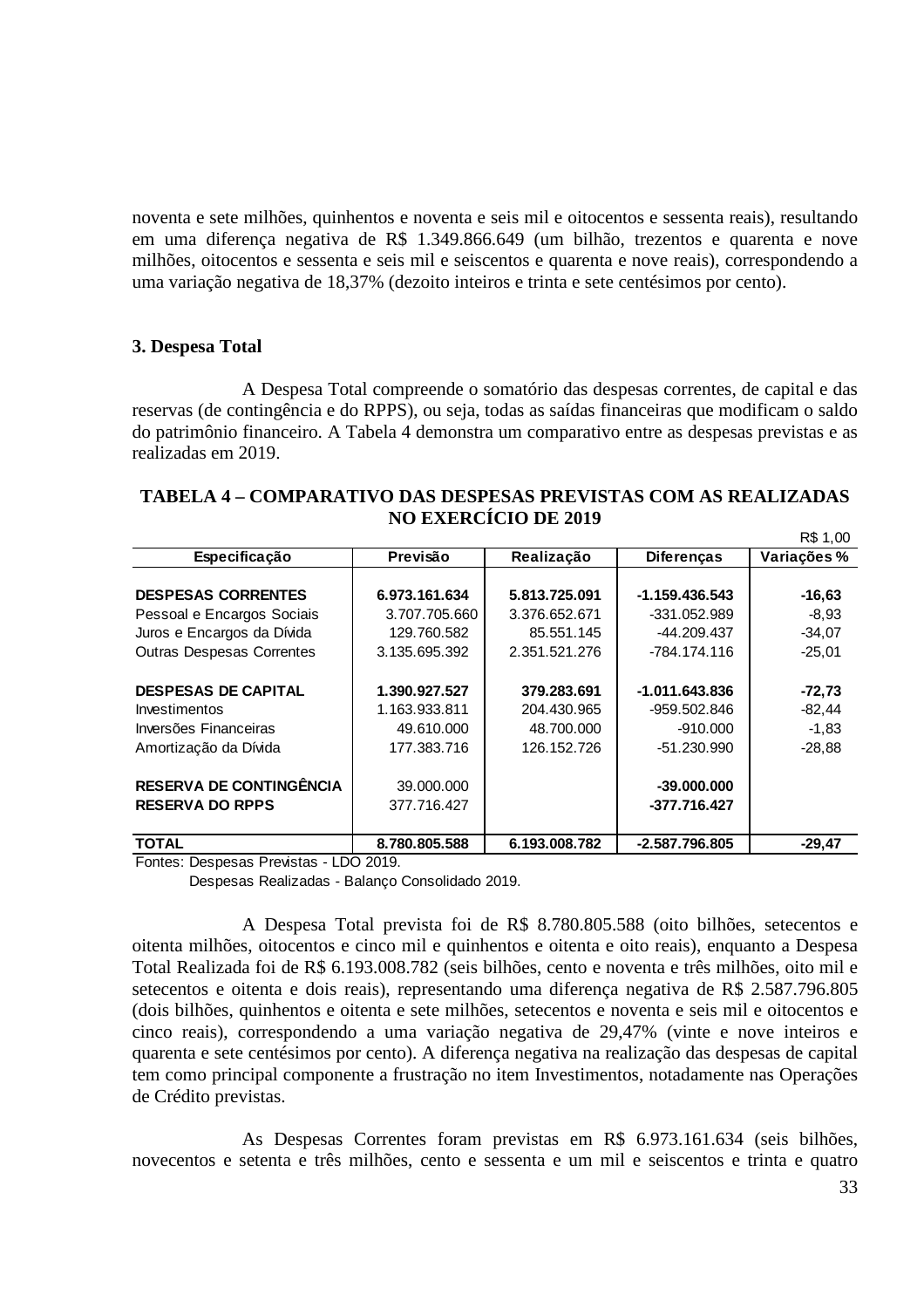reais), sendo que as Despesas Correntes Realizadas atingiram o montante de R\$ 5.813.725.091 (cinco bilhões, oitocentos e treze milhões, setecentos e vinte e cinco mil e noventa e um reais), apresentando uma diferença negativa de R\$ 1.159.436.543 (um bilhão, cento e cinquenta e nove milhões, quatrocentos e trinta e seis mil e quinhentos e quarenta e três reais), correspondendo a uma variação negativa de 16,63% (dezesseis inteiros e sessenta e três centésimos por cento). Já as Despesas de Capital apresentaram uma variação negativa de 72,73% (setenta e dois inteiros e setenta e três centésimos por cento).

#### **4. Despesa Primária**

A Despesa Primária compreende a Despesa Total, excetuando os juros e a amortização da dívida.

| Tabela 5 – COMPARATIVO DAS DESPESAS PRIMÁRIAS PREVISTAS COM AS |  |
|----------------------------------------------------------------|--|
| <b>REALIZADAS NO EXERCÍCIO DE 2019</b>                         |  |

|                                  |               |               |                   | R\$ 1,00   |
|----------------------------------|---------------|---------------|-------------------|------------|
| Especificação                    | Previsão      | Realização    | <b>Diferenças</b> | Variações% |
|                                  |               |               |                   |            |
| <b>DESPESAS CORRENTES</b>        | 6.405.895.929 | 5.305.489.343 | $-1.100.406.586$  | $-17,18$   |
| Pessoal e Encargos Sociais       | 3.270.200.537 | 2.990.293.447 | -279.907.090      | $-8,56$    |
| <b>Outras Despesas Correntes</b> | 3.135.695.392 | 2.315.195.896 | -820.499.496      | $-26.17$   |
| <b>DESPESAS CAPITAL</b>          | 1.213.543.811 | 231.102.921   | -982.440.890      | $-80,96$   |
| <b>Investimentos</b>             | 1.163.933.811 | 177.902.921   | -986.030.890      | $-84,72$   |
| Inversões Financeiras            | 49.610.000    | 53.200.000    | 3.590.000         | 7.24       |
| <b>RESERVA DE CONTINGÊNCIA</b>   | 39.000.000    |               | $-39,000,000$     |            |
| <b>RESERVA DO RPPS</b>           | 377.716.427   |               | -377.716.427      |            |
| <b>TOTAL</b>                     | 8.036.156.167 | 5.536.592.264 | $-2.499.563.902$  | $-31.10$   |

Fonte: Despesas Previstas - LDO 2019.

Despesas Realizadas - Relatório Resumido da Execução Orçamentária 2019.

A Despesa Primária prevista para 2019 foi de R\$ 8.036.157.167 (oito bilhões, trinta e seis milhões, cento e cinquenta e seis mil, cento e sessenta e sete reais), enquanto a Despesa Primária Realizada foi de R\$ 5.536.592.264 (cinco bilhões, quinhentos e trinta e seis milhões, quinhentos e noventa e dois mil e duzentos e sessenta e quatro reais), resultando em uma diferença negativa de R\$ 2.499.563.902 (dois bilhões, quatrocentos e noventa e nove milhões, quinhentos e sessenta e três mil e novecentos e dois reais), correspondendo a uma variação negativa de 31,10% (trinta e um inteiros e dez centésimos por cento).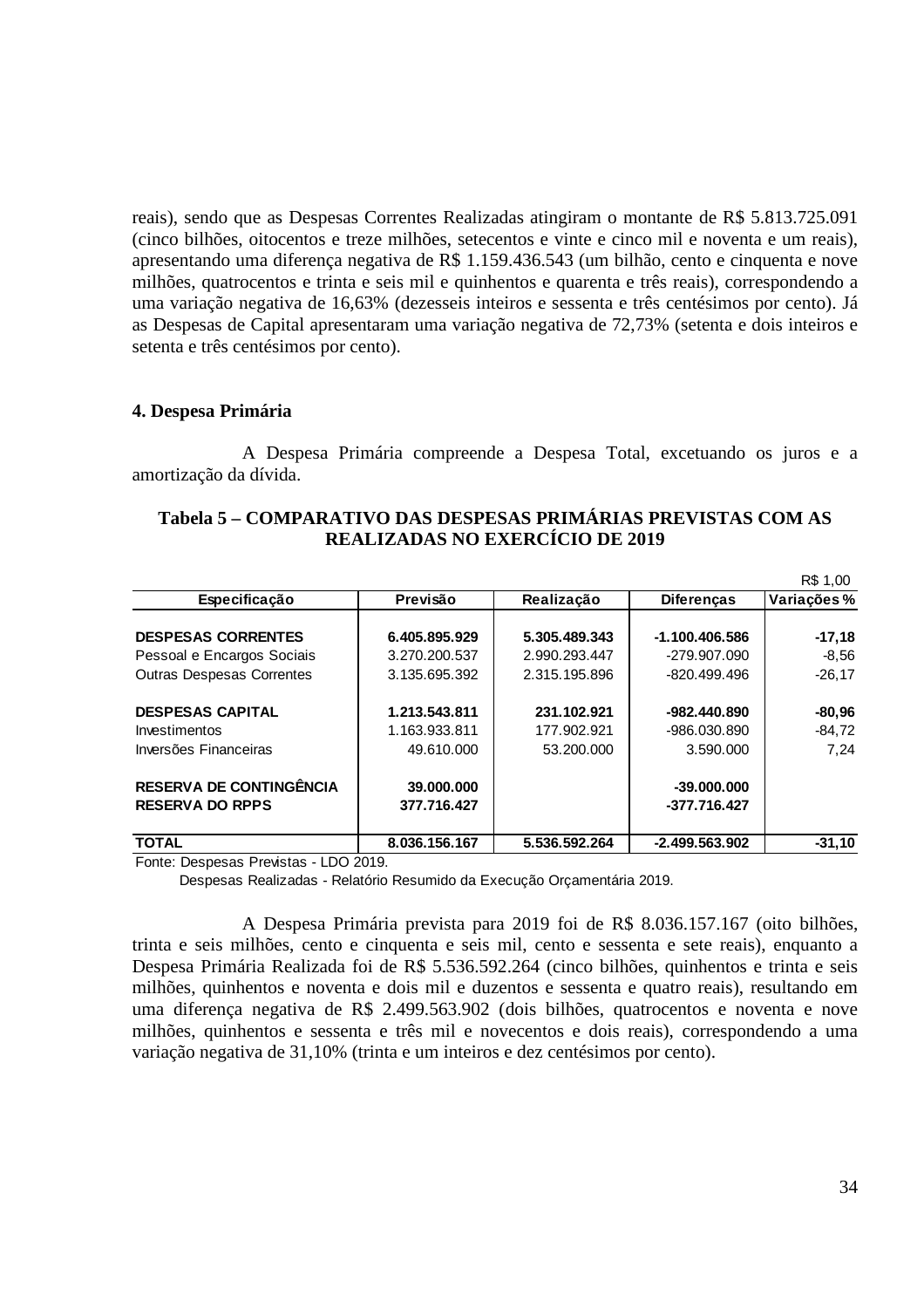### **5. Resultado Primário**

O Resultado Primário indicará se os níveis de gastos orçamentários dos entes federativos são compatíveis com sua arrecadação, ou seja, se as Receitas Primárias são capazes de suportar as Despesas Primárias.

### **TABELA 6 – DEMONSTRATIVO DA APURAÇÃO DO RESULTADO PRIMÁRIO NO EXERCÍCIO DE 2019**

|                    |                |               |                   | R\$ 1,00       |
|--------------------|----------------|---------------|-------------------|----------------|
| Especificação      | Previsão       | Realização    | <b>Diferenças</b> | Variações<br>% |
| Receitas Primárias | 7.593.851.938  | 5.997.596.860 | 1.596.255.078     | $-21,02$       |
| Despesas Primárias | 8.036.156.167  | 5.536.592.264 | 2.499.563.902     | $-31,10$       |
| Resultado Primário | $-442.304.229$ | 461.004.595   | 903.308.824       | 204,23         |
|                    |                |               |                   |                |

#### **Tabela 6 - Demonstrativo da Apuração do Resultado Primário 2019**

Fonte: Despesas Previstas - LDO 2019.

Despesas Realizadas - Relatório Resumido da Execução Orçamentária 2019.

Comparando-se o Resultado Primário negativo previsto de R\$ 442.304.229 (quatrocentos e quarenta e dois milhões, trezentos e quatro mil e duzentos e vinte e nove reais) com o Resultado Primário positivo realizado de R\$ 461.004.595 (quatrocentos e sessenta e um milhões, quatro mil e quinhentos e noventa e cinco reais), observa-se uma diferença positiva de R\$ 903.308.824 (novecentos e três milhões, trezentos e oito mil e oitocentos e vinte e quatro reais), correspondendo a uma variação positiva de 204,23% (duzentos e quatro inteiros e vinte e três centésimos por cento).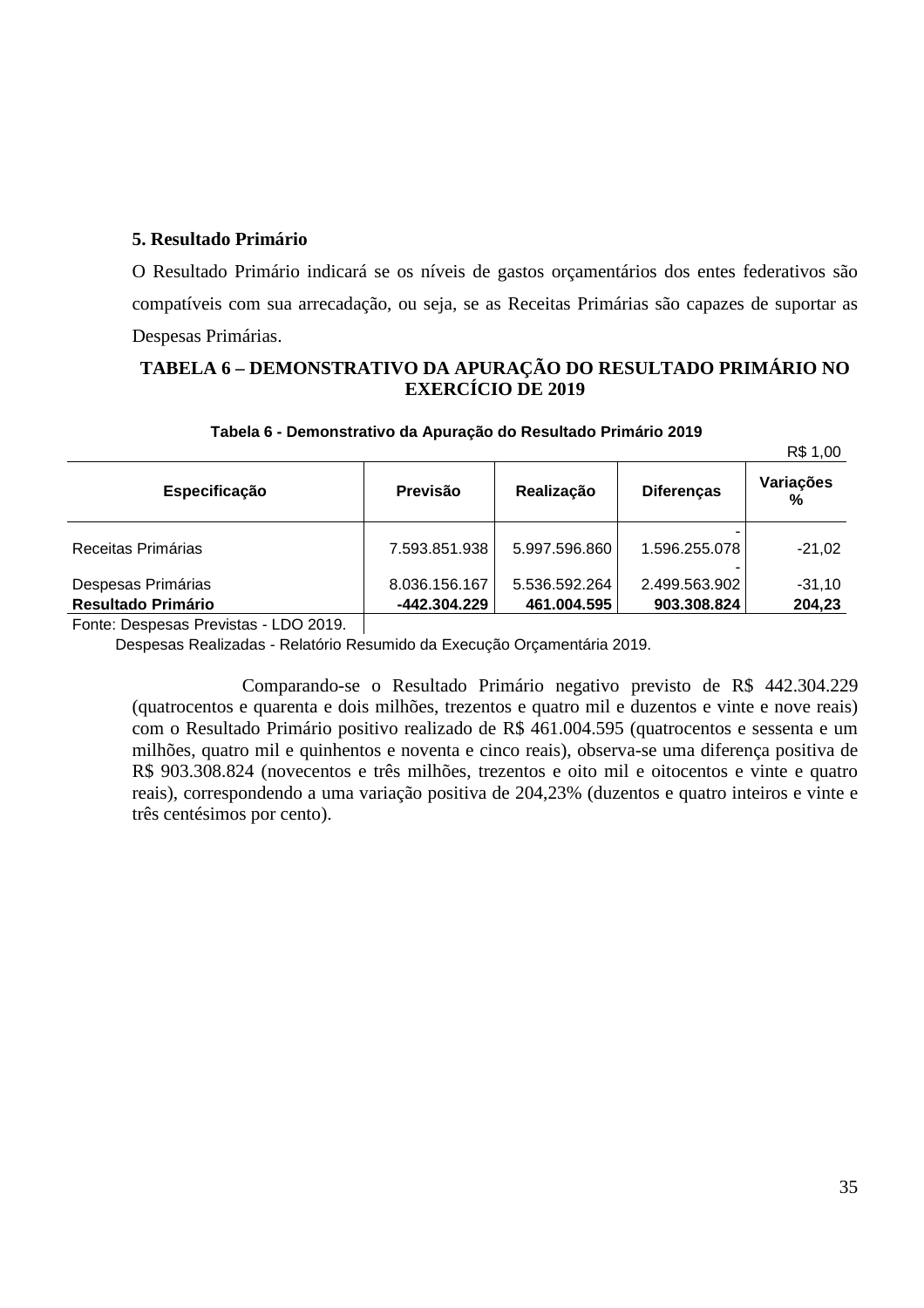### **TABELA 7– DEMONSTRATIVO DA APURAÇÃO DO RESULTADO PRIMÁRIO NOS EXERCÍCIOS DE 2009-2019**

|                  | Precos correntes R\$      |
|------------------|---------------------------|
| <b>Exercício</b> | <b>Resultado Primário</b> |
| 2009             | 141.604.726               |
| 2010             | 72.376.439                |
| 2011             | 103.280.226               |
| 2012             | -177.368.070              |
| 2013             | -234.853.304              |
| 2014             | 50,900,260                |
| 2015             | 63.552.955                |
| 2016             | -196.640.175              |
| 2017             | -80.604.036               |
| 2018(1)          | 411.857.237               |
| 2019             | 461.004.595               |
|                  |                           |

| Tabela 7 - Demonstrativo do Histórico dos Resultados Primários no Período 2009-2019 |                      |
|-------------------------------------------------------------------------------------|----------------------|
|                                                                                     | Preços correntes R\$ |

Fonte: Relatórios Resumidos da Execução Orçamentária 2019. ANEXO 6 (LRF, art 53, inciso III) .

Nota: (1) À partir de 2018 começou a ser utilizada a metodologia Acima da Linha para o cálculo do Resultado Primário, que representa a diferença entre as receitas primárias totais e as despesas primárias totais pagas.

#### **6. Resultado Nominal**

De acordo com a metodologia de cálculo abaixo da linha, o Resultado Nominal representa a diferença entre o saldo da dívida fiscal líquida em 31 de dezembro de determinado ano em relação ao apurado em 31 de dezembro do ano anterior. A Tabela 8 apresenta o comparativo entre o Resultado Nominal estimado na LDO com o efetivamente atingido no exercício de 2019.

### **TABELA 8 – COMPARATIVO DO RESULTADO NOMINAL PREVISTO COM O REALIZADO NO EXERCÍCIO DE 2019**

#### **Tabela 8 - Comparativo do Resultado Nominal Previsto com o Realizado em 2019**

R\$ 1,00

| Especificação     | Previsão     | Realização  | <b>Diferenca</b> | Variações% |
|-------------------|--------------|-------------|------------------|------------|
| Resultado Nominal | -312.543.646 | 630.852.615 | 943.396.261      | $-301.84$  |

Fonte: Prevista: Lei de Diretrizes Orçamentárias - LDO 2018. Realizada: Relatório Resumido da Execução Orçamentária - RREO.

Nota: Resultado nominal calculado de acordo com a metodologia abaixo da linha, utilizada na LDO 2019.

O Resultado Nominal ficou além da meta estabelecida. Enquanto se previa um Resultado Nominal negativo de R\$ 312.543.646 (trezentos e doze milhões, quinhentos e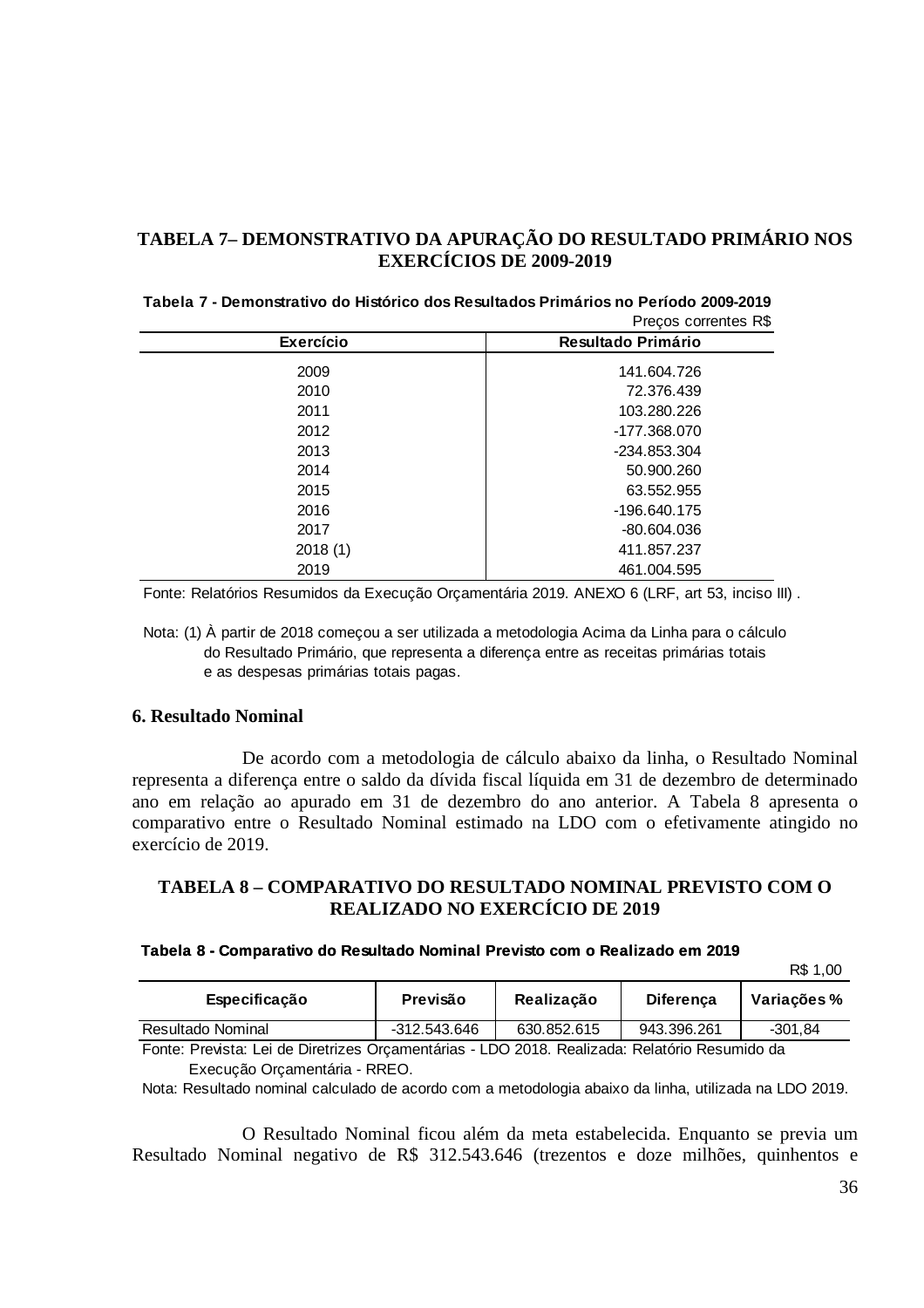quarenta e três mil e seiscentos e quarenta e seis reais), este, na execução, atingiu o valor de R\$ 630.852.615 (seiscentos e trinta milhões, oitocentos e cinquenta e dois mil e seiscentos e quinze reais), apresentando uma diferença negativa de R\$ 943.396.261 (novecentos e quarenta e três milhões, trezentos e noventa e seis mil e duzentos e sessenta e um reais). Salientamos que tal resultado decorre da não efetivação de grande parte da previsão de operações de crédito.

### **7. Dívida Pública Consolidada**

Dívida Pública Consolidada é o montante total apurado:

- das obrigações financeiras do ente da Federação, inclusive as decorrentes de emissão de títulos, assumidas em virtude de leis, contratos, convênios ou tratados;

- das obrigações financeiras do ente da Federação, assumidas em virtude de realização de operações de crédito para amortização em prazo superior a doze meses ou que, embora de prazo inferior a doze meses, tenham constado como receitas no orçamento;

- dos precatórios judiciais emitidos a partir de 05 de maio de 2000 e não pagos durante a execução do orçamento em que houverem sido incluídos.

#### **TABELA 9 – COMPARATIVO DA DÍVIDA PÚBLICA CONSOLIDADA ESTIMADA COM A REALIZADA NO EXERCÍCIO DE 2019**   $DP 1,00$

|                                             |               |               |                  | <b>NO 1, UU</b> |
|---------------------------------------------|---------------|---------------|------------------|-----------------|
| Especificação                               | Estimada      | Realizada     | <b>Diferenca</b> | Variacão %      |
| Dívida Pública Consolidada                  | 2.379.831.437 | 1.616.514.517 | -763.316.9201    | $-32.07$        |
| $\overline{1}$ DO 0010<br>Fasta: Fathwards, |               |               |                  |                 |

Fonte: Estimada - LDO 2019.

Realizada -Demonstrativo da Dívida Consolidada Líquida 2019.

A Dívida Pública Consolidada Estimada foi de R\$ 2.379.831.437 (dois bilhões, trezentos e setenta e nove milhões, oitocentos e trinta e um mil e quatrocentos e trinta e sete reais), enquanto a realizada foi de R\$ 1.616.514.517 (um bilhão, seiscentos e dezesseis milhões, quinhentos e quatorze mil e quinhentos e dezessete reais), resultando numa diferença negativa de R\$ 763.316.920 (setecentos e sessenta e três milhões, trezentos e dezesseis mil e novecentos e vinte reais), correspondendo a uma variação negativa de 32,07% (trinta e dois inteiros e sete centésimos por cento).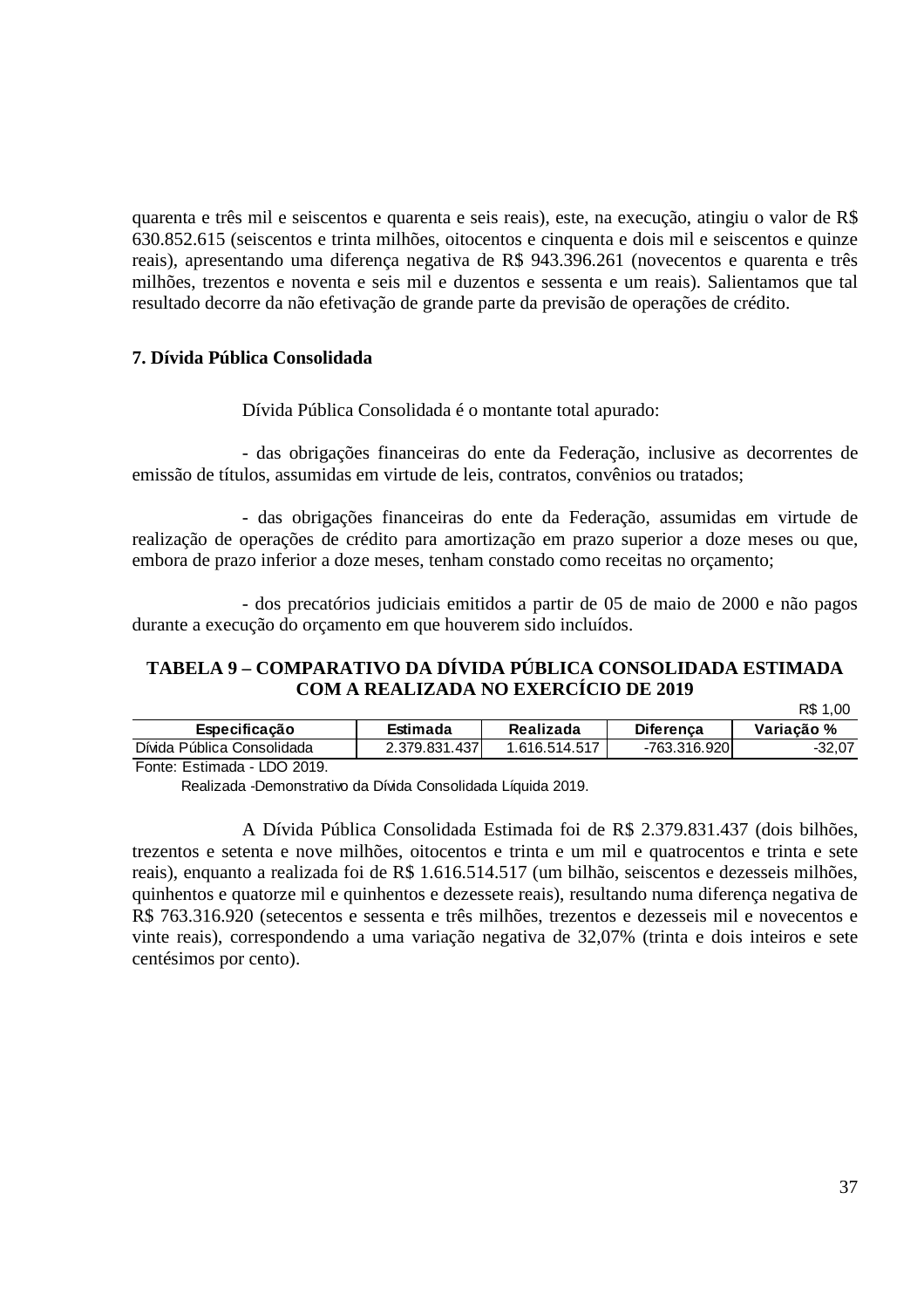### **TABELA 10 – COMPARATIVO DA DÍVIDA PÚBLICA CONSOLIDADA COM A RECEITA ARRECADADA NO PERÍODO 2009-2019**

|      |                            |                    | R\$ 1,00       |
|------|----------------------------|--------------------|----------------|
| Ano  | Dívida Pública Consolidada | Receita Arrecadada | Percentual (%) |
| 2009 | 567.752.604                | 3.122.661.660      | 18,18          |
| 2010 | 638.963.311                | 3.522.272.953      | 18,14          |
| 2011 | 806.186.315                | 4.131.147.010      | 19,51          |
| 2012 | 857.166.228                | 4.342.726.812      | 19.74          |
| 2013 | 927.199.292                | 4.706.909.697      | 19.70          |
| 2014 | 1.127.700.968              | 5.193.304.430      | 21,71          |
| 2015 | 1.517.931.063              | 5.661.125.602      | 26,81          |
| 2016 | 1.795.217.451              | 5.965.759.112      | 30,09          |
| 2017 | 1.798.363.158              | 6.182.352.946      | 29,09          |
| 2018 | 1.777.415.842              | 6.413.123.448      | 27,72          |
| 2019 | 1.616.514.517              | 6.766.162.182      | 23.89          |

Fonte: Dívida Pública Consolidada - Relatórios Resumidos da Execução Orçamentária. Receita Arrecadada - Balanços Consolidados 2019.

#### **8. Dívida Consolidada Líquida**

A Dívida Consolidada Líquida corresponde à Dívida Pública Consolidada, deduzidos os valores que compreendem o ativo disponível e os haveres financeiros, líquidos dos restos a pagar processados.

### **Tabela 11 – COMPARATIVO DA DÍVIDA CONSOLIDADA LÍQUIDA ESTIMADA COM A REALIZADA NO EXERCÍCIO DE 2019**

|                                             |                  |                                         |                  | R\$ 1,00   |
|---------------------------------------------|------------------|-----------------------------------------|------------------|------------|
| Especificação                               |                  | Dívida Consolidada   Dívida Consolidada | <b>Diferenca</b> | Variação % |
|                                             | Líquida Estimada | Líquida Realizada                       |                  |            |
| Dívida Consolidada(I)                       | 2.379.831.437    | 1.616.514.517                           | -763.316.920     | $-32.07$   |
| Deduções(II)                                | 318.118.416      | 715.471.828                             | 397.353.412      | 124,91     |
| Disponível                                  | 493.912.732      | 899.979.114                             | 406.066.381      | 82.21      |
| <b>Haveres Financeiros</b>                  | 44.610.674       | 29.424.582                              | $-15.186.092$    | $-34,04$   |
| (-) Restos a Pagar Processados              | 220.404.991      | 213.931.868                             | $-6.473.123$     | $-2,94$    |
| Dívida Consolidada Líquida (III) = (I - II) | 2.061.713.021    | 901.042.689                             | -1.160.670.332   | $-56,30$   |

Fonte: Dívida Consolidada Líquida Estimada - LDO 2019.

Dívida Consolidada Líquida Realizada - Relatório Resumido da Execução Orçamentária 2019.

A Dívida Consolidada Líquida Estimada foi de R\$ 2.061.713.021 (dois bilhões, sessenta e um milhões, setecentos e treze mil e vinte e um reais), enquanto a Dívida Consolidada Líquida Realizada foi de R\$ 901.042.689 (novecentos e um milhões, quarenta e dois mil e seiscentos e oitenta e nove reais), resultando numa diferença de R\$ 1.160.670.332 (um bilhão, cento e sessenta milhões, seiscentos e setenta mil e trezentos e trinta e dois reais), correspondendo a uma variação negativa de -56,30% (cinquenta e seis inteiros e 30 décimos por cento).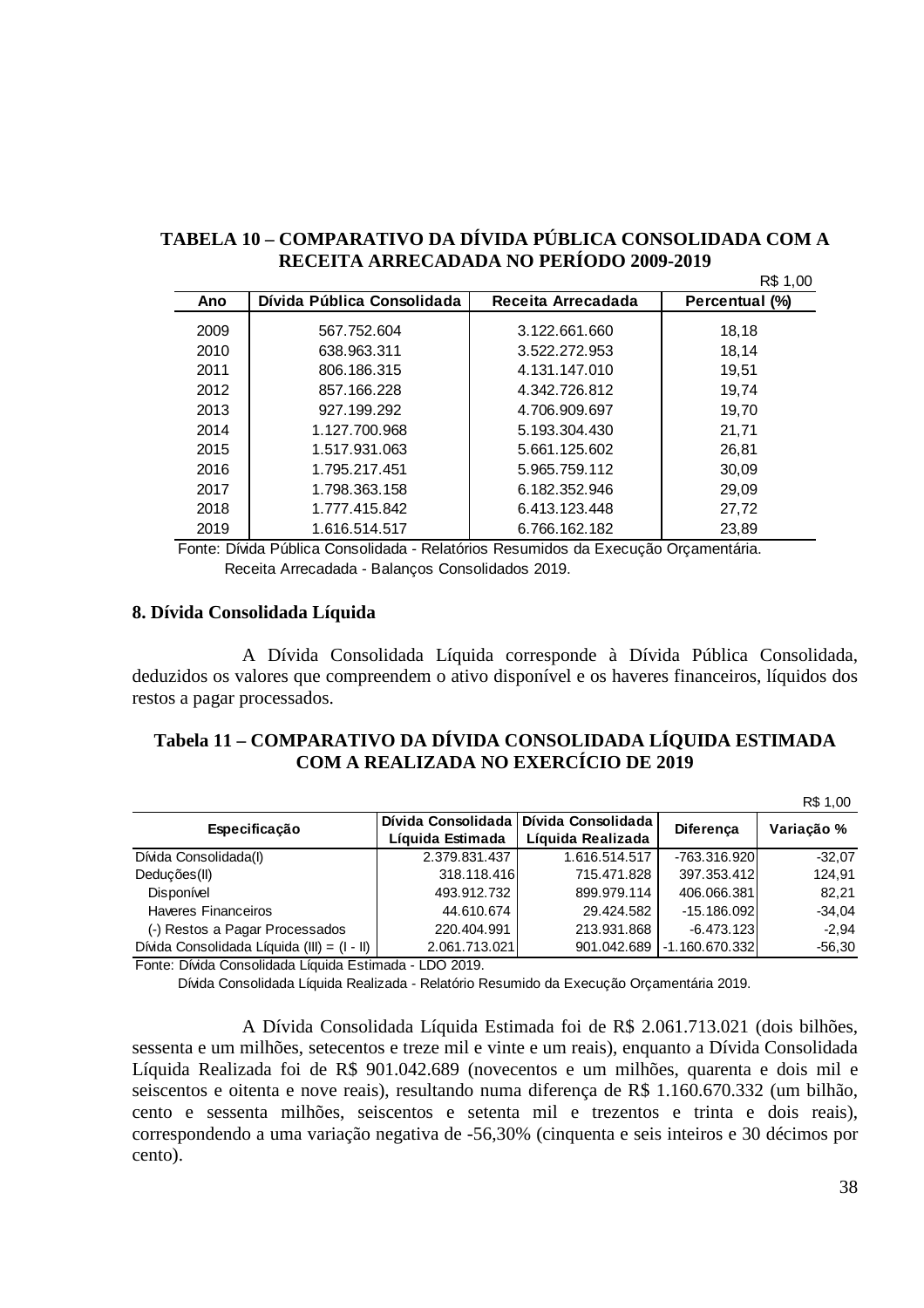#### PREFEITURA MUNICIPAL DE PORTO ALEGRE - RSLEI DE DIRETRIZES ORÇAMENTÁRIAS **ANEXO II - DE METAS FISCAISIII - METAS FISCAIS ATUAIS COMPARADAS COM AS FIXADAS NOS TRÊS EXERCÍCIOS ANTERIORES**

#### 2021

AMF – Demonstrativo 3 (LRF, art.4o, §2o, inciso II)R\$ 1,00

| <b>ESPECIFICAÇÃO</b>              |               |                |           |               |               | VALORES A PRECOS CORRENTES |               |               |        |               |        |
|-----------------------------------|---------------|----------------|-----------|---------------|---------------|----------------------------|---------------|---------------|--------|---------------|--------|
|                                   | 2018          | 2019           | %         | 2020          | $\frac{9}{6}$ | 2021                       | $\frac{9}{6}$ | 2022          | $\%$   | 2023          | $\%$   |
| Receita Total                     | 7.191.015.870 | 8.780.805.587  | 22,11     | 8.059.893.455 | $-8,21$       | 7.920.302.049              | $-1,73$       | 8.195.511.530 | 3,47   | 8.346.274.659 | 1.84   |
| Receitas Primárias (I)            | 6.812.499.456 | 7.593.851.938  | 11,47     | 7.119.320.218 | $-6,25$       | 6.821.303.459              | $-4,19$       | 6.984.571.579 | 2,39   | 7.289.171.006 | 4,36   |
| Despesa Total                     | 7.191.015.870 | 8.780.805.587  | 22,11     | 8.059.893.455 | $-8,21$       | 7.920.302.049              | $-1,73$       | 8.195.511.530 | 3.47   | 8.351.274.659 | 1,90   |
| Despesas Primárias (II)           | 6.857.964.329 | 8.038.156.167  | 17,21     | 6.908.394.244 | $-14,05$      | 6.804.004.328              | $-1,51$       | 6.903.635.872 | 1,46   | 6.975.576.783 | 1,04   |
| Resultado Primário (III) = (I-II) | $-45.464.873$ | $-442.304.228$ | 872,85    | 210.925.974   | $-147.69$     | 17.299.131                 | $-91,80$      | 80.935.707    | 367,86 | 313.594.223   | 287.46 |
| Resultado Nominal                 | 216.347.243   | $-312.543.646$ | $-244.46$ | 288.890.661   | $-192.43$     | 205.042.159                | $-29,02$      | 242.212.364   | 18,13  | 488.946.669   | 101,87 |
| Dívida Pública Consolidada        | 1.795.217.451 | 2.379.831.437  | 32,57     | 1.648.762.115 | $-30,72$      | 1.534.459.517              | $-6,93$       | 1.766.910.034 | 15,15  | 1.996.316.201 | 12,98  |
| Dívida Consolidada Líquida        | 1.231.151.214 | 2.061.713.021  | 67,46     | 1.312.811.022 | $-36,32$      | 790.368.816                | $-39,80$      | 1.000.496.612 | 26,59  | 1.203.078.309 | 20,25  |

| <b>ESPECIFICAÇÃO</b>              |               |                |           |               |           | VALORES A PRECOS CONSTANTES |          |               |         |               |         |
|-----------------------------------|---------------|----------------|-----------|---------------|-----------|-----------------------------|----------|---------------|---------|---------------|---------|
|                                   | 2018          | 2019           | %         | 2020          | %         | 2021                        | $\%$     | 2022          | $\%$    | 2023          | %       |
| Receita Total                     | 7.621.713.927 | 8.922.176.557  | 17,06     | 8.059.893.455 | $-9,66$   | 7.689.613.640               | $-4.59$  | 7.687.736.532 | $-0,02$ | 7.564.404.565 | $-1,60$ |
| Receitas Primárias (I)            | 7.220.526.685 | 7.716.112.954  | 6,86      | 7.119.320.218 | $-7,73$   | 6.622.624.717               | $-6,98$  | 6.551.823.629 | $-1,07$ | 6.606.329.253 | 0,83    |
| Despesa Total                     | 7.621.713.927 | 8.922.176.557  | 17,06     | 8.059.893.455 | $-9,66$   | 7.689.613.640               | $-4.59$  | 7.687.736.532 | $-0.02$ | 7.568.936.171 | $-1,55$ |
| Despesas Primárias (II)           | 7.268.714.627 | 8.167.570.481  | 12,37     | 6.908.394.244 | $-15,42$  | 6.605.829.445               | $-4,38$  | 6.475.902.511 | $-1,97$ | 6.322.112.202 | $-2.37$ |
| Resultado Primário (III) = (I-II) | $-48.187.942$ | $-449.425.326$ | 832,65    | 210.925.974   | $-146.93$ | 16.795.273                  | $-92.04$ | 75.921.117    | 352,04  | 284.217.051   | 274.36  |
| Resultado Nominal                 | 229.305.125   | $-317.575.599$ | $-238,49$ | 288.890.661   | $-190,97$ | 199.070.057                 | $-31,09$ | 227.205.444   | 14,13   | 443.142.667   | 95,04   |
| Dívida Pública Consolidada        | 1.902.740.043 | 2.418.146.723  | 27,09     | 1.648.762.115 | $-31,82$  | 1.489.766.521               | $-9,64$  | 1.657.436.362 | 11,25   | 1.809.303.432 | 9,16    |
| Dívida Consolidada Líquida        | 1.304.889.674 | 2.094.906.601  | 60,54     | 1.312.811.022 | $-37,33$  | 767.348.365                 | $-41,55$ | 938.508.149   | 22,31   | 1.090.375.219 | 16,18   |

FONTE: Sistema Lei de Diretrizes Orçamentários - LDO , SMPG/DGPO/CPO - 19.07.2020-20:15.

#### **MEMÓRIA E METODOLOGIA DO CÁLCULO DOS VALORES CONSTANTES**

**2021**

| ÍNDICES DE INFLAÇÃO              |        |        |        |        |        |        |  |  |  |
|----------------------------------|--------|--------|--------|--------|--------|--------|--|--|--|
| Ano                              | 2018   | 2019   | 2020   | 212'   | 2022   | 2023   |  |  |  |
| IPCA - Média Projetada (%)       | 3,75   | 4,31   | . . 61 | 3,00   | 3,50   | 3,50   |  |  |  |
| Indice Ano                       | 1,0375 | 1,0431 | 1,0161 | 1,0300 | 1,0350 | 1,0350 |  |  |  |
| Índice Acumulado                 | .0599  | 1,0161 | 1,0000 | .0300  | 1,0661 | 1,1034 |  |  |  |
| Operação Valor Corrente / Indice |        |        | =      |        |        |        |  |  |  |
| Acumulado                        |        |        |        |        |        |        |  |  |  |

Nota: IPCA de 2021 a 2023 de acordo com projeções do Banco Central em 19/06/2020.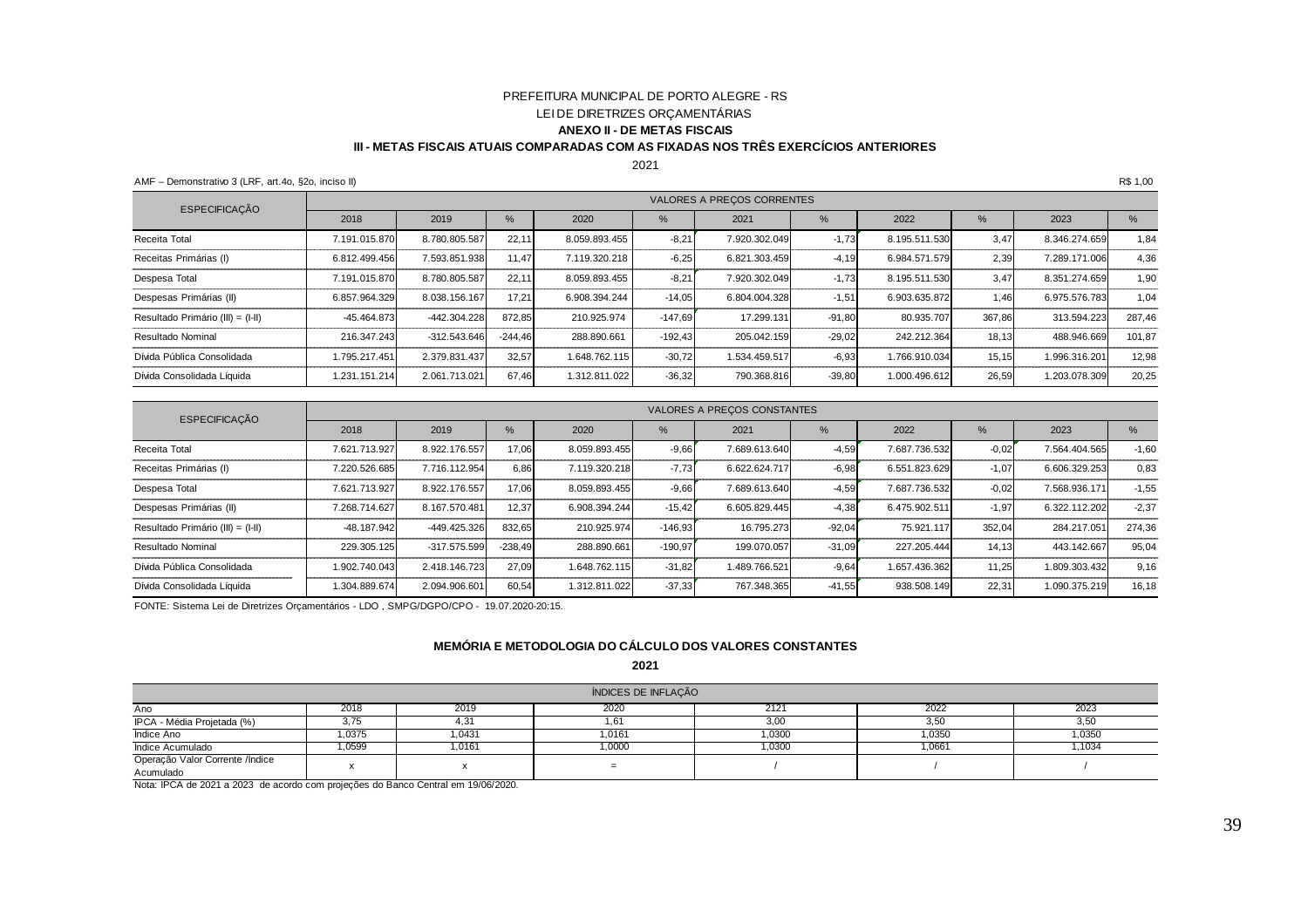#### **ANEXO II – DE METAS FISCAIS IV – EVOLUÇÃO DO PATRIMÔNIO LÍQUIDO**  2021

| $= 111, 211, 112, 221$   |               |     |               |     |               |     |
|--------------------------|---------------|-----|---------------|-----|---------------|-----|
| PATRIMÔNIO LÍQUIDO       | 2019          | %   | 2018          | %   | 2017          | %   |
| PATRIMÔNIO / CAPITAL (1) | 4.164.769.781 | 100 | 3.051.355.558 | 100 | 2.330.824.526 | 100 |
| <b>RESERVAS</b>          |               |     |               |     |               |     |
| RESULTADO ACUMULADO      |               |     |               |     |               |     |
| <b>TOTAL</b>             | 4.164.769.781 | 100 | 3.051.355.558 | 100 | 2.330.824.526 | 100 |

#### **REGIME PREVIDENCIÁRIO**

| <b>PATRIMÔNIO LÍQUIDO</b> | 2019       | %   | 2018        | %   | 2017        | %   |
|---------------------------|------------|-----|-------------|-----|-------------|-----|
| PATRIMÔNIO / CAPITAL      | 15.712.470 | 100 | 306.708.907 | 100 | 286.964.065 | 100 |
| <b>RESERVAS</b>           |            |     |             |     |             |     |
| RESULTADO ACUMULADO       |            |     |             |     |             |     |
| <b>TOTAL</b>              | 15.712.470 | 100 | 306.708.907 | 100 | 286.964.065 | 100 |

Fonte: Balanços Patrimoniais Consolidados 2017, 2018 e 2019

LRF, art.4º, s.2º, inciso III

(1) Os valores do Regime Previdenciário estão excluídos do Patrimônio Líquido

Obs.: O Patrimônio Líquido do Regime Previdenciário no exercício de 2019 foi calculado com base na Portaria MF nº 464/2018.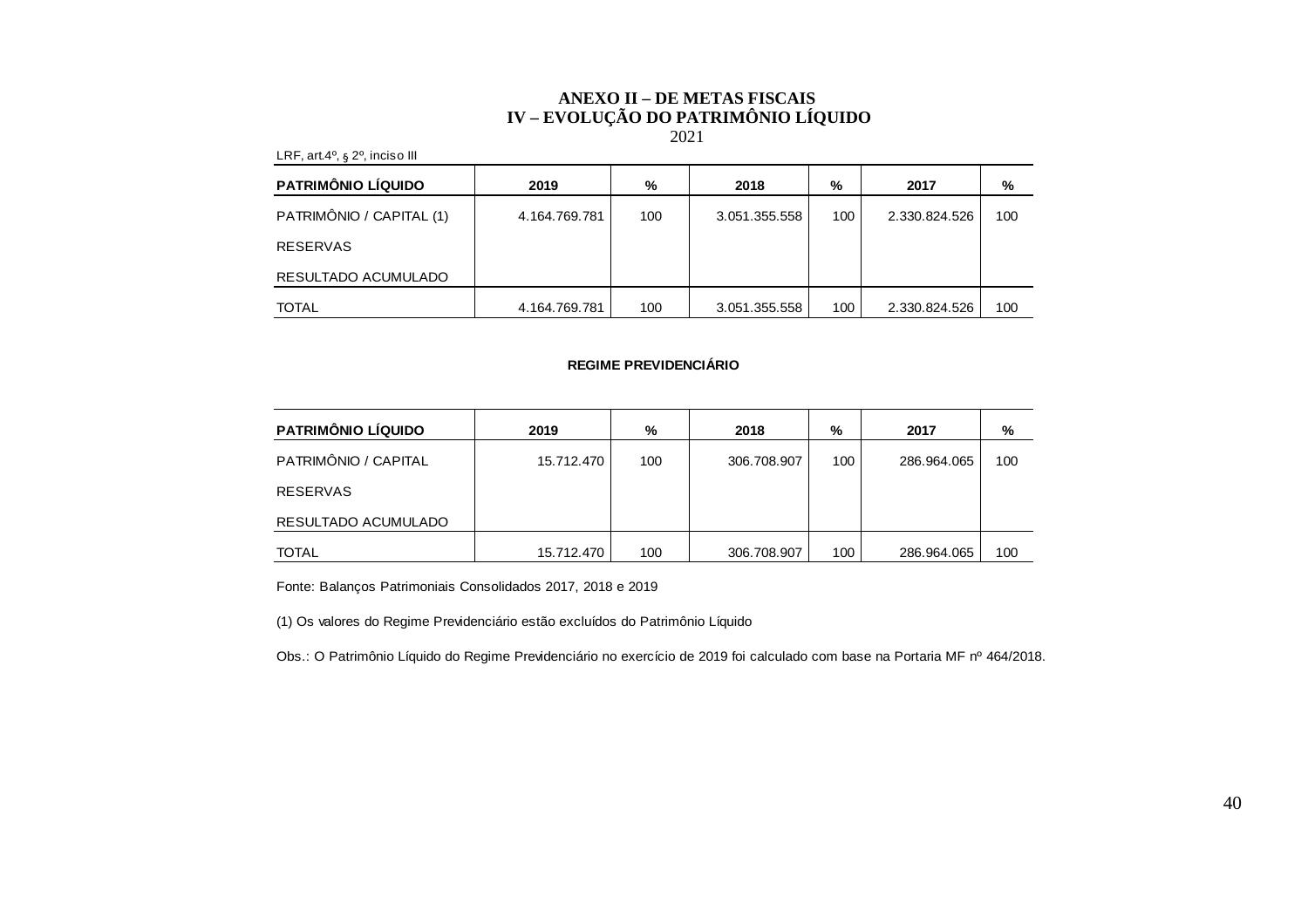# ANEXO II – DE METAS FISCAIS<br>V – ORIGEM E APLICAÇÃO DOS RECURSOS OBTIDOS COM ALIENAÇÃO DE ATIVOS<br>2021

| <b>RECEITAS REALIZADAS</b>                         | 2019<br>(a) | 2018<br>(b)                                                     | 2017<br>(c)                  |
|----------------------------------------------------|-------------|-----------------------------------------------------------------|------------------------------|
| RECEITAS DE CAPITAL - ALIENAÇÃO DE ATIVOS (I)      | 4.216.873   | 23.815.304                                                      | 22.884.392                   |
| ALIENAÇÃO DE BENS MÓVEIS                           | 236.197     | 305.312                                                         | 331.663                      |
| ALIENAÇÃO DE BENS IMÓVEIS                          | 3.980.676   | 23.509.992                                                      | 22.552.729                   |
|                                                    |             |                                                                 |                              |
| <b>DESPESAS EXECUTADAS</b>                         | 2019<br>(d) | 2018<br>(e)                                                     | 2017<br>(f)                  |
| APLICAÇÃO DOS RECURSOS DA ALIENAÇÃO DE ATIVOS (II) | 1.125.878   | 933.857                                                         | 2.023.596                    |
| <b>DESPESAS DE CAPITAL</b>                         | 1.125.878   | 933.857                                                         | 2.023.596                    |
| <b>INVESTIMENTOS</b>                               | 1.125.878   | 933.857                                                         | 2.023.596                    |
| <b>INVERSÕES FINANCEIRAS</b>                       |             |                                                                 |                              |
| AMORTIZAÇÃO DA DÍVIDA                              |             |                                                                 |                              |
| DESP. CORRENTES DO REGIME PREVIDENCIÁRIO           |             |                                                                 |                              |
| REG.PRÓPRIO DOS SERVIDORES PÚBLICOS                |             |                                                                 |                              |
| <b>SALDO FINANCEIRO</b>                            | 2018        | 2017<br>$(g) = ((1a - 11d) + 111h)   (h) = ((1b - 11e) + 111i)$ | 2016<br>$(i) = ((lc - llf))$ |
| VALOR (III)                                        | 46.833.238  | 43.742.243                                                      | 20.860.796                   |

LRF, art. 4º, § 2º, inciso III

Fonte: SDO, SMF/CGM - Relatórios Resumidos da Execução Orçamentária.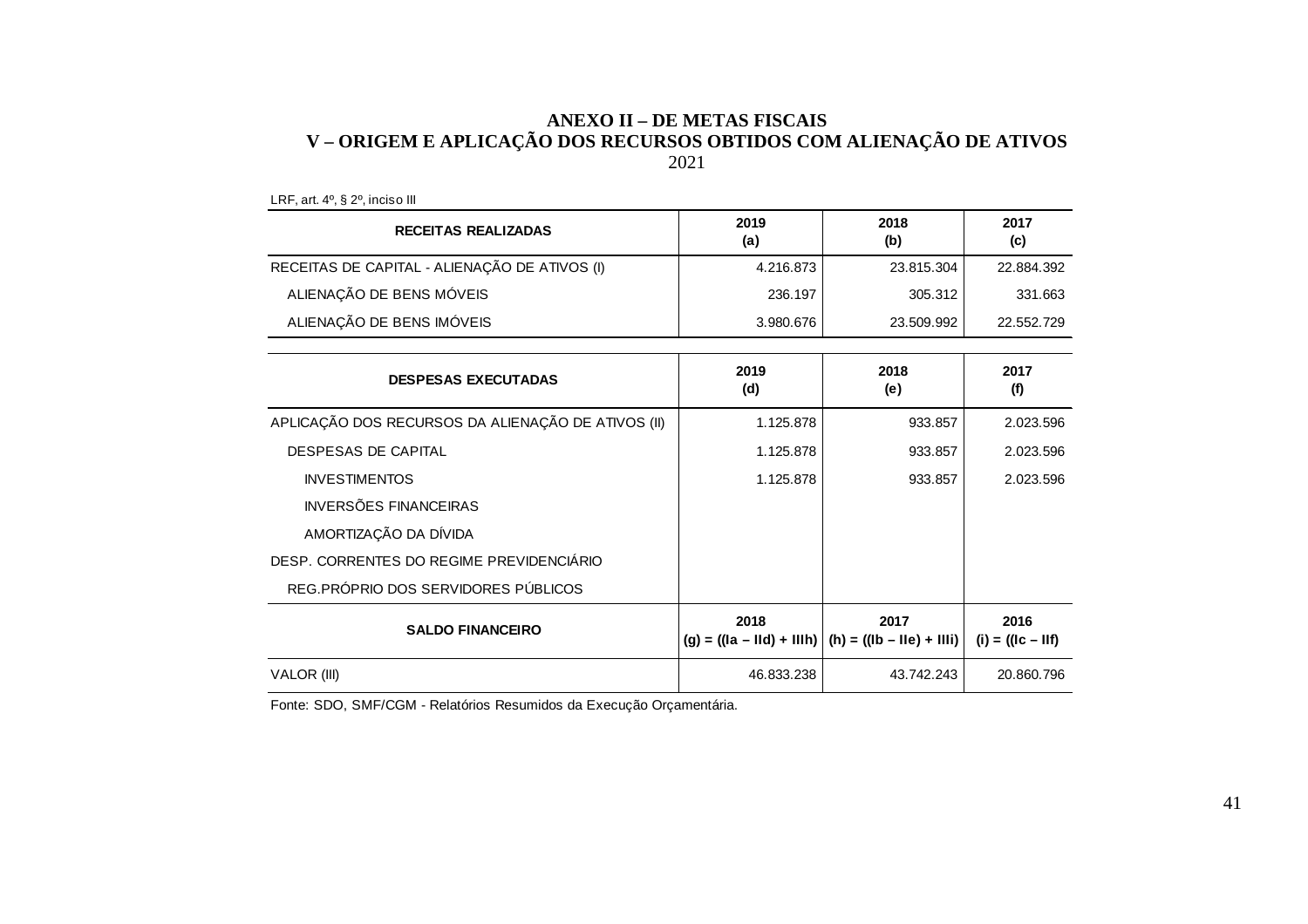### PREFEITURA MUNICIPAL DE PORTO ALEGRE - RS LEI DE DIRETRIZES ORÇAMENTÁRIAS **ANEXO II – DE METAS FISCAIS VI - AVALIAÇÃO DA SITUAÇÃO FINANCEIRA E ATUARIAL DO REGIME PRÓPRIO DE PREVIDÊNCIA DOS SERVIDORES**

2021

#### **1. Introdução**

Tem-se aqui o objetivo principal de avaliar, de acordo com a boa prática atuarial, os compromissos e direitos previdenciários atuais e futuros do Município de Porto Alegre, relativos à concessão de benefícios previdenciários aos servidores públicos municipais e seus dependentes, para atender ao disposto no Art. 4º da Lei Complementar nº 101/2000.

O Regime Próprio de Previdência Social (RPPS) do Município de Porto Alegre é gerido pelo Departamento Municipal de Previdência dos Servidores Públicos do Município de Porto Alegre – PREVIMPA, entidade autárquica, de acordo com os dispositivos estabelecidos pela Lei Complementar nº 478, de 26 de setembro de 2002. O PREVIMPA possui dois grupos: o PREVIMPA-RS que é o Plano Financeiro aplicável aos servidores públicos que ingressaram em cargo efetivo na Prefeitura Municipal de Porto Alegre até 09/09/2001, ou seja, antes da segregação de massas; e o PREVIMPA-CAP que é o Plano Previdenciário aplicável aos servidores públicos que ingressaram em cargo efetivo na Prefeitura Municipal de Porto Alegre a partir de 10/09/2001, ou seja, após a segregação de massas. Portanto, a presente avaliação contemplará a análise dos dois grupos, um relativo ao Plano Financeiro (PREVIMPA-RS) e outro relativo ao Plano Previdenciário (PREVIMPA-CAP).

A referida avaliação revela o fluxo prospectivo das variáveis salariais e previdenciárias dos servidores públicos municipais, registrando-se, ano a ano, as Esperanças Estocásticas Monetárias de Salários, Contribuições e Benefícios, durante um período de 75 anos futuros. Desta forma, evidencia-se a cronologia estimada das obrigações futuras do Município durante esse período.

A Avaliação Atuarial é um estudo técnico desenvolvido por um Atuário cujo objetivo é analisar, acompanhar e propor as adequações necessárias para a viabilidade dos Regimes Próprios de Previdência Social (RPPS), sempre primando pelo equilíbrio e sustentabilidade dos planos de previdência.

O equilíbrio financeiro e atuarial dos planos de previdência é exigido pelo art. 40 da CF/88:

> Art. 40. O regime próprio de previdência social dos servidores titulares de cargos efetivos terá caráter contributivo e solidário, mediante contribuição do respectivo ente federativo, de servidores ativos, de aposentados e de pensionistas, observados critérios que preservem o equilíbrio financeiro e atuarial.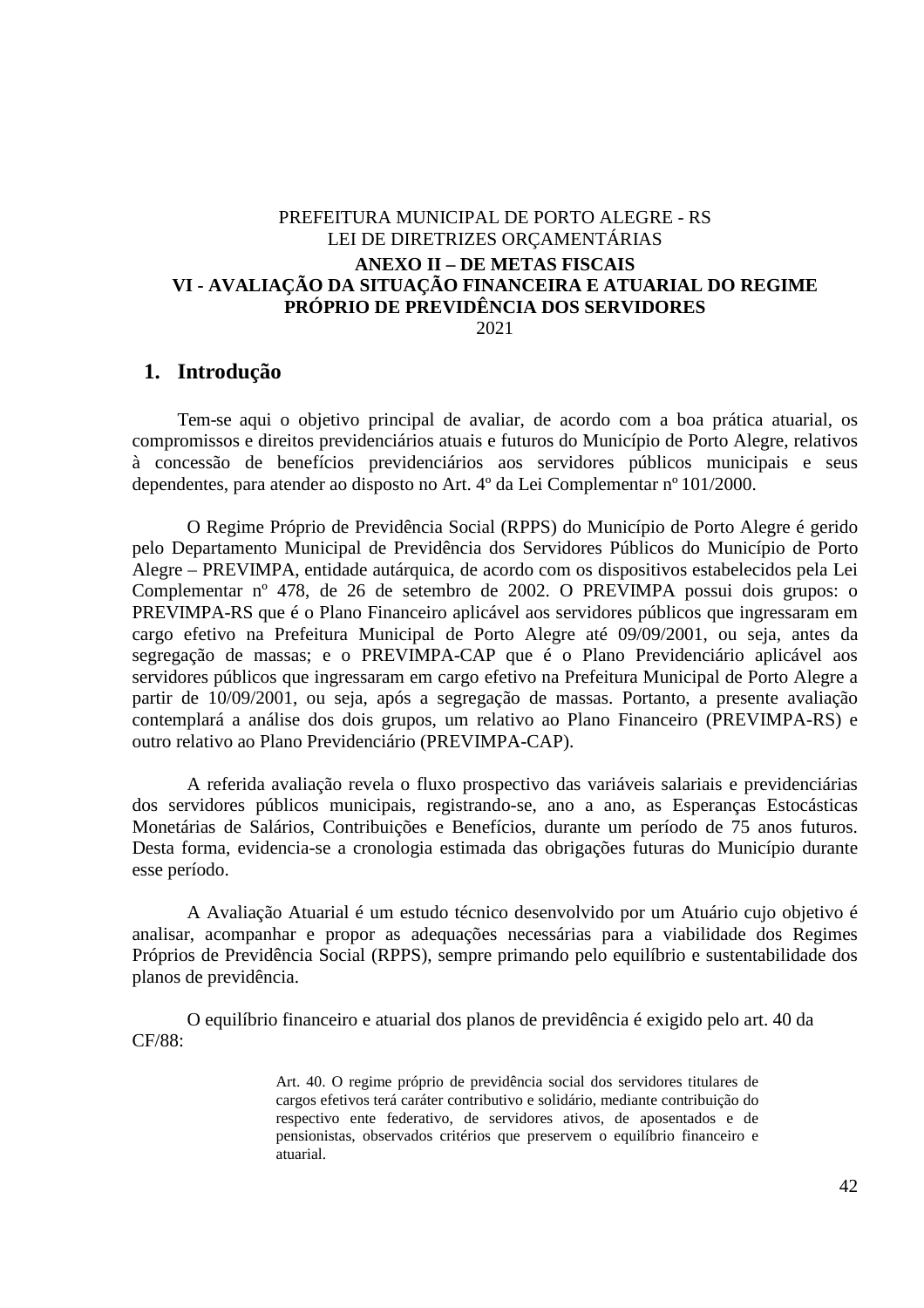Sendo assim, o plano de previdência dos servidores públicos deve ser construído sobre três importantes pilares:

- 1. Carácter contributivo e solidário;
- 2. Contribuição do ente público, dos servidores ativos, aposentados e dos pensionistas;
- 3. Preservação do equilíbrio financeiro e atuarial.

Para que uma Avaliação Atuarial possa ser elaborada são necessárias informações e premissas técnicas para a realização dos cálculos atuarias, tais como: cadastro dos servidores ativos, Aposentados, pensionistas e dependentes, informações financeiras e previdenciárias do plano, premissas atuariais, tábuas de mortalidade, legislação vigente entre outras.

A avaliação atuarial irá determinar quais as alíquotas de contribuição e as reservas matemáticas necessárias para garantir o pagamento de todos os benefícios estipulados no plano de previdência, bem como irá apresentar a atual situação financeira e atuarial do RPPS.

### **2. Base Cadastral Geral**

A base cadastral com todas as informações dos servidores ativos, aposentados, pensionistas e dependentes é um dos principais componentes da avaliação atuarial. Esses dados irão influenciar diretamente o resultado do estudo, por isso é necessário que o banco de dados esteja sempre atualizado e com as informações completas para que a avaliação reflita a realidade do RPPS.

A base cadastral, da totalidade dos servidores, em sua maioria foi considerada consistente para a elaboração da avaliação atuarial. No entanto, devem ser promovidas ações para a complementação dos dados faltantes e para a sua constante atualização.

O plano PREVIMPA-RS possui:

6.074 servidores ativos, sendo 2.672 mulheres e 3.402 homens. 11.537 aposentados, sendo 6.986 mulheres e 4.551 homens. 4.487 pensionistas, sendo 3.728 mulheres e 759 homens.

#### O plano PREVIMPA-CAP possui:

7.540 servidores ativos, sendo 5.173 mulheres e 2.367 homens. 324 aposentados, sendo 273 mulheres e 51 homens. 70 pensionistas, sendo 33 mulheres e 37 homens.

Os principais problemas encontrados no cadastro dos servidores e dependentes serão apresentados a seguir: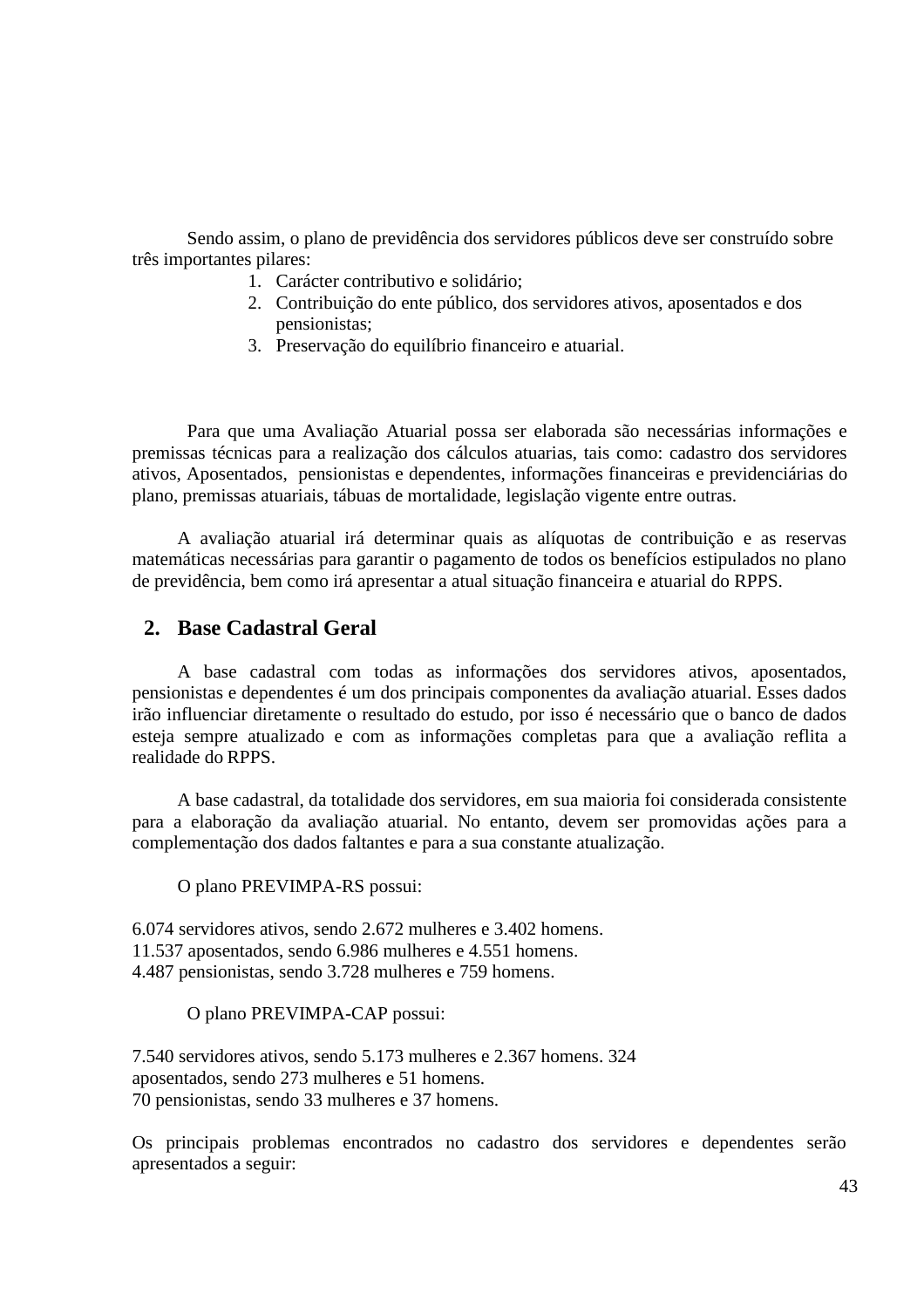### **a) Tempo de Contribuição anterior a admissão na prefeitura**:

O grupo PREVIMPA-CAP possui 7.540 servidores ativos, destes 6.684possuem idade de ingresso na prefeitura igual ou superior a 26 anos e assim poderiam ter algum tempo de contribuição anterior influenciando nos tempos mínimos para se aposentar. No entanto, 2.774 servidores não informaram nenhum tempo anterior, representando 41,50% dos 6.684 servidores.

O grupo PREVIMPA-RS possui 6.074 servidores ativos, destes 3.524 possuem idade de ingresso na prefeitura igual ou superior a 26 anos e assim poderiam ter algum tempo de contribuição anterior influenciando nos tempos mínimos para se aposentar. No entanto, 885 servidores não informaram nenhum tempo anterior, representando 25,11% dos 3.524 servidores. É necessário verificar se esses servidores realmente não possuem nenhum tempo anterior ou apenas não informaram.

#### **b) Dados cadastrais de Dependentes Previdenciários - cônjuge:**

Considerando o recadastramento realizado em 2015 por meio do convênio com o MPAS, constatamos que o percentual de servidores casados ou em união estável do grupo PREVIMPA-CAP está compatível com os índices constantes na pesquisa do IBGE registrada no PNAD de 2011.

| <b>Faixa</b> de<br><b>Idade</b><br><b>Servidor</b> | $N^{\rm o}$<br><b>Servidores</b> | $\mathbb{N}^{\mathrm{o}}$<br><b>Conjuges</b> | % casados<br><b>PREVIMPA-CAP</b> | % casados<br><b>IBGE 2011</b> |
|----------------------------------------------------|----------------------------------|----------------------------------------------|----------------------------------|-------------------------------|
| até 29                                             | 292                              | 55                                           | 18,8%                            | 19,8%                         |
| 30 a 39                                            | 2.730                            | 1.261                                        | 46,2%                            | 54,9%                         |
| 40 a 49                                            | 2.721                            | 1.624                                        | 59,7%                            | 63,6%                         |
| 50 a 59                                            | 1.484                            | 850                                          | 57,3%                            | 66,2%                         |
| 60 a 69                                            | 297                              | 156                                          | 52,5%                            | 62,1%                         |
| $\Rightarrow 70$                                   | 16                               | 7                                            | 43,8%                            | 45,7%                         |
| <b>Total</b>                                       | 7.540                            | 3.953                                        | 52,4%                            | 45,9%                         |

Segue abaixo a tabela com a distribuição de cônjuges/companheiros por faixa de idade:

O percentual de servidores casados ou em união estável do grupo PREVIMPA-RS está próximo aos índices divulgados na pesquisa do IBGE registrada no PNAD de 2011. No entanto, é necessária a constante atualização das informações, principalmente em virtude de novos casamentos e filhos nascidos recentemente:

| Faixa de Idade | $\mathbf{N}^{\mathbf{0}}$<br><b>Servidores</b> | $\mathbf{N}^{\mathbf{0}}$<br><b>Cônjuges</b> | % casados<br><b>PREVIMPA-RS</b> | $\%$ casados<br><b>IBGE 2011</b> |
|----------------|------------------------------------------------|----------------------------------------------|---------------------------------|----------------------------------|
| até 29         |                                                |                                              | $0.0\%$                         | 19,8%                            |
| 30 a 39        |                                                |                                              | 40,0%                           | 54,9%                            |
| 40 a 49        | .191                                           | 801                                          | 67,3%                           | 63,6%                            |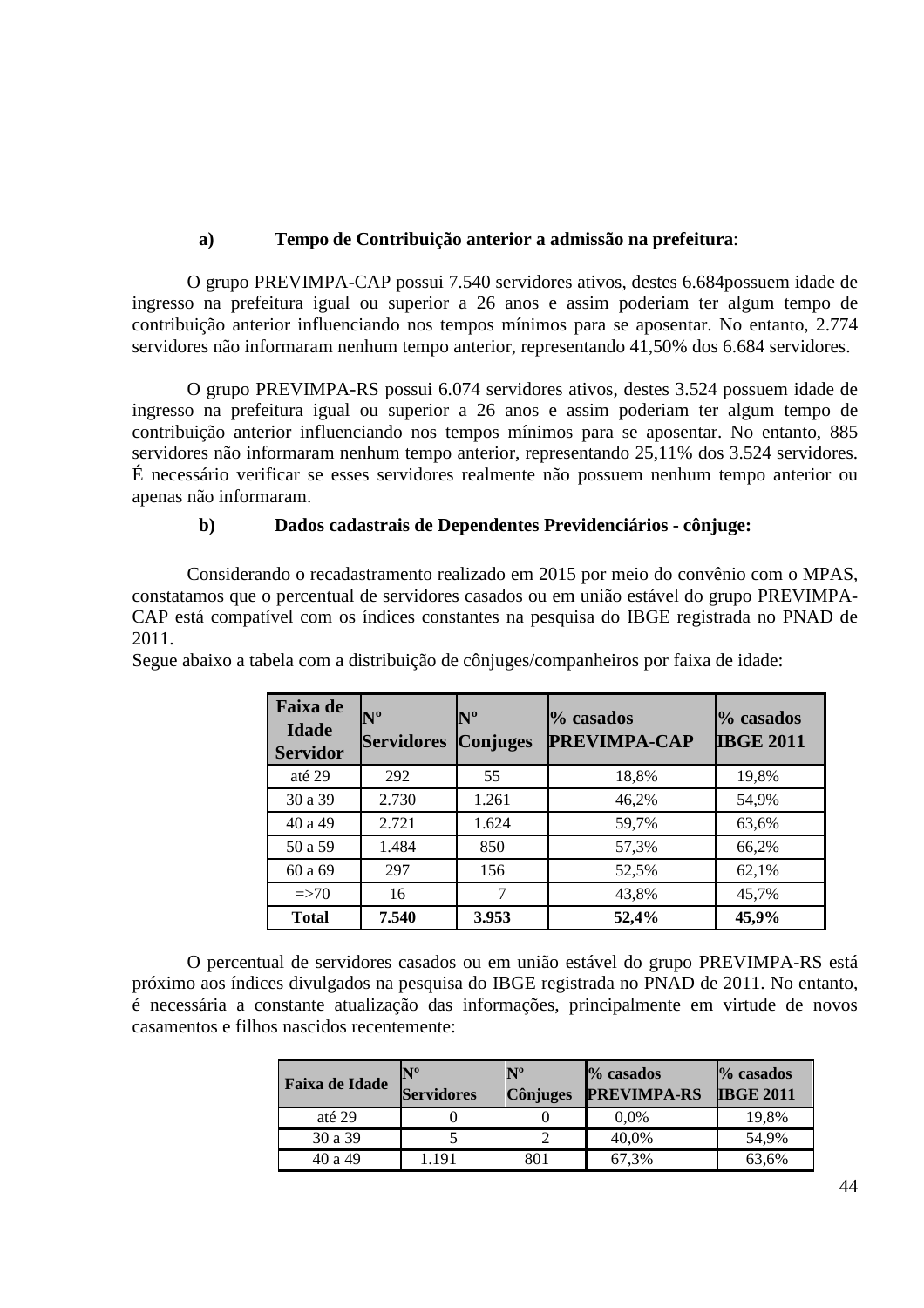| 50 a 59      | 3.694 | 2.553 | 69,1% | 66.2% |
|--------------|-------|-------|-------|-------|
| 60 a 69      | l.116 | 745   | 66,8% | 62,1% |
| $\approx$ 70 | 68    | 37    | 54.4% | 45,7% |
| <b>Total</b> | 6.074 | 4.138 | 68,1% | 45,9% |

#### **c) Dados de Dependentes Previdenciários – filhos menores de 21 anos:**

O percentual de servidores com filhos menores de 21 anos é de 45,24% do grupo PREVIMPA-CAP e 43,1% do grupo PREVIMPA-RS.

Não encontramos dados estatísticos no IBGE para comparação, mas presenciamos o relato de alguns servidores que confundem o cadastro de dependente previdenciário com o cadastro de dependente para o imposto de renda. Diante o exposto, muitos servidores não declararam os seus filhos como dependentes previdenciários e será necessária uma ação conjunta para a melhoria dessa informação cadastral.

#### **d) Data no Cargo dos servidores em branco:**

Todos os servidores do plano PREVIMPA-RS e PREVIMPA-CAP estão com data do cargo.

#### **e) Remunerações abaixo do salário mínimo:**

Quando alguma remuneração dos servidores estava abaixo do salário mínimo, ou até mesmo zerado, principalmente em decorrência de excesso de faltas, consideramos o valor médio da remuneração do cargo para esses servidores.

#### **f) Salário de Contribuição:**

O valor do salário de contribuição utilizado na avaliação atuarial segue o regime de competência, assim podem existir algumas diferenças em relação a outros relatórios emitidos pela Prefeitura, pois parcelas recebidas no mês de data- base dos dados, mas relativas a competências anteriores não são consideradas para as projeções futuras da avaliação atuarial, assim como consideramos o salário médio do cargo para algumas matrículas com o valor zerado.

### **3. Plano de Benefícios**

Conforme art. 30 da LC 478/2002, ressalvado o disposto no § 2º do art. 9º da EC 103/2019, estão previstos os seguintes benefícios a serem pagos pelo PREVIMPA:

#### **I – quanto ao segurado:**

a) Aposentadoria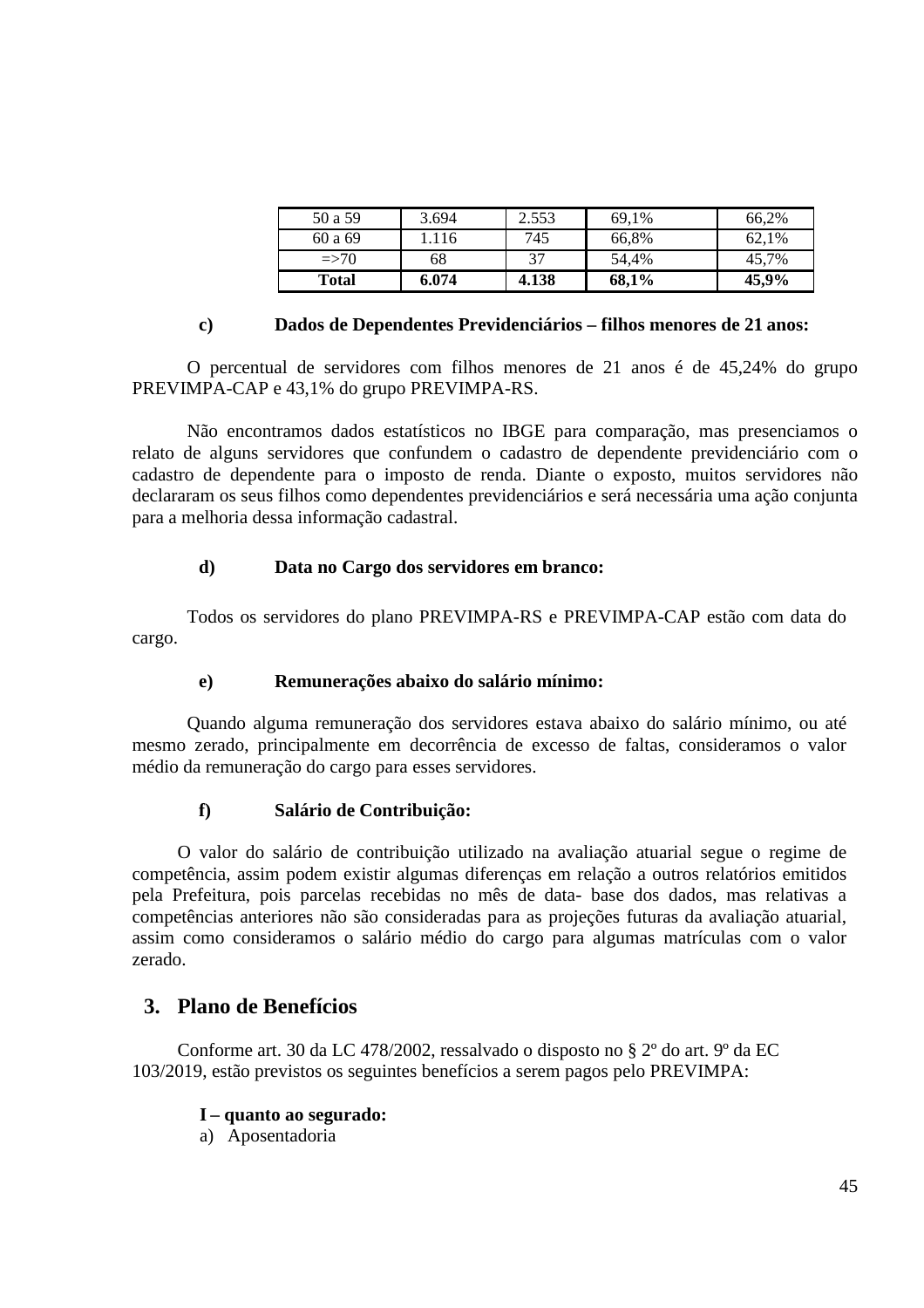### **II – quanto ao beneficiário:**

b) Pensão por morte;

### **4. Hipóteses Técnicas**

### **4.1. Tábuas Biométricas:**

**a) Tábua de Mortalidade Geral (fase laborativa):**  IBGE 2018- segregada por Sexo

**b) Tábua Mortalidade Geral (fase pós-laborativa):**  IBGE 2018- segregada por Sexo

**c) Tábua de Mortalidade de Inválido:**  IBGE 2018- segregada por Sexo

**d) Tábua de Entrada em Invalidez:**  Álvaro Vindas

**e) Tábua de Morbidez:** 

Não considerada.

**Justificativa das Tábuas**: Conforme art. 21 da Portaria MF 464/2018.

## **4.2. Taxa de Juros (PREVIMPA-CAP)**

Para a avaliação atuarial de 2020 utilizou-se a taxa de juros reais de **5,5% ao** 

#### **ano**. **Resultado da Meta Atuarial de 2019:**

| Meta Atuarial (Bruta = juros + inflação) em 2019 - Política de Investimentos | 10.56%      |
|------------------------------------------------------------------------------|-------------|
| Rentabilidade nominal (Bruta = juros + inflação) em 2019                     | 16,69%      |
| Inflação anual - 2019:                                                       | 4,31%       |
| Indexador:                                                                   | <b>IPCA</b> |

#### **Justificativa:**

Conforme previsto no art. 26 da Portaria MF 464/2018, a taxa de juro real anual a ser utilizada na avaliação atuarial deverá ter como limite máximo o menor percentual entre a meta atuarial prevista na Política de Investimentos e a taxa de juros parâmetro correspondente à duração do passivo do plano.

A meta atuarial da Política de Investimentos (2020-2023) é 6% ao ano, e a taxa de juros parâmetro correspondente à duração do passivo do plano (de 21,239 anos) é 5,87% ao ano.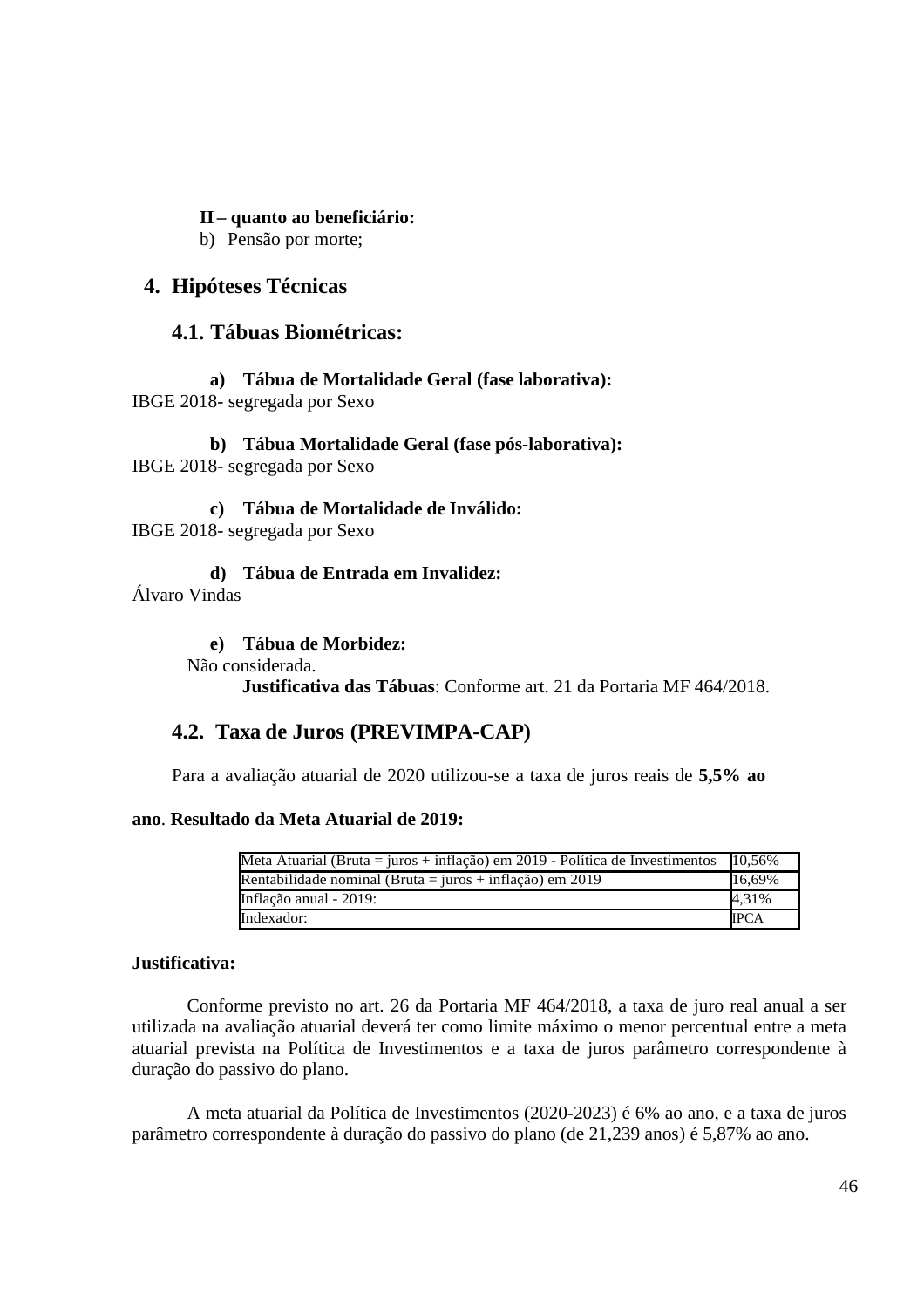Segundo o § 4º do mesmo artigo, "o atuário responsável pela avaliação atuarial poderá utilizar taxa de juros inferior àquela estabelecida nos parâmetros de que tratam os incisos I e II, atendendo a critérios de conservadorismo e prudência fundamentados no Relatório da Avaliação Atuarial*"*. Considerando a tendência de redução da taxa de juros parâmetro nos próximos exercícios, dada sua forma de cálculo (§ 1º do art. 3º da Instrução Normativa MF 2/2018), por prudência, optou-se por utilizar uma taxa de juros inferior a este limite, qual seja 5,5% ao ano.

Já com relação ao índice, a escolha do IPCA deve-se ao fato de que a política salarial do Município, nos últimos anos, vem sendo balizada por esse índice.

### **4.3. Taxa de Juros (PREVIMPA-RS)**

Para a avaliação atuarial de 2020 utilizou-se a taxa de juros reais de 5,86% ao ano.

Conforme previsto **no inciso I do art. 27 da Portaria MF 464/2018**, para a avaliação atuarial do Fundo em Repartição (PREVIMPA-RS) deverá ser utilizada a taxa de juros parâmetro equivalente à duração do passivo deste plano como premissa de taxa real de juros.

A duração do passivo do plano é de 14,829 anos, o que corresponde à taxa de juros de 5,86%

ao ano.

### **4.4. Taxa Real de Crescimento da Remuneração**

Utilizou-se 1,22% a.a. como taxa real de crescimento da remuneração ao longo do tempo.

**Justificativa Técnica:** Com base na análise do plano de carreira do município; levando em consideração todos os avanços quinquenais de 3% e as progressões das letras A a F, o crescimento estimado médio anual da remuneração ao longo da carreira é de 1,22% ao ano.

#### **Taxa Média Anual Real de Crescimento da Remuneração nos últimos Três Anos – PREVIMPA-CAP**

Para analisarmos a taxa real de crescimento salarial médio dos últimos 03 anos consideramos a média salarial do grupo PREVIMPA-CAP das últimas 03 avaliações atuariais: 2020, 2019 e 2018. A análise desse grupo apresentou os seguintes índices de crescimento salarial:

| Período | <b>Folha Total</b>   | <b>OTD</b> Ativos | Média    | % Cres. Nominal | <b>TPCA</b> | % Cres. Real |
|---------|----------------------|-------------------|----------|-----------------|-------------|--------------|
| dez/19  | 46.309.127.04        | 7.540             | 6.141.79 | $-0.41\%$       | 4.31%       | $-4.52\%$    |
| dez/18  | 45.769.886.39        | 7.422             | 6.166.79 | 1.00%           | 3.75%       | $-2.65\%$    |
| dez/17  | 44.534.349.99        | 7.294             | 6.105.61 | 3.57%           | 2.95%       | 0.60%        |
|         | $-214$ $-222$ $-222$ |                   |          |                 |             |              |

**Média últimos 3 anos =-2,19%** 

<sup>\*</sup>Valores em R\$.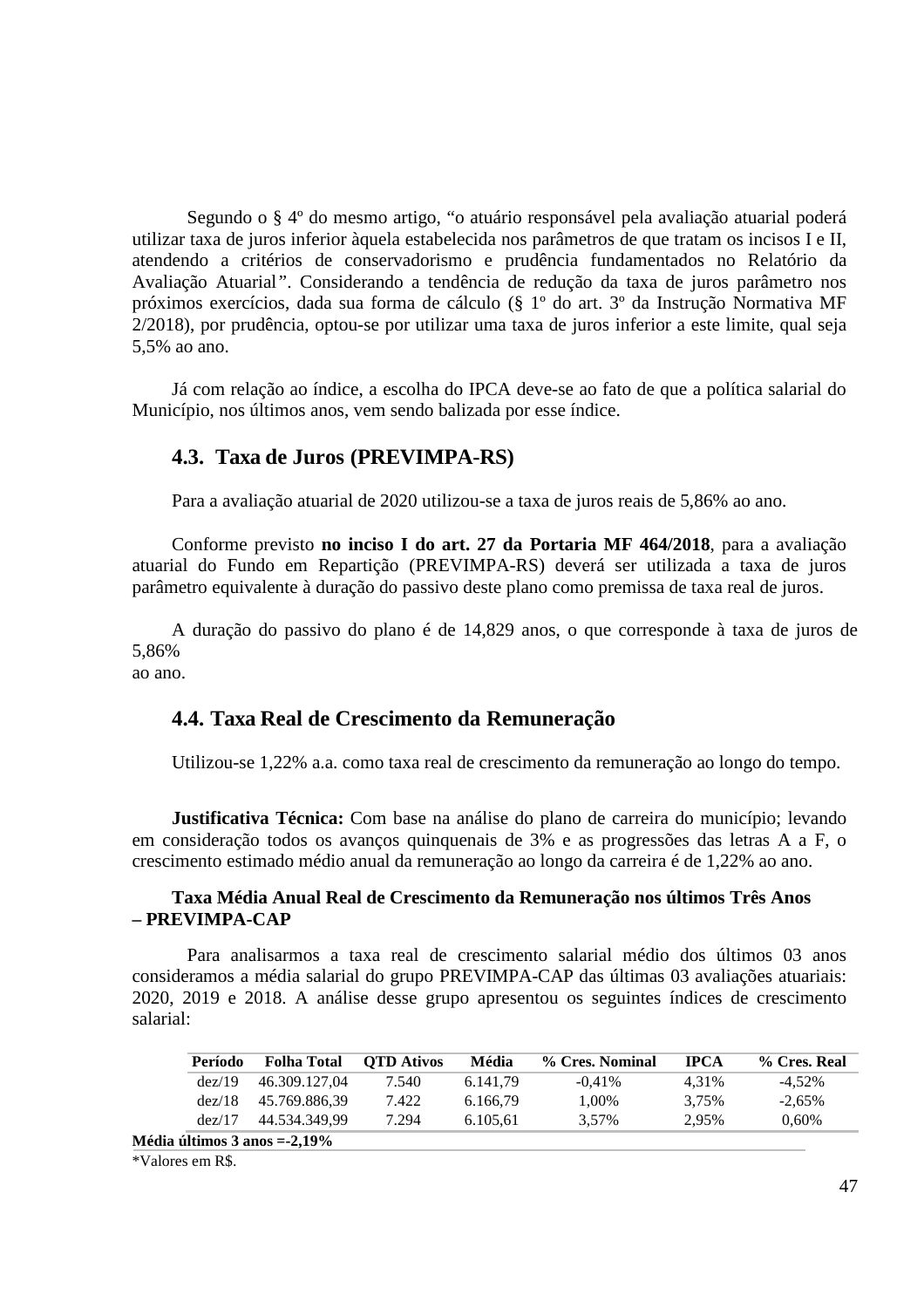A taxa média anual real de crescimento da remuneração média nos últimos três anos foi de 2,19% negativo. No entanto, com base na análise do plano de carreira do município, o crescimento médio anual esperado da remuneração ao longo da carreira é de 1,22% ao ano.

#### **Taxa Média Anual Real de Crescimento da Remuneração nos últimos Três Anos – PREVIMPA-RS**

Utilizou-se 1,22% a.a. como taxa real de crescimento da remuneração ao longo do tempo.

Para analisarmos a taxa real de crescimento salarial dos últimos 03 anos consideramos a média salarial do grupo PREVIMPA-RS das avaliações atuariais 2020, 2019 e 2018. A análise desse grupo apresentou os seguintes índices de crescimento salarial:

|       | Período                          | <b>Folha Total</b> | <b>OTD</b> Ativos | Média    | % Cres. Nominal | <b>IPCA</b> | % Cres. Real |
|-------|----------------------------------|--------------------|-------------------|----------|-----------------|-------------|--------------|
|       | dez/19                           | 43.591.181,64      | 6.074             | 7.176,68 | $-0.65\%$       | 4.31%       | $-4.76\%$    |
|       | dez/18                           | 49.649.059,76      | 6.873             | 7.223.78 | $-0.97\%$       | 3.75%       | $-4.55\%$    |
|       | dez/17                           | 60.133.642.13      | 8.244             | 7.294.23 | 1.09%           | 2.95%       | $-1.80%$     |
| 3,70% | $Média \acute{u}ltimos 3 anos =$ |                    |                   |          |                 |             | ۰            |

\*Valores em R\$.

A taxa média anual real de crescimento da remuneração nos últimos três anos foi de - 3,70%, devido principalmente a redução do número de servidores ativos, pois o grupo está em extinção. No entanto, com base na análise do plano de carreira do município, o crescimento médio anual esperado da remuneração ao longo da carreira é de 1,22% ao ano.

### **4.5. Projeção de Crescimento Real dos Benefícios do Plano**

Utilizou-se 1,00% a.a. como taxa real de crescimento dos benefícios ao longo do tempo.

**Justificativa Técnica:** Considerando somente os reajustes da inflação, acreditamos que ao longo dos anos o crescimento real não deve ser superior a 1% ao ano.

Para analisarmos a taxa real de crescimento dos benefícios dos últimos 3 anos consideramos a média de benefício do grupo PREVIMPA-CAP das últimas 3 avaliações atuariais: 2020, 2019 e 2018. A análise desse grupo apresentou os seguintes índices de crescimento do benefício:

| Período |                                | Folha Total QTD Aposent. | Média    | % Cres. Nominal | <b>IPCA</b> | % Cres. Real |
|---------|--------------------------------|--------------------------|----------|-----------------|-------------|--------------|
| dez/19  | 1.855.690.69                   | 324                      | 5.727.44 | 5.77%           | 4.31%       | 1.40%        |
| dez/18  | 1.353.703,50                   | 250                      | 5.414.81 | 9.85%           | 3.75%       | 5,87%        |
| dez/17  | 867.590.98                     | 176                      | 4.929.49 | 5.27%           | 2.95%       | 2,26%        |
|         | Média últimos 3 anos $=3,18\%$ |                          |          |                 |             |              |

\*Valores em R\$.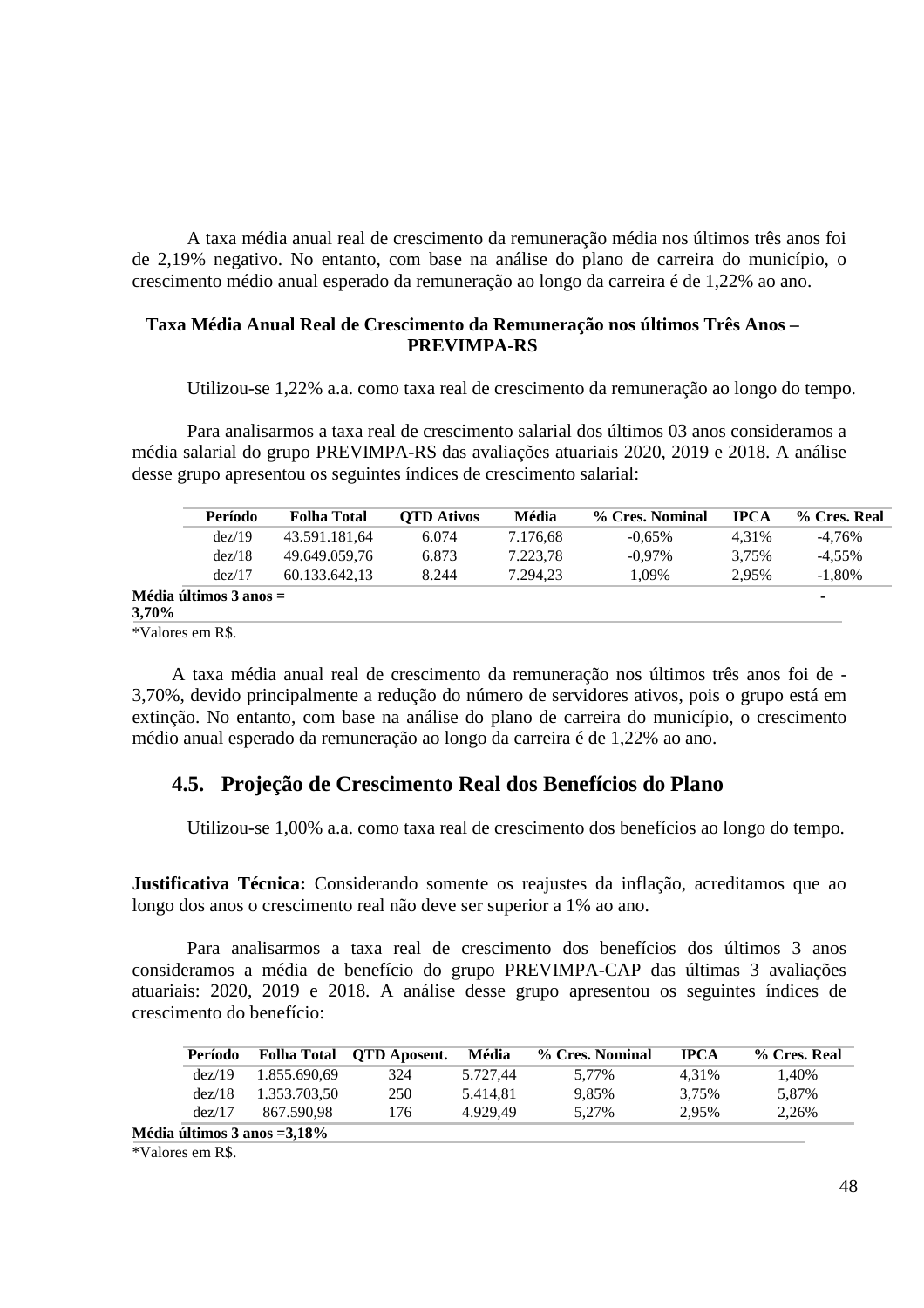No ano de 2019 o número de aposentados passou de 250 para 324, sendo que estes novos aposentados possuem um benefício médio maior que os anteriores, assim a análise da taxa real de crescimento médio dos benefícios ficou prejudicada.

Adotamos o crescimento de 1% ao ano, pois a maioria deste grupo não possui paridade e deve receber apenas o reajuste da inflação.

#### **Taxa Média Anual Real de Crescimento dos Benefícios dos últimos Três Anos – PREVIMPA-RS**

Utilizou-se 1,00% a.a. como taxa real de crescimento dos benefícios ao longo do tempo.

**Justificativa Técnica:** Considerando somente os reajustes da inflação, acreditamos que ao longo dos anos o crescimento real não deve ser superior a 1% ao ano.

Para analisarmos a taxa real de crescimento dos benefícios dos últimos 3 anos consideramos a média de benefício do grupo PREVIMPA-RS das avaliações atuariais 2020, 2019 e 2018. A análise desse grupo apresentou os seguintes índices de crescimento do benefício:

| Período                      | <b>Folha Total</b> | <b>OTD</b> Aposent. | Média    | % Cres. Nominal | <b>IPCA</b> | % Cres. Real |
|------------------------------|--------------------|---------------------|----------|-----------------|-------------|--------------|
| dez/19                       | 89.264.643.66      | 11.537              | 7.737.25 | 0.67%           | 4.31%       | $-3.49\%$    |
| dez/18                       | 84.470.522.25      | 10.991              | 7.685.43 | 2.00%           | 3.75%       | $-1.69\%$    |
| dez/17                       | 74.860.217.96      | 9.935               | 7.535,00 | 4.74%           | 2.95%       | 1.73%        |
| Média últimos 3 anos =-1,15% |                    |                     |          |                 |             |              |

\*Valores em R\$.

Apesar da taxa de crescimento média ter resultado em -1,15%, projetamos que ao longo prazo as taxas ficarão próximas a 1% ano.

### **4.6. Fator de Determinação do valor real ao longo do tempo dos Salários e Benefícios**

Utilizou-se o fator de determinação de 0,98, conforme formulação da Nota Técnica Atuarial.

### **4.7. Novos Entrados**

Para o grupo PREVIMPA-CAP: aplicada somente para a projeção do Fluxo de Caixa Atuarial, sem impacto no resultado atuarial. Foi considerada a entrada de um novo servidor 02 anos após a aposentadoria do servidor ativo atual, com dados referentes à idade de entrada em algum regime previdenciário e de admissão próximos a do servidor atual, salário de contribuição inicial equivalente ao salário atual descapitalizado até a data de admissão pela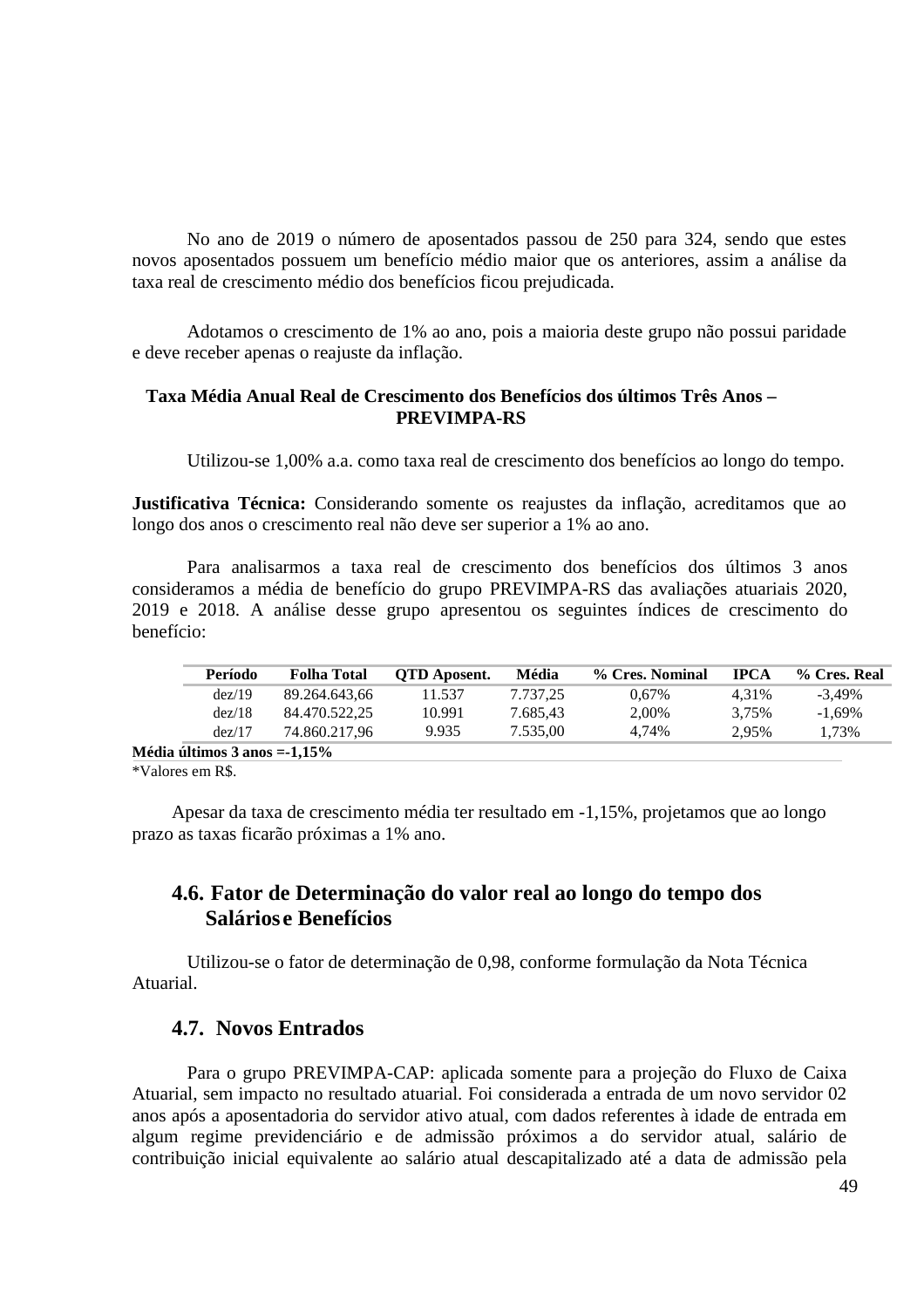premissa de crescimento salarial, tendo como limites mínimo e máximo o salário mínimo e o teto do RGPS, respectivamente. Como regras de aposentadoria foram consideradas as previstas na EC 103/2019.

Para o grupo PREVIMPA-RS: não foi considerada a hipótese de novos entrantes, pois o plano PREVIMPA-RS é um grupo fechado.

### **4.8. Composição Familiar**

Considerando as características da concessão dos benefícios de Reversão em Pensão da renda Aposentadoria de servidor ativo e inativo com a reversão de cotas ao dependente sobrevivente, principalmente dos benefícios temporários para os benefícios vitalícios (cônjuges).

Considerando a complexidade das estimativas do benefício de pensão, bem como o impacto pouco significativo do cálculo de uma pensão temporária até 21 anos do filho do servidor falecido.

Para o Custo de Pensão por Morte de Aposentado, optamos por adotar uma premissa de cálculo baseada no núcleo familiar do servidor, onde será utilizada a probabilidade de o servidor estar casado na data da morte, conforme literatura atuarial, em especial COPPINI: 2002 (Tecnica delle Assicurazioni Social).

Mantido o Método de família padrão (Hx) para a estimativa do Custo de Pensão de Ativo com base no próprio grupo familiar dos servidores da Prefeitura de Porto Alegre. Construímos uma tábua do Hx da composição familiar dos servidores ativos e aposentados com dados de outubro/2019.

### **4.9. Rotatividade**

Não foi considerada a hipótese rotatividade, por conservadorismo, pois trata-se de um grupo de servidores públicos com estabilidade, o que reduz as chances de saída.

#### **4.10. Idade hipotética da primeira vinculação a regime previdenciário**

Idade hipotética, por sexo, adotada nesta avaliação como primeira vinculação a qualquer regime previdenciário para suprir deficiência cadastral no cálculo da estimativa do tempo de contribuição, ou a justificativa técnica pertinente, conforme abaixo:

- a) Feminino: 25 anos
- b) Masculino: 25 anos

**Justificativa:** Para os servidores que não possuíam tempo de contribuição anterior à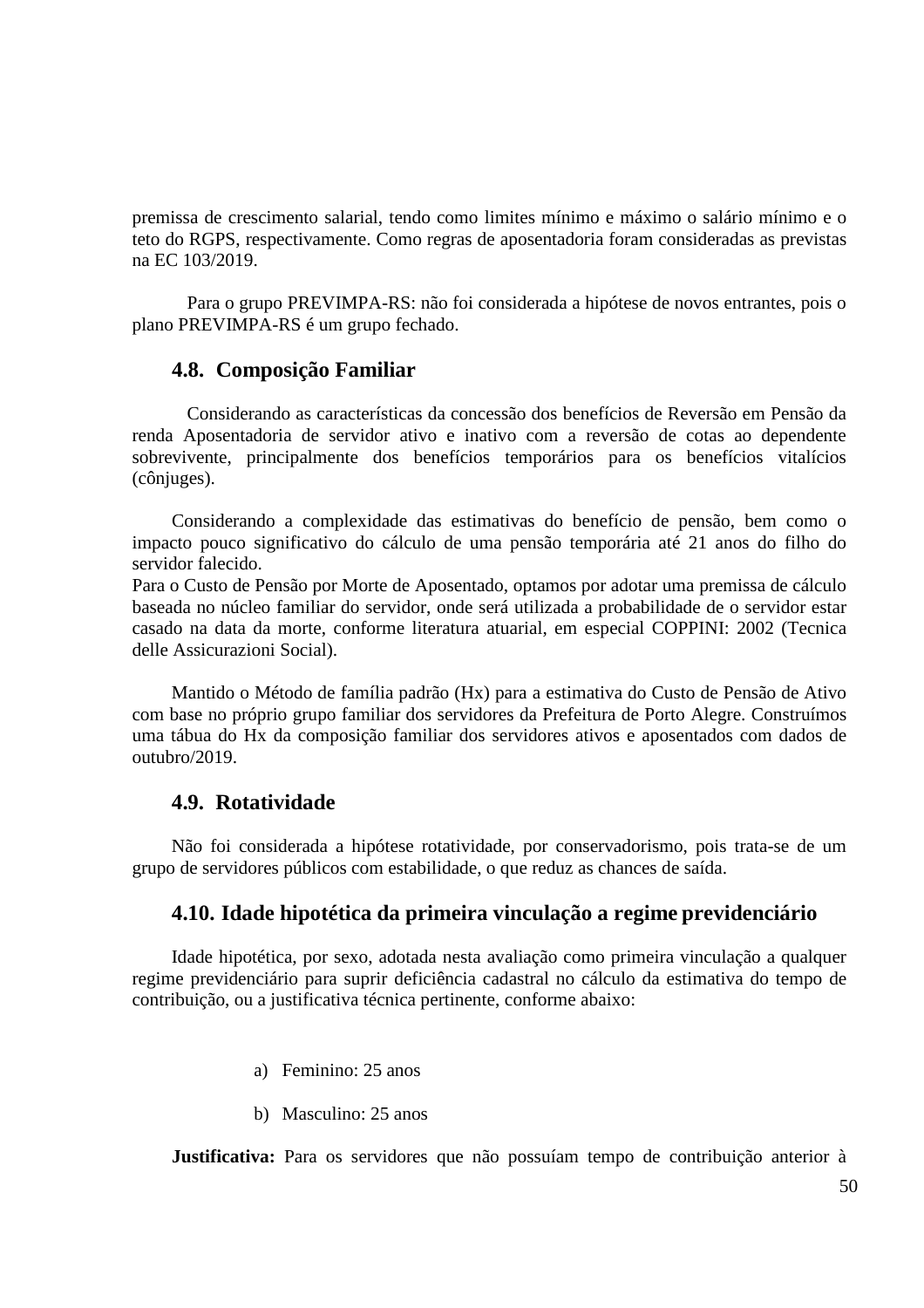prefeitura consideramos que eles entraram no mercado de trabalho, vinculados a algum regime de previdência, aos 25 anos de idade para ambos os sexos, pois essa é a idade média da primeira vinculação para os servidores que já informaram o seu tempo de contribuição anterior.

### **4.11. Idade Média Projetada para a Aposentadoria Programada**

Com base nas regras de aposentadoria vigente, a idade média projetada de aposentadoria programada para o grupo de servidores, separado por professores e não professores e por sexo, segue conforme abaixo:

#### **PREVIMPA-CAP**

| Categoria                   | $\mathrm{Cod}$ | Soma Id r    | Otd   | Idade Média "r" |
|-----------------------------|----------------|--------------|-------|-----------------|
| Não Professores - Masculino | MО             | 113293       | 1.833 |                 |
| Não Professores - Feminino  | <b>FO</b>      | 170557       | 2.982 |                 |
| Professores - Masculino     | <b>MP</b>      | 31055        | 534   | 58              |
| Professores - Feminino      | FP             | 117722       | 2.191 |                 |
|                             |                | <b>Total</b> | 7.540 |                 |

### **PREVIMPA-RS**

| Categoria                   | $\rm{Cod}$ | Soma Id r | Otd   | Idad Média "r" |
|-----------------------------|------------|-----------|-------|----------------|
| Não Professores - Masculino | <b>MO</b>  | 196343    | 3.260 | 60             |
| Não Professores - Feminino  | FΟ         | 109598    | 1.919 |                |
| Professores - Masculino     | MP         | 8317      | 142   | 58             |
| Professores - Feminino      | FP         | 40379     | 753   |                |
|                             |            | Total     | 6.074 |                |

### **5. Regimes Financeiros e Métodos de Financiamento**

A presente avaliação considerou os seguintes regimes financeiros e métodos de financiamento para o cálculo do custo do plano e reservas matemáticas para pagamento dos benefícios assegurado pelo RPPS:

#### **PREVIMPA-CAP**

| <b>Benefícios Previdenciários</b>                                                | Regime Financeiro/Método                |
|----------------------------------------------------------------------------------|-----------------------------------------|
| Aposentadorias por Idade, Tempo de Contribuição e<br>Compulsória.                | Capitalização - Idade de Entrada Normal |
| Aposentadoria por Invalidez Pensão por Morte                                     | Repartição Capitais de Cobertura        |
| de segurado Ativo                                                                | Repartição Capitais de Cobertura        |
| Pensão por Morte de Aposentado por Idade, Tempo<br>de Contribuição e Compulsória | Capitalização - Idade de Entrada Normal |
| Pensão por Morte de Aposentado por Invalidez                                     | Capitalização – Idade de Entrada Normal |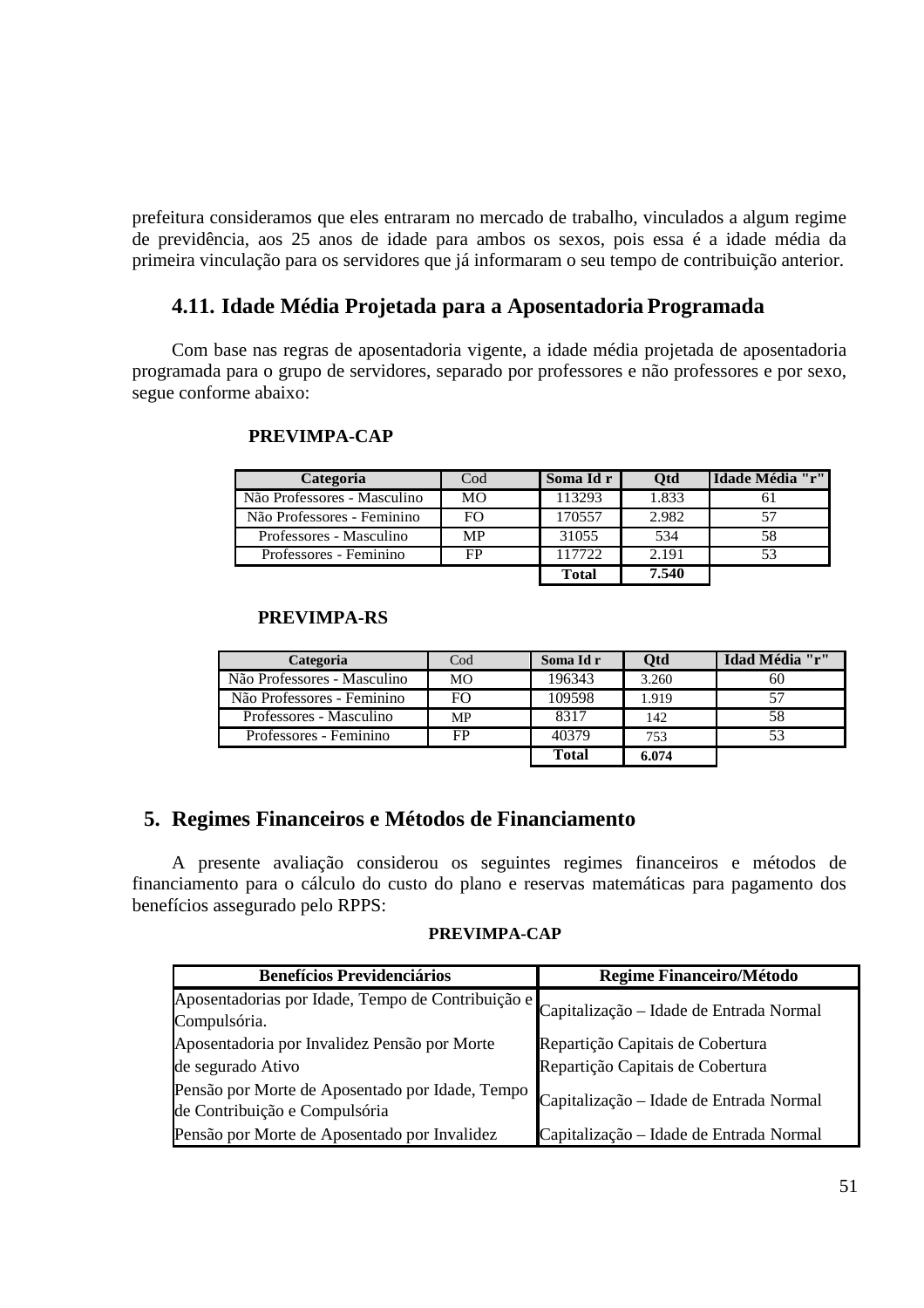#### **PREVIMPA-RS**

| <b>Benefícios Previdenciários</b>                  | Regime Financeiro/Método |
|----------------------------------------------------|--------------------------|
| Aposentadorias por Idade, Tempo de Contribuição e  | Repartição Simples       |
| Compulsória.                                       |                          |
| Aposentadoria por Invalidez Pensão por Morte de    | Repartição Simples       |
| segurado Ativo                                     | Repartição Simples       |
| Pensão por Morte de Aposentado por Idade, Tempo de | Repartição Simples       |
| Contribuição e Compulsória                         | Repartição Simples       |
| Pensão por Morte de Aposentado por Invalidez       |                          |

**Regime Financeiro de Capitalização**: regime em que as contribuições estabelecidas no plano de custeio, a serem pagas pelo ente federativo, pelos servidores ativos e inativos e pelos pensionistas, acrescidas ao patrimônio existente, às receitas por ele geradas e a outras espécies de aportes, sejam suficientes para a formação dos recursos garantidores a cobertura dos compromissos futuros do plano de benefícios e da taxa de administração.

**Regime Financeiro de Repartição de Capitais de Cobertura**: regime em que as contribuições estabelecidas no plano de custeio, a serem pagas pelo ente federativo, pelos servidores ativos e inativos e pelos pensionistas, em um determinado exercício, sejam suficientes para a constituição das reservas matemáticas dos benefícios iniciados por eventos que ocorram nesse mesmo exercício.

**Regime Financeiro de Repartição Simples**: regime em que as contribuições estabelecidas no plano de custeio, a serem pagas pelo ente federativo, pelos servidores ativos e inativos e pelos pensionistas, em um determinado exercício, sejam suficientes para o pagamento dos benefícios nesse exercício, sem o propósito de acumulação de recursos.

### **6. Informações Adicionais do Plano Financeiro: PREVIMPA-RS**

O PREVIMPA-RS é o Plano Financeiro aplicável aos servidores públicos que ingressaram em cargo efetivo na Prefeitura Municipal de Porto Alegre até 09/09/2001, ou seja, antes da segregação de massas.

O objetivo dessa avaliação atuarial é demonstrar o plano PREVIMPA-RS calculado com

taxa de juros de 5,86%, na forma da legislação, lembrando que este plano é estruturado pelo regime de caixa e todas as insuficiências financeiras serão aportadas pelo ente público, sem a constituição de reservas.

No cálculo das contribuições futuras foram consideradas as alíquotas de 14% do servidor ativo e 22% do Ente, em conjunto com as contribuições acima do teto do RGPS onde os aposentados e pensionistas contribuem com 14% e o Ente contribui com 22% sobre a mesma base dos aposentados.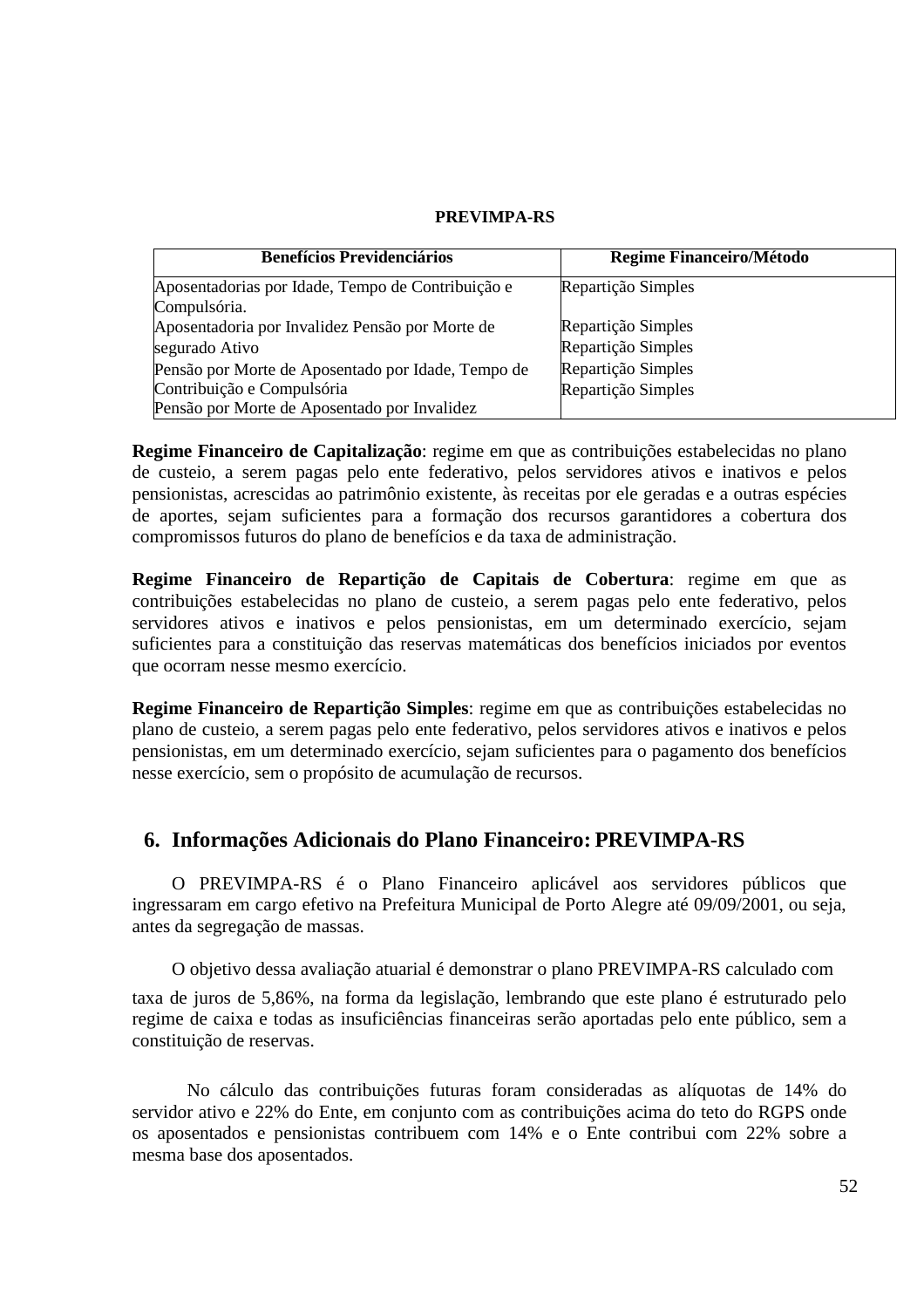Informamos que é de extrema importância a atualização cadastral das informações dos servidores, principalmente em relação aos ativos, pois a estimativa de idade de aposentadoria programada é muito sensível a qualquer alteração de idade de entrada, portanto é imprescindível considerarmos a idade real para evitarmos ao máximo o uso de estimativas.

A avaliação atuarial do PREVIMPA-RS foi calculada com base nos parâmetros acima citados, acompanhada da Nota Técnica Atuarial.

### **7. Informações Adicionais do Plano Previdenciário: PREVIMPA-CAP**

O PREVIMPA-CAP é o Plano Previdenciário aplicável aos servidores públicos que ingressaram em cargo efetivo na Prefeitura Municipal de Porto Alegre a partir de 10/09/2001, ou seja, após a segregação de massas.

O objetivo dessa avaliação atuarial é reavaliar o plano PREVIMPA-CAP com dados na data base dos dados de 31/10/2019, posicionada em 31/12/2019, recalculando os custos, as reservas matemáticas, o passivo atuarial e as projeções atuariais visando o equilíbrio financeiro e atuarial do Regime Próprio de Previdência Social – RPPS deste município.

O ativo do PREVIMPA-CAP em 31/12/2019 somava R\$ 2.715.837.022,15 (dois bilhões, setecentos e quize milhões, oitocentos e trinta e sete mil, vinte e dois reais e quimze centavos) sendo composto de:

- Saldo financeiro em Renda Fixa: R\$ 2.181.625.942,22 (dois bilhões cento e oitenta e um milhões seiscentos e vinte e cinco mil, novecentos e quarenta e dois reais e vinte e dois centavos);
- Saldo financeiro em Renda Variável: R\$ 430.310.027,20 (quatrocentos e trinta milhões, trezentos e dez mil, vinte e sete reais e vinte centavos);
- $\triangleright$  Imóveis: R\$ 8.200,000,00 (oito milhões e duzentos mil reais):
- Dívida Patronal atualizada: R\$ 27.084.505,61 (vinte e sete milhões, oitenta e quatro mil, quinhentos e cinco reais e sessenta e um centavos);
- Acordo de Parcelamento, Lei 12.371/2018, referente ao reparcelamentos dos débitos: LC 750/2014 - alíquota suplementar de 2,144% não repassada em 2013; LC 805/2016 contribuições de Junho a Dezembro/2016 não repassadas pelo Ente: R\$ 51.549.646,38 (Cinquenta e um milhões quinhentos e quarenta e nove mil seiscentos e quarenta e seis reais e trinta e oito centavos);
- Contribuição patronal do regime de Capitalização a receber em Janeiro/2020, da Administração Centralizada, de competência do mês de Dezembro/2019: R\$ 10.882.060,82 (dez milhões, oitocentos e oitenta e dois mil, sessenta reais e oitenta e dois centavos);
- Contribuição social do regime de Capitalização a receber em Janeiro/2020, da Administração Centralizada, de competência do mês de Dezembro/2019: R\$ 6.184.060,82 (Seis milhões, cento e oitenta e quatro mil, sessenta reais e oitenta e dois centavos).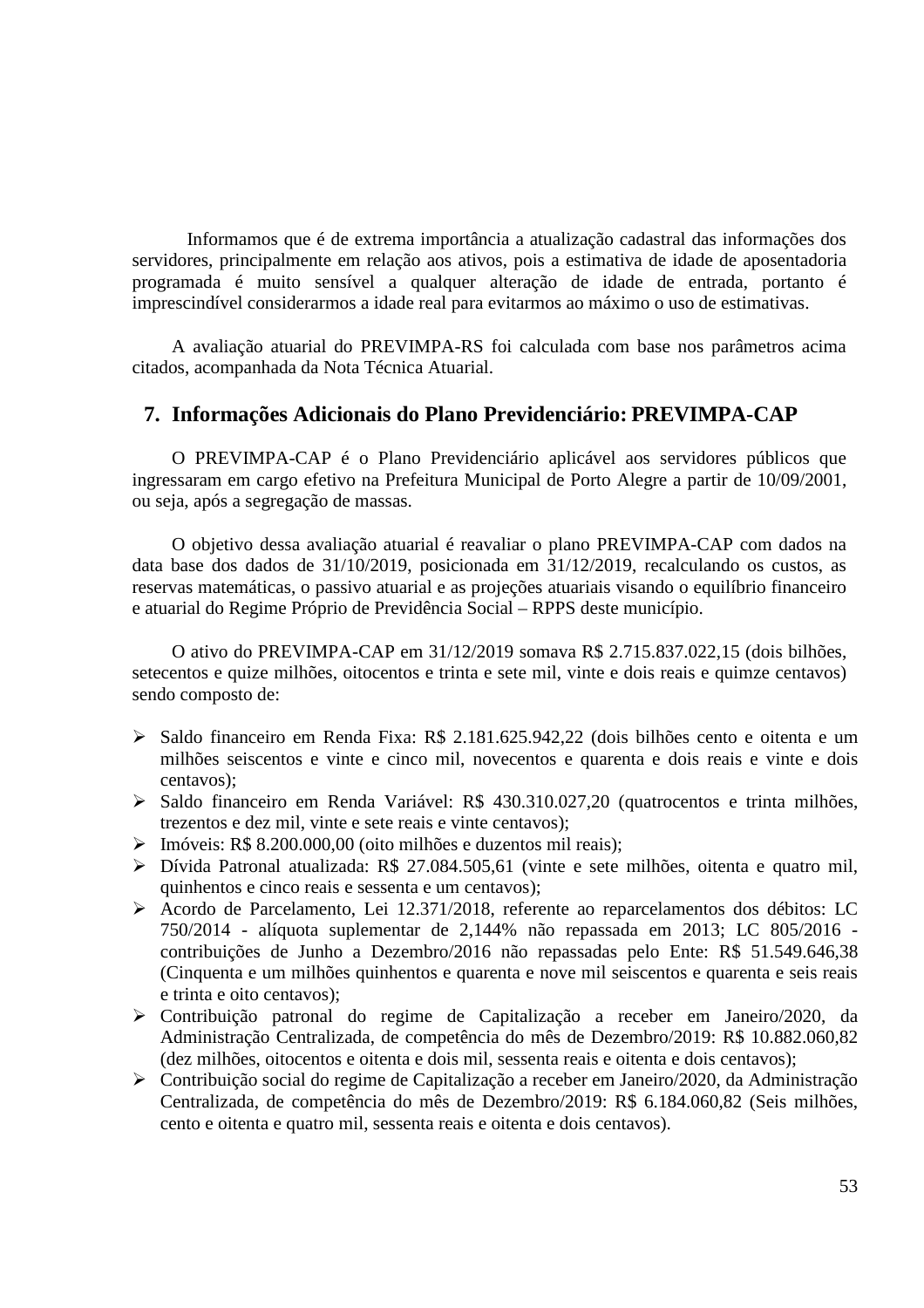### **7.1 Reservas Matemáticas**

A reserva matemática é a difereança entre o valor atual dos benefícios assumidos pelo RPPS, quanto à concessão do benefício aos membros do grupo, e o valor das contribuições futuras para a cobertura dos referidos encargos, de acordo com o regime financeiro adotado específicamente para o benefício no plano de custerio vigente.

#### **Reserva Matemática = VABF - VACF**

A reserva matemática de benefícios concedidos é calculada para os benefícios estruturados com base no regime financeiro de capitalização e de repartição de capitais de cobertura para o grupo de servidores que já estão em gozo desse benefício.

Já a reserva matemática de benefícios a conceder é calculada para os benefícios estruturados com base no regime financeiro de capitalização para o grupo de servidores que ainda não estão em gozo desse benefício.

O resultado da Avaliação Atuarial é apurado comparando a reserva matemática total, também chamada de passivo atuarial, com os ativos do plano, bens e contribuições futuras previstas para o regime previdenciário.

O resultado da avaliação atuarial pode ser equilibrado, superavitário ou deficitário.

Sempre quando os ativos do plano forem superiores ao valor das reservas matemáticas teremos um resultado atuarial superavitário:

| Ativos do Plano | <b>Reservas</b><br><b>Matemáticas</b> |
|-----------------|---------------------------------------|
|                 | <b>Superávit</b>                      |

Quando as reservas matemáticas forem superiores aos ativos do plano teremos um resultado atuarial deficitário:

| Ativos do Plano Reservas | <b>Matemáticas</b> |
|--------------------------|--------------------|
| <b>Déficit</b>           |                    |

A situação ideal e desejável é o equilíbrio atuarial, ou seja, quando os ativos do plano são suficientes para cobrir as reservas matemáticas:

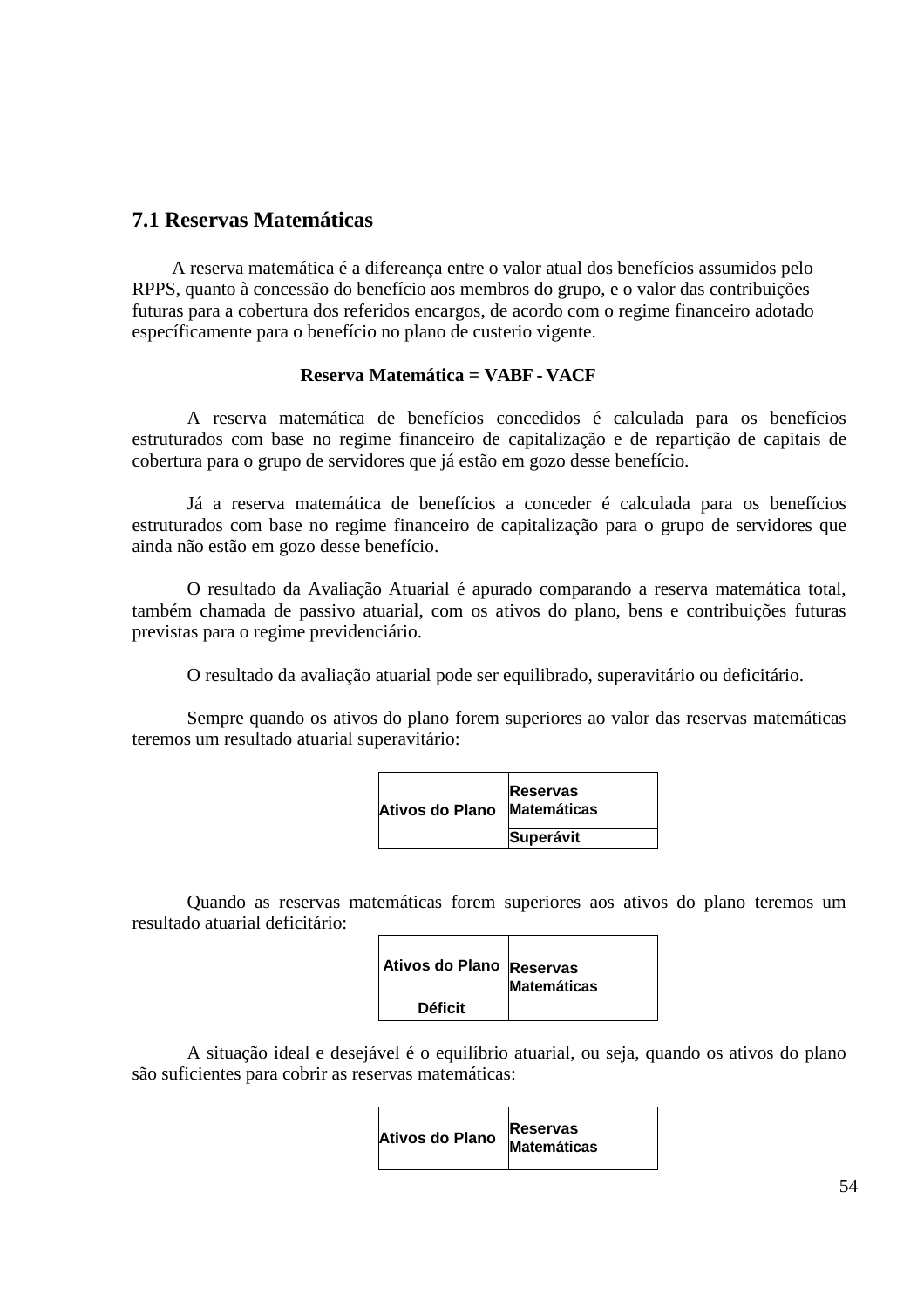Conforme determinado na Portaria MF 464/2018, art. 3º, § 5º, neste demonstrativo será apresentado o resultado da avaliação atuarial da avaliação de 2020 considerando as alíquotas vigentes:

| Ativos do Plano (a)                          | 2.715.837.022,15   |
|----------------------------------------------|--------------------|
| Reserva Matemática Benefícios Concedidos     | 333.891.464,12     |
| <b>VABF Concedidos</b>                       | 361.391.168,29     |
| VACF Concedidos (-)                          | 27.499.704.17      |
| Reserva Matemática Benefícios a Conceder     | 2.613.166.500,42   |
| VABF a Conceder                              | 4.371.738.757,55   |
| VACF a Conceder (-)                          | 1.758.572.257,13   |
| Passivo Total (b)                            | (2.947.057.964.54) |
| Compensação Financeira Líquida a receber (c) | 340.157.623,62     |
| Resultado Atuarial ( $a + b + c$ )           | 108.936.681,23     |

\* Valores em R\$

### **7.1. Equacionamento do Déficit Atuarial**

Conforme apresentado no item 7.1, o resultado da Avaliação Atuarial 2020, base 2019 com as alíquotas vigente apresentou um superávit de R\$ 108.936.681,23. Porém, até a Avaliação Atuarial anterior e ainda a atual considerando as alíquotas de equilíbrio temos a presença de déficit atuarial.

Em virtude dos déficits registrados nas avaliações anteriores, foi aprovada a Lei Complementar 723 de 30/12/2013 que determinou as alíquotas normal e suplementar para o equilíbrio do plano capitalizado, com efeitos pecuniários a partir de 1º de janeiro de 2013, conforme abaixo:

Ente Público - Alíquota Normal 18,969% Ente Público - Alíquota Suplementar 5,175%

Com relação à contribuição dos servidores ativos, inativos e pensionistas, em 2017 foi aprovada a Lei Complementar 818/2017, que altera a contribuição de 11% para 14%.

Desta forma, as alíquotas de contribuição definidas na Lei Complementar 505/2004 estão definidas conforme abaixo:

Ente Público - Alíquota Normal 18,969%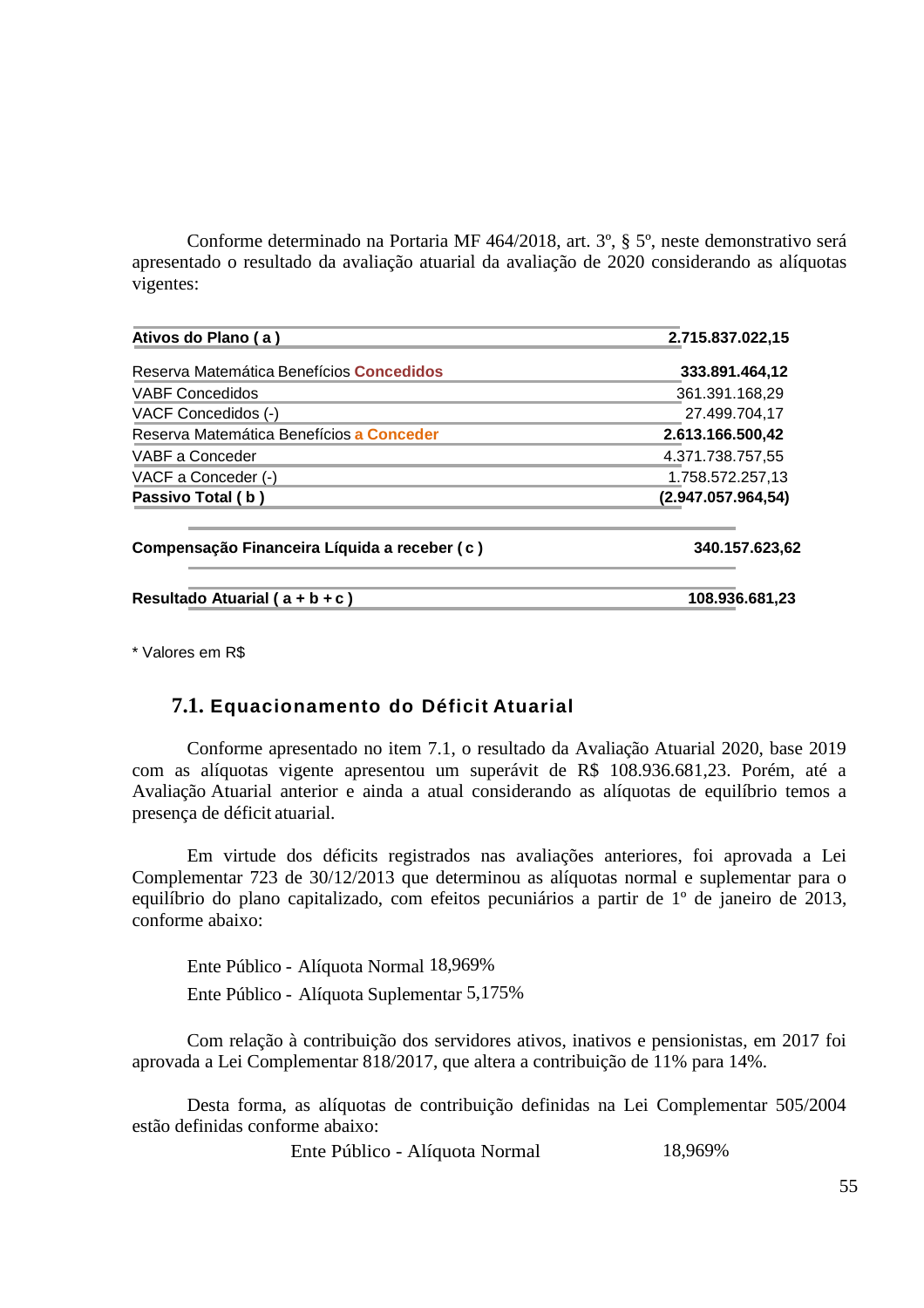| <b>Alíquota Total</b>               | 38,144% |
|-------------------------------------|---------|
| Servidor - Alíquota Normal          | 14,000% |
| Ente Público - Alíquota Suplementar | 5,175%  |

Nessa Avaliação Atuarial de 2020 as alíquotas de contribuição apresentaram uma certa variação em relação ao resultado de 2019, principalmente face exclusão dos auxílios. Sendo assim, os resultados foram os seguintes:

| Tipo de Alíquota              | <b>Alíquotas</b><br><b>Calculadas</b><br>para 2020 | <b>Alíquotas</b><br>considerando a<br>LC 505/2004 | <b>Alíquotas</b><br><b>Calculadas</b><br>para 2019 |
|-------------------------------|----------------------------------------------------|---------------------------------------------------|----------------------------------------------------|
| Servidor - Alíquota Normal    | 14,000%                                            | 14,000%                                           | 14,000%                                            |
| <b>Ente - Alíquota Normal</b> | 12,159%                                            | 18,969%                                           | 15,290%                                            |
| Ente - Alíquota Suplementar   | 2,930%                                             | 5,175%                                            | 4,468%                                             |
| <b>Total</b>                  | 29,089%                                            | 38,144%                                           | 33,758%                                            |

Diante o exposto, é possível a manutenção das alíquotas conforme Lei Complementar 505/2004, ou seja, alíquota normal de 14% para os servidores, alíquota normal de 18,969% para o Ente e alíquota suplementar de 5,175% para o Ente até 2046.

### **8. Considerações Finais do Plano PREVIMPA-CAP:**

Ratificamos que é de extrema importância a manutenção da atualização cadastral das informações dos servidores, principalmente em relação aos ativos, pois a estimativa de idade de aposentadoria programada é muito sensível a qualquer alteração de idade de entrada, portanto é imprescindível considerarmos a idade real para evitarmos ao máximo o uso de estimativas. Salientamos a importância do repasse das alíquotas de contribuição normal e suplementar conforme LC 505/2004, visando à manutenção do equilíbrio financeiro e atuarial do plano. A avaliação foi calculada com base nos parâmetros acima citados, acompanhada da Nota Técnica Atuarial, e foi realizada por atuário servidor de cargo efetivo do PREVIMPA.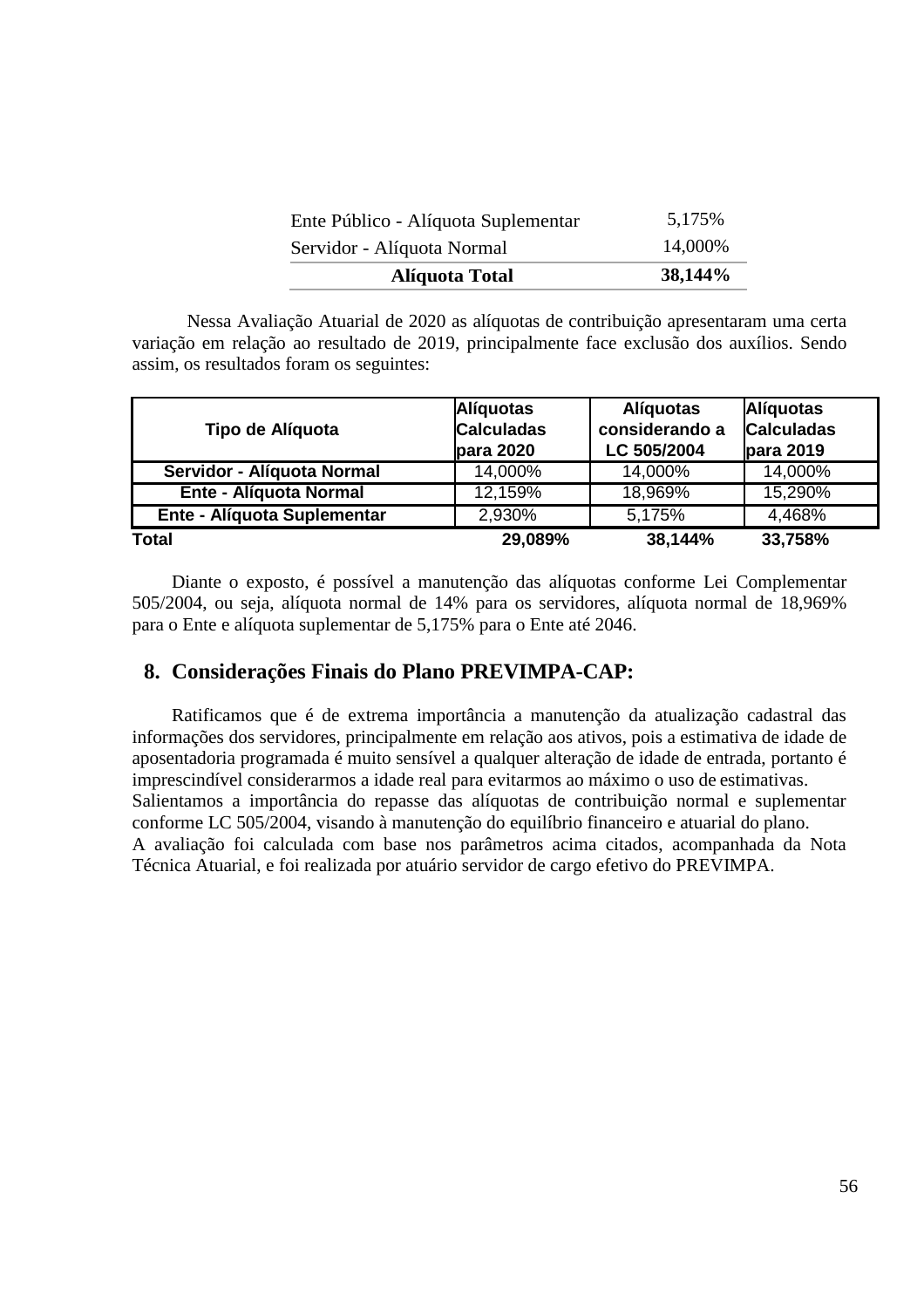#### **AMF/Tabela 6 - DEMO NSTRATIVO 6 – AVALIAÇÃO DA SITUAÇÃO FINANCEIRA E ATUARIAL DO RPPS**

LEI DE DIRETRIZES ORÇAMENTÁRIAS **DEPARTAMENTO MUNICIPAL DE PREVIDÊNCIA DO S SERVIDO RES PÚBLICO S DO MUNICIPIO DE PO RTO ALEGRE** 

#### ANEXO DE METAS FISCAIS

**AVALIAÇÃO DA SITUAÇÃO FINANCEIRA E ATUARIAL DO RPPS**

T.

**2021**

AMF - Demonstrativo 6 (LRF, art.4°, §2°, inciso IV, alínea "a") R\$ 1,00

| PLANO PREVIDENCIARIO                                                                      |                        |                        |                        |
|-------------------------------------------------------------------------------------------|------------------------|------------------------|------------------------|
| RECEITAS PREVIDENCIÁRIAS - RPPS                                                           | 2017                   | 2018                   | 2019                   |
| RECEIT AS CORRENTES (I)                                                                   | 335.751.127,22         | 427.880.147,34         | 488.315.455,86         |
| Receita de Contribuições dos segurados                                                    | 63.229.381,41          | 83.787.063,34          | 85.889.472,30          |
| Civil                                                                                     | 63.229.381,41          | 83.787.063,34          | 85.889.472,30          |
| Ativo                                                                                     | 62.914.039,04          | 83.216.599,80          | 85.040.416,77          |
| Inativo                                                                                   | 270.230,91             | 481.578,61             | 765.503,69             |
| Pensionista                                                                               | 45.111,46              | 88.884,93              | 83.551,84              |
| Receita de Contribuições Patronais                                                        | 128.272.326,30         | 144.794.760,88         | 145.941.986,39         |
| Civil                                                                                     | 128.272.326,30         | 144.794.760,88         | 145.941.986,39         |
| Ativo                                                                                     | 127.790.042,41         | 144.014.293,90         | 144.703.447,32         |
| Inativo                                                                                   | 482.283,89             | 780.466,98             | 1.238.539,07           |
| Receita Patrimonial                                                                       | 144.233.857,70         | 199.271.322,36         | 256.466.405,79         |
| Receitas Imobiliárias                                                                     | 38.647,02              | 400.246,00             | 279.693,68             |
| Receitas de Valores Mobiliários                                                           | 144.195.210.68         | 198.871.076.36         | 256.186.712.11         |
| <b>Outras Receitas Correntes</b>                                                          | 15.561.81              | 27.000,76              | 17.591,38              |
| Compensação Previdenciária do RGPS para o RPPS                                            | 15.248.35              | 15.539,47              | 16.056,33              |
| Demais Receitas Correntes                                                                 | 313.46                 | 11.461,29              | 1.535,05               |
| TO TAL DAS RECEITAS PREVIDENCIÁRIAS RPPS - $(IV) = (I + III - II)$                        | 335.751.127,22         | 427.880.147,34         | 488.315.455,86         |
| <b>DESPESAS PREVIDENCIÁRIAS - RPPS</b>                                                    | 2017                   | 2018                   | 2019                   |
| Benefícios - Civil                                                                        | 25.358.299,31          | 30.624.730,88          | 36.417.440,73          |
| Aposentadorias                                                                            |                        |                        |                        |
|                                                                                           | 10.212.296,13          | 14.538.071,48          | 21.508.752,53          |
| Pensões                                                                                   | 2.270.281,22           | 3.117.052,32           | 3.267.349,15           |
| Outros Benefícios Previdenciários                                                         | 12.875.721,96          | 12.969.607,08          | 11.641.339,05          |
| Outras Despesas Previdenciárias                                                           | 740.546,33             | 3.752.512,17           | 5.035.694,90           |
| Compensação Previdenciária do RPPS para o RGPS                                            | 10.000,00              | 6.000,00               | 10.000,00              |
| Demais Despesas Previdenciárias                                                           | 730.546,33             | 3.746.512,17           | 5.025.694,90           |
|                                                                                           |                        |                        |                        |
| TO TAL DAS DESPESAS PREVIDENCIÁRIAS RPPS (V)<br>RESULTADO PREVIDENCIÁRIO (VI) = $(V - V)$ | 26.098.845,64          | 34.377.243,05          | 41.453.135,63          |
| RESERVA ORÇAMENTÁRIA DO RPPS                                                              | 309.652.281,58<br>2017 | 393.502.904,29<br>2018 | 446.862.320,23<br>2019 |
| <b>VALOR</b>                                                                              | 260.129.376,00         | 260.000.000,00         | 377.716.427,00         |
| APORTES DE RECURSOS PARA O PLANO PREVIDENCIÁRIO DO RPPS                                   | 2017                   | 2018                   | 2019                   |
| Plano de Amortização - Contribuição Patronal Suplementar                                  | 25.785.697,55          | 31.086.856,77          | 31.657.464,46          |
| <b>BENS EDIREITOS DO RPPS</b>                                                             | 2017                   | 2018                   | 2019                   |
| Caixa e Equivalentes de Caixa                                                             |                        | 1.853,24               |                        |
| Investimentos e Aplicações                                                                | 1.651.523.054,97       | 2.058.002.820,04       | 2.613.148.416,14       |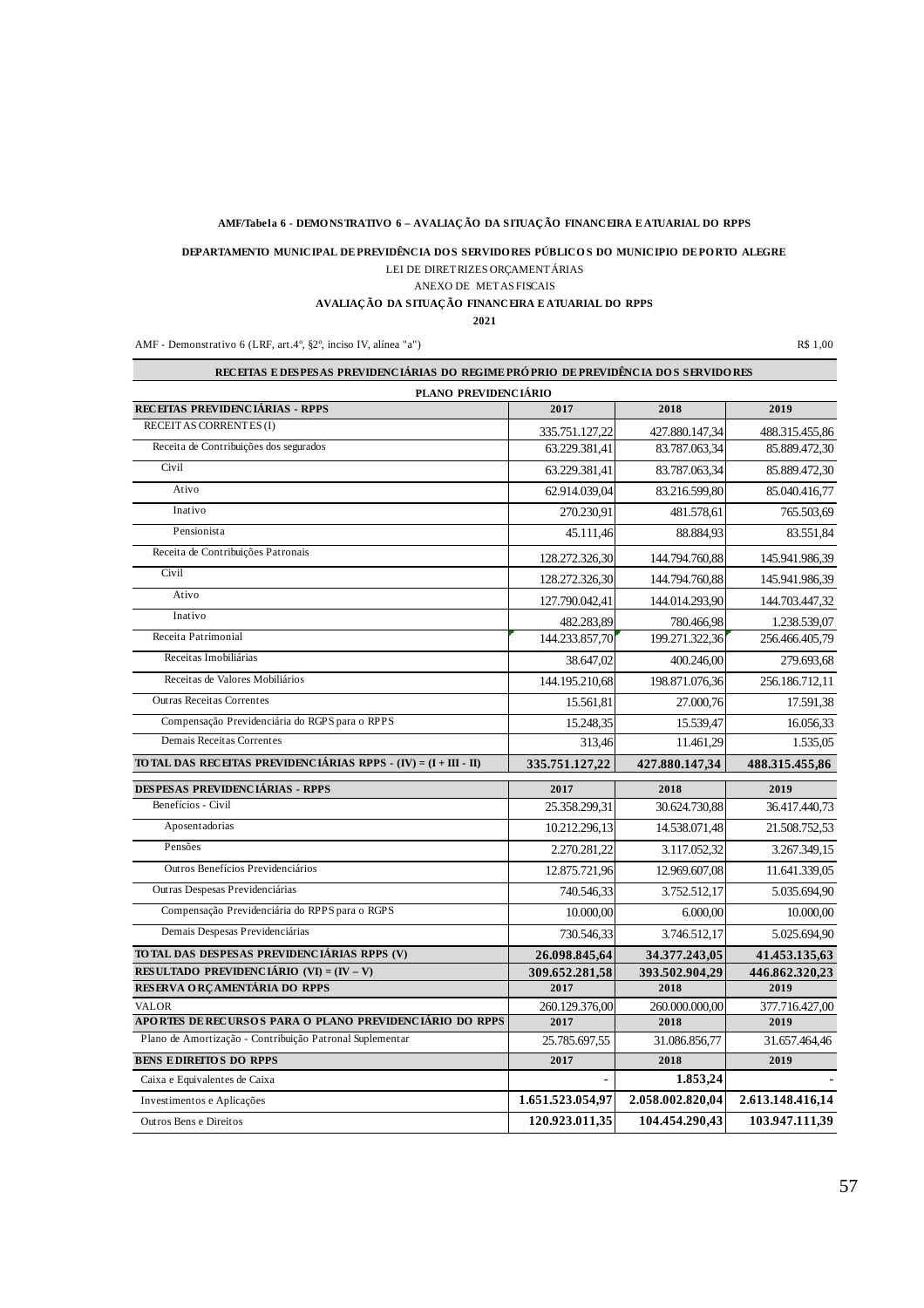| PLANO FINANCEIRO                                                |                  |                  |                    |  |  |
|-----------------------------------------------------------------|------------------|------------------|--------------------|--|--|
| RECEITAS PREVIDENCIÁRIAS - RPPS                                 | 2017             | 2018             | 2019               |  |  |
| RECEITAS CORRENTES (VII)                                        | 395.391.440,53   | 381.687.150,46   | 378.947.386,19     |  |  |
| Receita de Contribuições dos segurados                          | 144.554.596,88   | 158.341.569,32   | 156.984.826,90     |  |  |
| Civil                                                           | 144.554.596,88   | 158.341.569,32   | 156.984.826,90     |  |  |
| Ativo                                                           | 97.865.281,55    | 99.767.044,18    | 89.705.676,56      |  |  |
| Inativo                                                         | 40.938.498,89    | 51.900.644,22    | 59.645.173,18      |  |  |
| Pensionista                                                     | 5.750.816.44     | 6.673.880.92     | 7.633.977,16       |  |  |
| Receita de Contribuições Patronais                              | 234.462.923,91   | 208.171.003,49   | 203.952.182,89     |  |  |
| Civil                                                           | 234.462.923,91   | 208.171.003,49   | 203.952.182,89     |  |  |
| Ativo                                                           | 155.835.754,12   | 126.444.143,24   | 110.384.379,76     |  |  |
| Inativo                                                         | 78.627.169,79    | 81.726.860,25    | 93.567.803,13      |  |  |
| Receita Patrimonial                                             | 746.724,97       | 448.078,07       | 597.958,37         |  |  |
| Receitas de Valores Mobiliários                                 | 746.724.97       | 448.078,07       | 597.958,37         |  |  |
| <b>Outras Receitas Correntes</b>                                | 15.627.194,77    | 14.726.499,58    | 17.412.418,03      |  |  |
| Compensação Previdenciária do RGPS para o RPPS                  | 15.413.655,38    | 14.349.823,94    | 17.071.057,13      |  |  |
| Demais Receitas Correntes                                       | 213.539,39       | 376.675,64       | 341.360,90         |  |  |
| TO TAL DAS RECEITAS PREVIDENCIÁRIAS RPPS - (IX) = (VII + VIII)  | 395.391.440,53   | 381.687.150,46   | 378.947.386,19     |  |  |
| <b>DESPESAS PREVIDENCIÁRIAS - RPPS</b>                          | 2017             | 2018             | 2019               |  |  |
| Benefícios - Civil                                              | 1.188.370.790,40 | 1.309.788.853,29 | 1.418.493.258,69   |  |  |
| Aposentadorias                                                  | 923.519.574,17   | 1.042.428.909,21 | 1.145.457.460,47   |  |  |
| Pensões                                                         | 245.054.783,95   | 250.195.804,86   | 259.330.214,41     |  |  |
| Outros Benefícios Previdenciários                               | 19.796.432,28    | 17.164.139,22    | 13.705.583,81      |  |  |
| Outras Despesas Previdenciárias                                 | 907.965.63       | 1.252.219,53     | 8.844.873,08       |  |  |
| Compensação Previdenciária do RPPS para o RGPS                  | 570.000,00       | 556.005,00       | 600.000,00         |  |  |
| Demais Despesas Previdenciárias                                 | 337.965,63       | 696.214,53       | 8.244.873,08       |  |  |
| TO TAL DAS DESPESAS PREVIDENCIÁRIAS RPPS (X)                    | 1.189.278.756,03 | 1.311.041.072,82 | 1.427.338.131,77   |  |  |
| RESULTADO PREVIDENCIÁRIO (XI) = $(IX - X)$                      | (793.887.315,50) | (929.353.922.36) | (1.048.390.745.58) |  |  |
| APORTES DE RECURSOS PARA O PLANO FINANCEIRO DO RPPS             | 2017             | 2018             | 2019               |  |  |
| Recursos para Cobertura de Insuficiências Financeiras           | 714.377.044,59   | 911.063.387,15   | 1.030.725.818,21   |  |  |
| RECEITAS DA ADMINISTRAÇÃO - RPPS                                | 2017             | 2018             | 2019               |  |  |
| RECEITAS CORRENTES                                              | 44.282.312,91    | 40.135.754,86    | 40.477.735,04      |  |  |
| TO TAL DAS RECEITAS DA ADMINISTRAÇÃO RPPS - (XII)               | 44.282.312.91    | 40.135.754.86    | 40.477.735,04      |  |  |
| DESPESAS DA ADMINISTRAÇÃO - RPPS                                | 2017             | 2018             | 2019               |  |  |
| DESPESAS CORRENTES (XIII)                                       | 26.318.596,92    | 24.748.381,19    | 25.823.129,86      |  |  |
| DESPESAS DE CAPITAL (XIV)                                       | 109.165,00       | 22.180,00        | 5.065.399,58       |  |  |
| TO TAL DAS DESPESAS DA ADMINISTRAÇÃO RPPS $(XV) = (XIII + XIV)$ | 26.427.761,92    | 24.770.561,19    | 30.888.529,44      |  |  |
| RESULTADO DA ADMINISTRAÇÃO RPPS (XVI) = (XII – XV)              | 17.854.550,99    | 15.365.193,67    | 9.589.205,60       |  |  |
|                                                                 |                  |                  |                    |  |  |

Fonte: Relatórios de Encerramento do Exercício de 2019, 2018, 2017.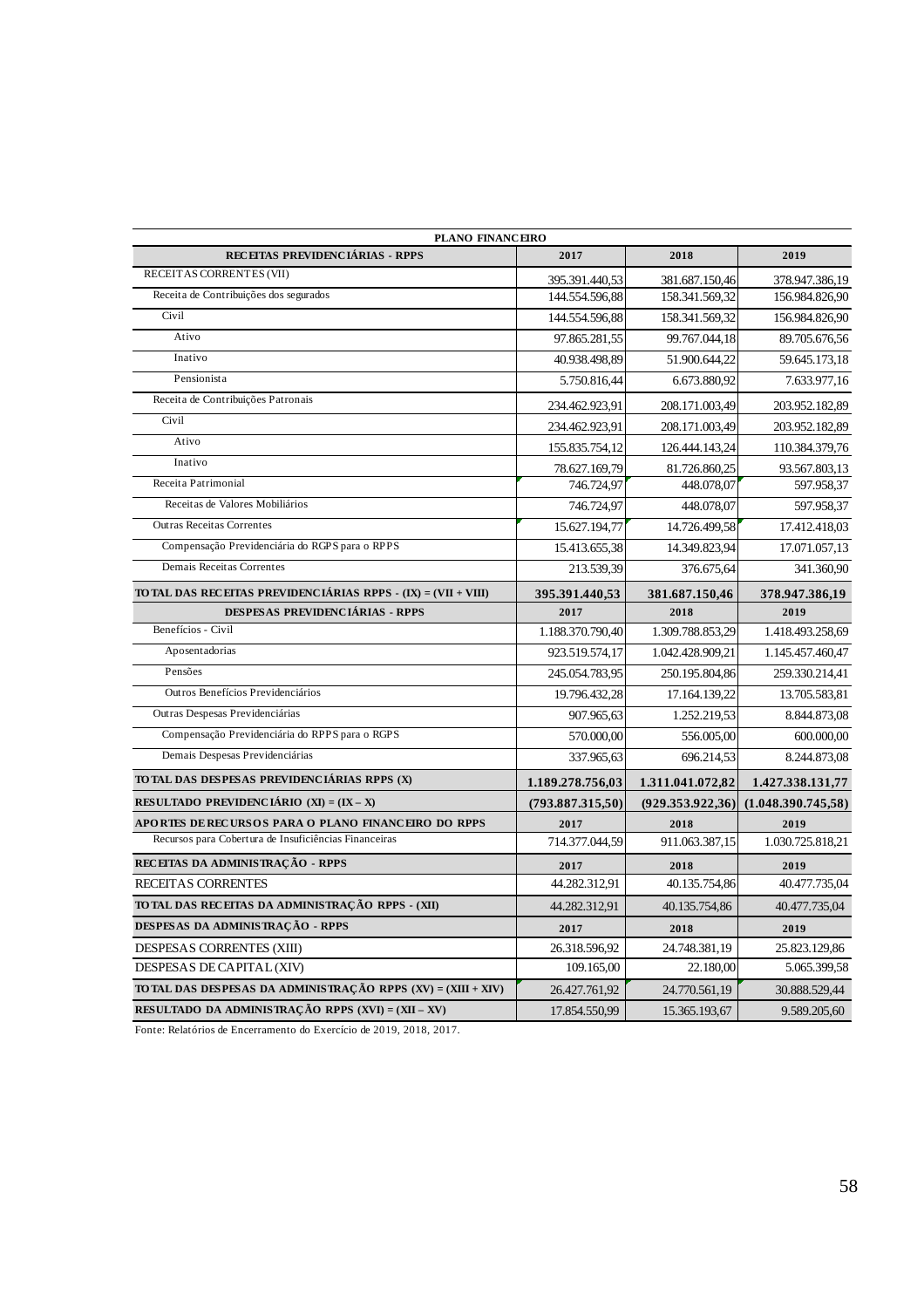### **PREVIMPA-CAP**

## MUNICÍPIO DE PORTO ALEGRE-RS RELATÓRIO RESUMIDO DA EXECUÇÃO ORÇAMENTÁRIA **DEMONSTRATIVO DA PROJEÇÃO ATUARIAL DO REGIME DE PREVIDÊNCIA DOS SERVIDORES**

#### ORÇAMENTO DA SEGURIDADE SOCIAL **2020-2094**

RREO - ANEXO 10 (LRF, art. 53, § 1°, inciso II) RREO - ANEXO 10 (LRF, art. 53, § 1°, inciso II)

| <b>EXERCÍCIO</b> | <b>RECEITAS</b><br><b>PREVIDENCIÁRIAS</b> | <b>DESPESAS</b><br><b>PREVIDENCIÁRIAS</b> | <b>RESULTADO</b><br><b>PREVIDENCIÁRIO</b> | <b>SALDO FINANCEIRO</b><br><b>DO EXERCÍCIO</b> |
|------------------|-------------------------------------------|-------------------------------------------|-------------------------------------------|------------------------------------------------|
|                  | (a)                                       | (b)                                       | $(c)=(a-b)$                               | $(d)=(``d"Exercise$<br>$Anterior)+(c)$         |
| 2020             | 373.875.824,24                            | 50.501.485,87                             | 323.374.338,37                            | 3.039.211.360,52                               |
| 2021             | 390.024.686,81                            | 60.972.844,82                             | 329.051.841,99                            | 3.368.263.202,51                               |
| 2022             | 408.831.774,99                            | 77.591.288,88                             | 331.240.486,11                            | 3.699.503.688,62                               |
| 2023             | 423.404.999,90                            | 105.481.137,92                            | 317.923.861,98                            | 4.017.427.550,61                               |
| 2024             | 441.736.105,07                            | 121.528.286,31                            | 320.207.818,77                            | 4.337.635.369,37                               |
| 2025             | 462.243.158,51                            | 137.807.224,53                            | 324.435.933,98                            | 4.662.071.303,35                               |
| 2026             | 478.070.638,57                            | 160.973.883,38                            | 317.096.755,19                            | 4.979.168.058,54                               |
| 2027             | 494.793.623,51                            | 180.713.830,70                            | 314.079.792,81                            | 5.293.247.851,35                               |
| 2028             | 512.510.687,09                            | 201.968.355,34                            | 310.542.331,75                            | 5.603.790.183,10                               |
| 2029             | 529.417.871,50                            | 220.805.841,30                            | 308.612.030,20                            | 5.912.402.213,30                               |
| 2030             | 545.749.770,13                            | 242.882.632,46                            | 302.867.137,67                            | 6.215.269.350,98                               |
| 2031             | 561.340.206,38                            | 264.857.099,28                            | 296.483.107,10                            | 6.511.752.458,08                               |
| 2032             | 577.289.074,76                            | 286.579.189,02                            | 290.709.885,74                            | 6.802.462.343,82                               |
| 2033             | 592.355.652,91                            | 309.387.726,91                            | 282.967.926,00                            | 7.085.430.269,82                               |
| 2034             | 605.550.654,70                            | 335.776.230,41                            | 269.774.424,29                            | 7.355.204.694,12                               |
| 2035             | 619.276.702,00                            | 358.723.179,77                            | 260.553.522,23                            | 7.615.758.216,34                               |
| 2036             | 633.295.369,54                            | 381.910.561,29                            | 251.384.808,25                            | 7.867.143.024,60                               |
| 2037             | 644.347.788,70                            | 409.544.474,26                            | 234.803.314,44                            | 8.101.946.339,04                               |
| 2038             | 652.851.350,18                            | 441.810.453,37                            | 211.040.896,81                            | 8.312.987.235,85                               |
| 2039             | 663.351.626,75                            | 464.373.750,04                            | 198.977.876,71                            | 8.511.965.112,56                               |
| 2040             | 673.123.193,32                            | 489.931.463,96                            | 183.191.729,36                            | 8.695.156.841,92                               |
| 2041             | 680.713.160,19                            | 512.792.489,37                            | 167.920.670,81                            | 8.863.077.512,73                               |
| 2042             | 689.349.023,77                            | 529.998.904,48                            | 159.350.119,30                            | 9.022.427.632,03                               |
| 2043             | 697.548.825,59                            | 543.191.159,32                            | 154.357.666,27                            | 9.176.785.298,30                               |
| 2044             | 703.803.344,95                            | 558.472.193,27                            | 145.331.151,68                            | 9.322.116.449,98                               |
| 2045             | 710.027.748,42                            | 567.262.907,28                            | 142.764.841,14                            | 9.464.881.291,12                               |
| 2046             | 717.483.145,75                            | 571.931.160,32                            | 145.551.985,43                            | 9.610.433.276,55                               |
| 2047             | 701.502.580,72                            | 573.993.710,25                            | 127.508.870,47                            | 9.737.942.147,02                               |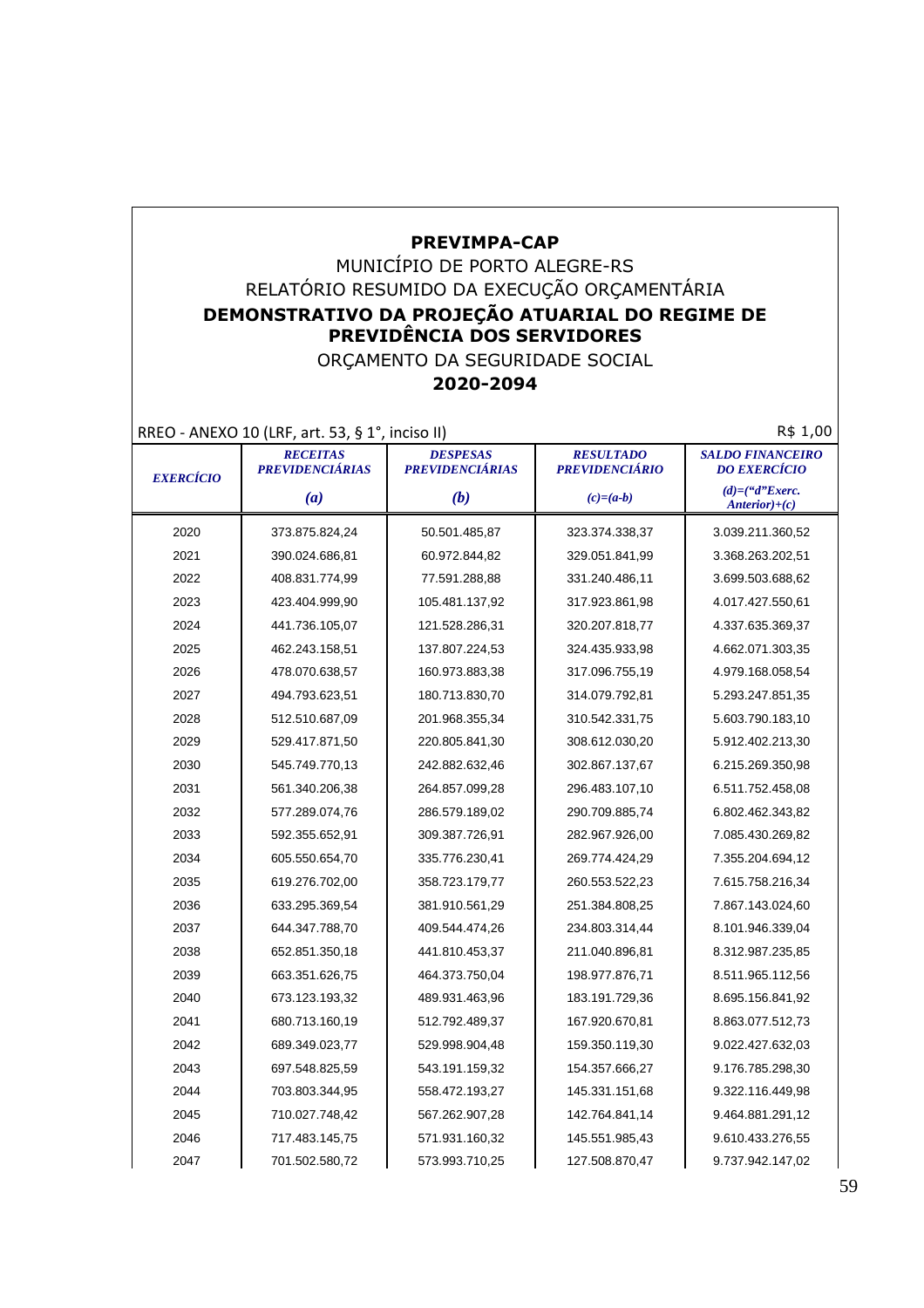| 2048 | 706.979.808,96   | 575.339.389,93 | 131.640.419,03   | 9.869.582.566,05  |
|------|------------------|----------------|------------------|-------------------|
| 2049 | 712.564.666,98   | 573.926.765,33 | 138.637.901,66   | 10.008.220.467,71 |
| 2050 | 718.296.325,52   | 571.124.014,10 | 147.172.311,43   | 10.155.392.779,13 |
| 2051 | 724.082.265,44   | 566.604.244,84 | 157.478.020,59   | 10.312.870.799,73 |
| 2052 | 731.207.130,02   | 558.313.953,75 | 172.893.176,27   | 10.485.763.976,00 |
| 2053 | 738.307.971,66   | 550.292.578,90 | 188.015.392,76   | 10.673.779.368,75 |
| 2054 | 745.684.483,56   | 541.167.501,94 | 204.516.981,62   | 10.878.296.350,38 |
| 2055 | 754.152.030,91   | 530.584.778,47 | 223.567.252,45   | 11.101.863.602,82 |
| 2056 | 763.360.926,51   | 519.628.356,78 | 243.732.569,73   | 11.345.596.172,56 |
| 2057 | 773.340.810,23   | 508.519.089,72 | 264.821.720,51   | 11.610.417.893,07 |
| 2058 | 784.437.891,62   | 496.737.676,08 | 287.700.215,54   | 11.898.118.108,61 |
| 2059 | 795.923.016,19   | 486.449.638,38 | 309.473.377,80   | 12.207.591.486,42 |
| 2060 | 808.509.651,82   | 475.775.623,28 | 332.734.028,54   | 12.540.325.514,96 |
| 2061 | 822.540.048,14   | 464.090.070,12 | 358.449.978,02   | 12.898.775.492,98 |
| 2062 | 836.899.343,55   | 454.928.571,96 | 381.970.771,59   | 13.280.746.264,57 |
| 2063 | 853.606.518,66   | 442.296.846,18 | 411.309.672,48   | 13.692.055.937,05 |
| 2064 | 871.417.415,83   | 430.824.200,34 | 440.593.215,49   | 14.132.649.152,54 |
| 2065 | 890.056.855,48   | 421.316.331,29 | 468.740.524,19   | 14.601.389.676,72 |
| 2066 | 911.285.377,42   | 408.738.430,28 | 502.546.947,14   | 15.103.936.623,87 |
| 2067 | 933.549.482,78   | 398.353.258,11 | 535.196.224,67   | 15.639.132.848,54 |
| 2068 | 957.455.579,71   | 388.458.402,24 | 568.997.177,47   | 16.208.130.026,01 |
| 2069 | 983.237.309,48   | 378.732.014,20 | 604.505.295,29   | 16.812.635.321,30 |
| 2070 | 1.010.483.345,84 | 370.755.295,84 | 639.728.050,00   | 17.452.363.371,30 |
| 2071 | 1.040.058.563,61 | 362.065.609,31 | 677.992.954,31   | 18.130.356.325,60 |
| 2072 | 1.071.456.153,17 | 354.664.273,38 | 716.791.879,78   | 18.847.148.205,38 |
| 2073 | 1.105.665.059,06 | 345.878.680,72 | 759.786.378,34   | 19.606.934.583,72 |
| 2074 | 1.140.995.921,07 | 341.298.724,34 | 799.697.196,73   | 20.406.631.780,44 |
| 2075 | 1.178.612.247,63 | 337.099.372,94 | 841.512.874,69   | 21.248.144.655,14 |
| 2076 | 1.218.746.022,38 | 333.020.540,42 | 885.725.481,96   | 22.133.870.137,10 |
| 2077 | 1.262.131.947,15 | 327.242.566,21 | 934.889.380,94   | 23.068.759.518,03 |
| 2078 | 1.307.726.823,07 | 323.765.488,45 | 983.961.334,62   | 24.052.720.852,65 |
| 2079 | 1.356.903.789,35 | 318.479.230,58 | 1.038.424.558,77 | 25.091.145.411,42 |
| 2080 | 1.409.566.747,75 | 312.659.547,24 | 1.096.907.200,51 | 26.188.052.611,93 |
| 2081 | 1.465.368.567,50 | 307.940.603,62 | 1.157.427.963,88 | 27.345.480.575,81 |
| 2082 | 1.525.430.728,03 | 301.287.017,53 | 1.224.143.710,50 | 28.569.624.286,31 |
| 2083 | 1.589.824.841,15 | 293.502.715,63 | 1.296.322.125,53 | 29.865.946.411,84 |
| 2084 | 1.658.556.272,10 | 285.345.683,55 | 1.373.210.588,55 | 31.239.157.000,39 |
| 2085 | 1.731.050.138,97 | 279.212.745,14 | 1.451.837.393,83 | 32.690.994.394,22 |
| 2086 | 1.808.535.266,67 | 271.637.506,95 | 1.536.897.759,72 | 34.227.892.153,93 |
| 2087 | 1.891.412.479,82 | 262.496.131,24 | 1.628.916.348,58 | 35.856.808.502,52 |
| 2088 | 1.979.426.853,50 | 253.581.717,41 | 1.725.845.136,09 | 37.582.653.638,60 |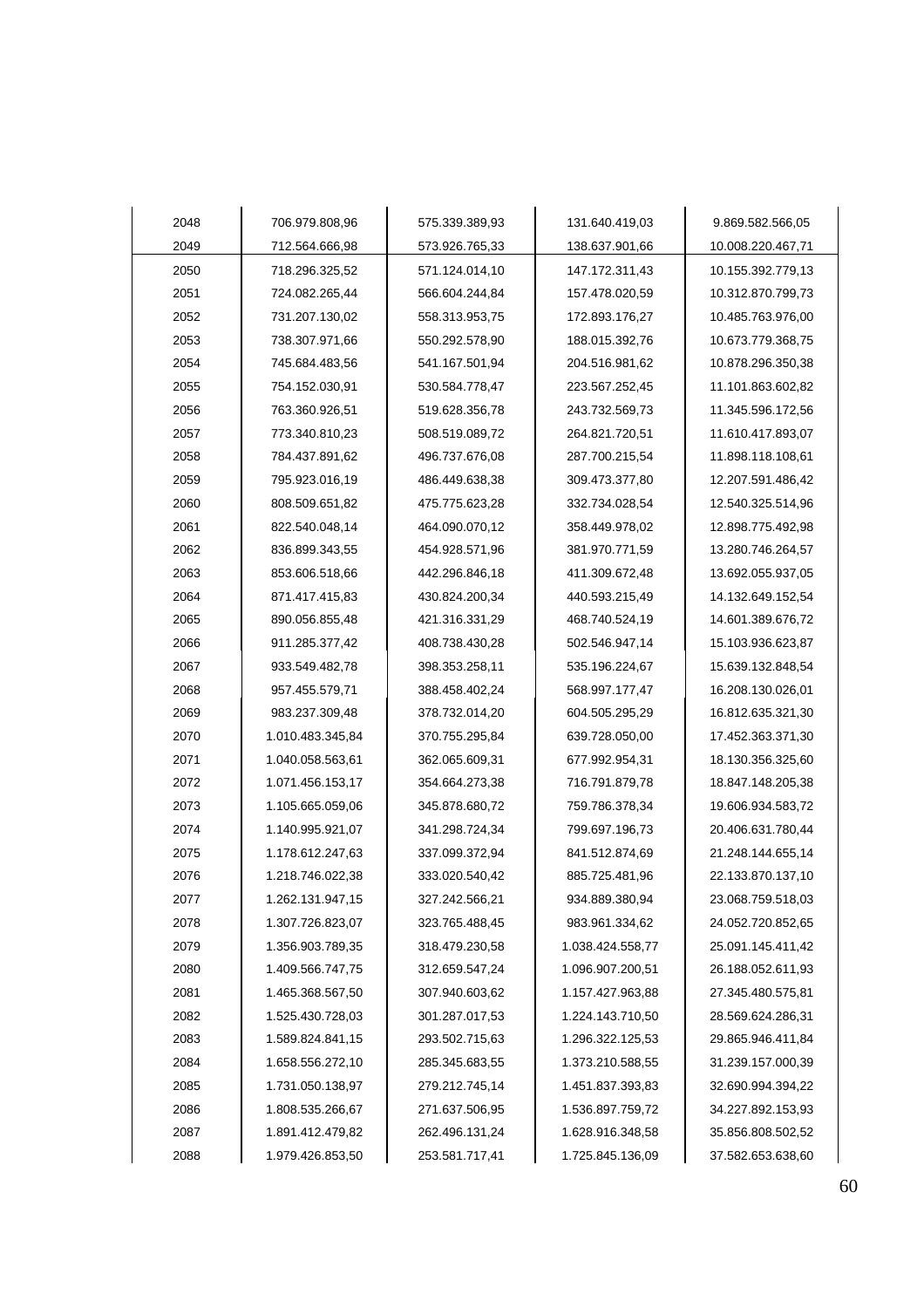| 2089 | 2.073.107.761,78 | 244.015.465,06 | 1.829.092.296,72 | 39.411.745.935,33 |
|------|------------------|----------------|------------------|-------------------|
| 2090 | 2.172.307.576,97 | 235.242.133,99 | 1.937.065.442,98 | 41.348.811.378,30 |
| 2091 | 2.277.698.383,68 | 225.932.920,07 | 2.051.765.463,61 | 43.400.576.841,92 |
| 2092 | 2.389.625.684,80 | 216.132.264.42 | 2.173.493.420.37 | 45.574.070.262.29 |
| 2093 | 2.508.453.079,47 | 205.883.509.90 | 2.302.569.569,57 | 47.876.639.831,86 |
| 2094 | 2.634.639.560,33 | 194.970.101,49 | 2.439.669.458.84 | 50.316.309.290.70 |

**Fonte**: Avaliação Atuarial PREVIMPA-CAP 2020

**Projeção atuarial elaborada em**: 31/12/2019.

**População coberta PREVIMPA-CAP:** Servidores ativos de cargo efetivo ingressantes na Prefeitura de Porto Alegre/RS a partir de 10/09/2001 e aposentados e pensionistas oriundos deste mesmo grupo. **Este demonstrativo utiliza as seguintes** 

**hipóteses:** 

Hipóteses Financeiras

Taxa de Juros Real: 5,5% a.a. Taxa real de crescimento salarial: 1,22% a.a. Taxa real de crescimento dos benefícios: 1% a.a.

Hipóteses Biométricas

Tábua de Mortalidade de válidos e inválidos: IBGE-2018 segregada por sexo. Tábua de Entrada em Invalidez: Álvaro Vindas.

Idade Média atual dos ativos: 43 anos. Idade hipotética de vinculação a regime de previdenciário: 25 anos.

Novos entrados: sim, 1:1 com defasagem de 2 anos. Rotatividade: não considerado.

### **PREVIMPA-RS**

### MUNICÍPIO DE PORTO ALEGRE-RS RELATÓRIO RESUMIDO DA EXECUÇÃO ORÇAMENTÁRIA **DEMONSTRATIVO DA PROJEÇÃO ATUARIAL DO REGIME DE PREVIDÊNCIA DOS SERVIDORES**  ORÇAMENTO DA SEGURIDADE SOCIAL

#### **2020-2094**

 $RRFO - ANFXO 10 (IRE art. 53, 8.1° inciso II)$   $R$ 1,00$ 

|                  | $MUCU - MNLNU 1U$ (LIVI, all. JJ, $3L$ , illuisu III |                                           |                                           | $1.4 + 1.00$                                   |
|------------------|------------------------------------------------------|-------------------------------------------|-------------------------------------------|------------------------------------------------|
| <b>EXERCÍCIO</b> | <b>RECEITAS</b><br><b>PREVIDENCIÁRIAS</b>            | <b>DESPESAS</b><br><b>PREVIDENCIÁRIAS</b> | <b>RESULTADO</b><br><b>PREVIDENCIÁRIO</b> | <b>SALDO FINANCEIRO</b><br><b>DO EXERCÍCIO</b> |
|                  | $\left(a\right)$                                     | (b)                                       | $(c)=(a-b)$                               | $(d)=(\mathcal{C}T)E$ xerc.<br>$Anterior)+(c)$ |
| 2020             | 335.611.754,11                                       | 1.719.560.132,93                          | -1.383.948.378,82                         | -1.383.948.378,82                              |
| 2021             | 317.418.089,88                                       | 1.758.446.985,13                          | -1.441.028.895,25                         | -1.441.028.895,25                              |
| 2022             | 302.220.242.29                                       | 1.779.276.454.82                          | -1.477.056.212.52                         | -1.477.056.212.52                              |
| 2023             | 288.301.801,89                                       | 1.790.629.828,76                          | -1.502.328.026,87                         | -1.502.328.026,87                              |
| 2024             | 274.566.240,53                                       | 1.801.012.607,01                          | -1.526.446.366.47                         | -1.526.446.366,47                              |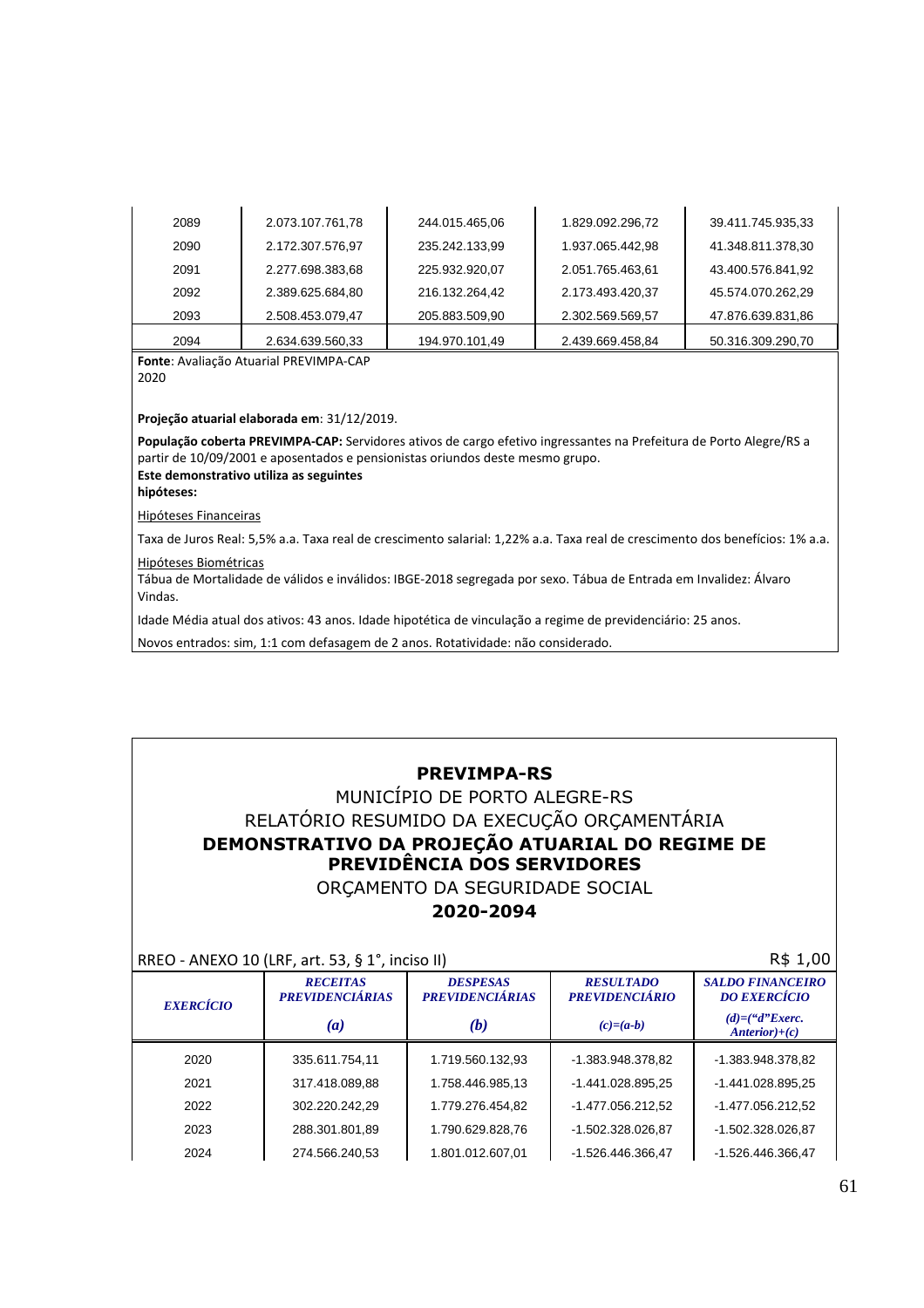| 2025 | 261.236.954,27 | 1.805.454.348,93 | -1.544.217.394,66   | -1.544.217.394,66   |
|------|----------------|------------------|---------------------|---------------------|
| 2026 | 249.157.559,40 | 1.800.700.126,89 | -1.551.542.567,49   | -1.551.542.567,49   |
| 2027 | 237.646.950,50 | 1.791.398.990,61 | $-1.553.752.040,11$ | $-1.553.752.040.11$ |
| 2028 | 226.857.304,51 | 1.774.365.176,58 | -1.547.507.872,07   | -1.547.507.872,07   |
| 2029 | 215.970.201,28 | 1.754.503.682,18 | -1.538.533.480,91   | -1.538.533.480,91   |
| 2030 | 206.433.671,84 | 1.726.424.371,97 | -1.519.990.700,13   | -1.519.990.700,13   |
| 2031 | 198.114.319,63 | 1.690.690.929,90 | -1.492.576.610,26   | -1.492.576.610,26   |
| 2032 | 190.304.572,46 | 1.649.977.534,71 | -1.459.672.962,25   | -1.459.672.962,25   |
| 2033 | 183.187.773,24 | 1.604.998.111,10 | -1.421.810.337,85   | -1.421.810.337,85   |
| 2034 | 176.150.155,85 | 1.556.637.783,34 | -1.380.487.627,50   | -1.380.487.627,50   |
| 2035 | 169.264.489,42 | 1.505.406.448,94 | -1.336.141.959,52   | -1.336.141.959,52   |
| 2036 | 162.596.010,45 | 1.451.154.900,18 | -1.288.558.889,73   | -1.288.558.889,73   |
| 2037 | 155.924.064,91 | 1.394.951.677,08 | -1.239.027.612,16   | -1.239.027.612,16   |
| 2038 | 149.116.434,96 | 1.337.598.944,31 | -1.188.482.509.35   | $-1.188.482.509.35$ |
| 2039 | 142.249.728,72 | 1.278.982.303,65 | $-1.136.732.574.93$ | -1.136.732.574,93   |
| 2040 | 135.265.217,44 | 1.219.386.116,50 | $-1.084.120.899.05$ | $-1.084.120.899.05$ |
| 2041 | 128.303.261,03 | 1.158.634.004,15 | $-1.030.330.743,11$ | $-1.030.330.743.11$ |
| 2042 | 121.321.558,86 | 1.097.146.943,04 | -975.825.384,18     | -975.825.384,18     |
| 2043 | 114.332.163,86 | 1.035.265.079,07 | -920.932.915,21     | -920.932.915,21     |
| 2044 | 107.353.779,78 | 973.207.630,15   | -865.853.850,36     | -865.853.850,36     |
| 2045 | 100.414.580,79 | 911.244.381,95   | -810.829.801,17     | -810.829.801,17     |
| 2046 | 93.543.005,80  | 849.650.619,77   | -756.107.613,97     | -756.107.613,97     |
| 2047 | 86.767.325,99  | 788.725.469,37   | -701.958.143,38     | -701.958.143,38     |
| 2048 | 80.115.903,70  | 728.756.249,27   | -648.640.345,56     | -648.640.345,56     |
| 2049 | 73.618.809,94  | 670.031.751,48   | -596.412.941,54     | -596.412.941,54     |
| 2050 | 67.305.409,82  | 612.860.519,90   | -545.555.110,08     | $-545.555.110,08$   |
| 2051 | 61.201.335,37  | 557.479.529,04   | -496.278.193,67     | -496.278.193,67     |
| 2052 | 55.331.328,92  | 504.167.021,92   | -448.835.693,00     | -448.835.693,00     |
| 2053 | 49.718.566,31  | 453.177.298,41   | -403.458.732,10     | -403.458.732,10     |
| 2054 | 44.385.134,07  | 404.736.411,84   | -360.351.277,77     | 360.351.277,77      |
| 2055 | 39.350.447,62  | 359.052.459,53   | -319.702.011,91     | -319.702.011,91     |
| 2056 | 34.631.004,66  | 316.255.051,97   | -281.624.047,31     | -281.624.047,31     |
| 2057 | 30.239.479,32  | 276.450.802,50   | -246.211.323,18     | $-246.211.323.18$   |
| 2058 | 26.184.757,54  | 239.714.304,33   | -213.529.546,79     | -213.529.546,79     |
| 2059 | 22.469.939,97  | 206.069.337,11   | -183.599.397,14     | -183.599.397,14     |
| 2060 | 19.095.686,30  | 175.519.655,45   | -156.423.969,15     | -156.423.969,15     |
| 2061 | 16.060.540,84  | 148.053.559,50   | -131.993.018,66     | -131.993.018,66     |
| 2062 | 13.358.571,06  | 123.629.625,38   | -110.271.054,32     | -110.271.054,32     |
| 2063 | 10.979.443,16  | 102.194.606,72   | -91.215.163,57      | $-91.215.163,57$    |
| 2064 | 8.908.336,47   | 83.597.357,78    | -74.689.021,30      | -74.689.021,30      |
| 2065 | 7.129.575,81   | 67.647.059,18    | -60.517.483,37      | $-60.517.483,37$    |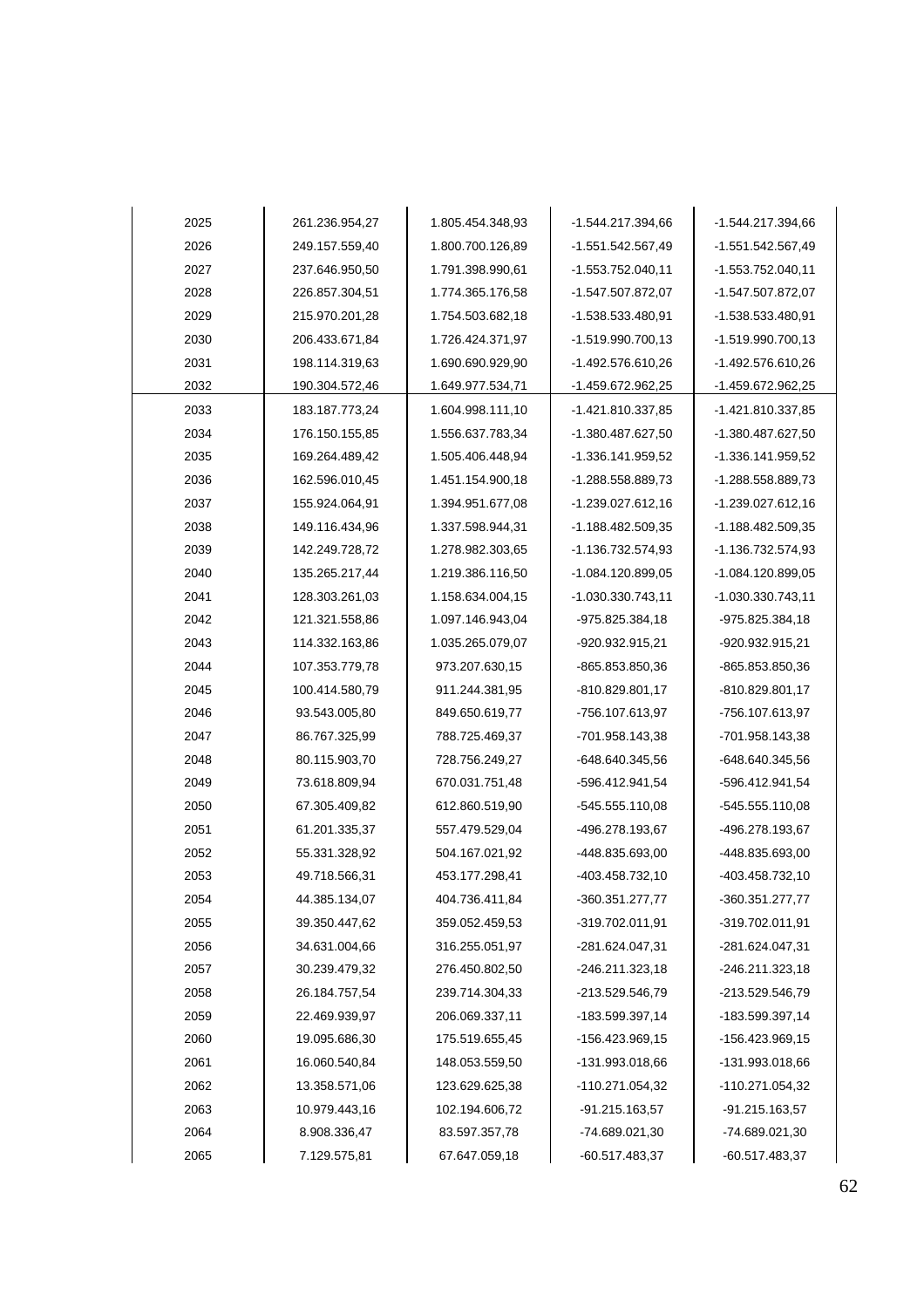| 2066 | 5.623.126,18 | 54.106.403,56 | -48.483.277,38  | -48.483.277,38   |
|------|--------------|---------------|-----------------|------------------|
| 2067 | 4.367.418,00 | 42.759.000,95 | -38.391.582,94  | -38.391.582,94   |
| 2068 | 3.338.661,61 | 33.386.074,88 | -30.047.413,28  | -30.047.413,28   |
| 2069 | 2.513.295,23 | 25.796.076,27 | -23.282.781,04  | -23.282.781,04   |
| 2070 | 1.863.156,37 | 19.759.083,28 | -17.895.926,91  | -17.895.926,91   |
| 2071 | 1.360.583,36 | 15.035.741,91 | -13.675.158,56  | -13.675.158,56   |
| 2072 | 978.409,78   | 11.379.460,16 | -10.401.050,39  | $-10.401.050,39$ |
| 2073 | 691.850,50   | 8.564.687,22  | -7.872.836,72   | $-7.872.836,72$  |
| 2074 | 481.149,36   | 6.436.303,09  | $-5.955.153.73$ | $-5.955.153,73$  |
| 2075 | 329.073,21   | 4.847.270,50  | -4.518.197,29   | -4.518.197,29    |
| 2076 | 221.451,92   | 3.671.677,16  | $-3.450.225,24$ | $-3.450.225,24$  |
| 2077 | 146.934,04   | 2.809.643,74  | $-2.662.709.70$ | $-2.662.709.70$  |
| 2078 | 96.342,52    | 2.178.520,28  | $-2.082.177,77$ | $-2.082.177,77$  |
| 2079 | 62.691,80    | 1.715.338,52  | $-1.652.646,72$ | $-1.652.646,72$  |
| 2080 | 40.795,46    | 1.373.407,17  | $-1.332.611,71$ | $-1.332.611,71$  |
| 2081 | 26.879,46    | 1.119.055,07  | $-1.092.175,61$ | $-1.092.175,61$  |
| 2082 | 18.236,89    | 926.625,61    | $-908.388,72$   | $-908.388,72$    |
| 2083 | 12.997,57    | 776.994,47    | -763.996.89     | -763.996,89      |
| 2084 | 9.807,89     | 657.762,67    | $-647.954,78$   | $-647.954.78$    |
| 2085 | 7.703,87     | 558.344,97    | $-550.641,10$   | $-550.641, 10$   |
| 2086 | 6.135,06     | 472.674,74    | -466.539,68     | -466.539,68      |
| 2087 | 4.854,24     | 397.838,47    | $-392.984.23$   | $-392.984.23$    |
| 2088 | 3.777,56     | 332.189,94    | $-328.412,38$   | $-328.412,38$    |
| 2089 | 2.887,94     | 274.922,69    | $-272.034,75$   | $-272.034,75$    |
| 2090 | 2.173,76     | 225.354,98    | $-223.181,22$   | $-223.181,22$    |
| 2091 | 1.610,85     | 182.793,03    | $-181.182,18$   | $-181.182,18$    |
| 2092 | 1.163,71     | 146.353,09    | $-145.189,37$   | $-145.189,37$    |
| 2093 | 802,82       | 115.289,67    | -114.486.84     | -114.486,84      |
| 2094 | 516,08       | 89.034,75     | $-88.518,67$    | $-88.518,67$     |

**Fonte:** Avaliação Atuarial PREVIMPA-RS 2020

**Projeção atuarial elaborada em:** 31/12/2019.

**População coberta PREVIMPA-RS:** Servidores ativos de cargo efetivo do Município de Porto Alegre/RS ingressantes antes de 10/09/2001 e aposentados e pensionistas oriundos deste mesmo grupo.

**Observação:** O resultado negativo de cada ano não é computado para o próximo, pois o Município realiza aportes financeiros para pagamento dessa diferença, uma vez que esse plano é estruturado pelo regime financeiro de repartição simples, mas a fórmula desse demonstrativo soma o saldo do ano anterior, por isso os saldos ficam negativos a cada ano. **Este demonstrativo utiliza as seguintes** 

**hipóteses:** 

Hipóteses Financeiras

Taxa de Juros Real: 5,86% a.a. Taxa real de crescimento salarial: 1,22% a.a. Taxa real de crescimento dos benefícios: 1% a.a.

Hipóteses Biométricas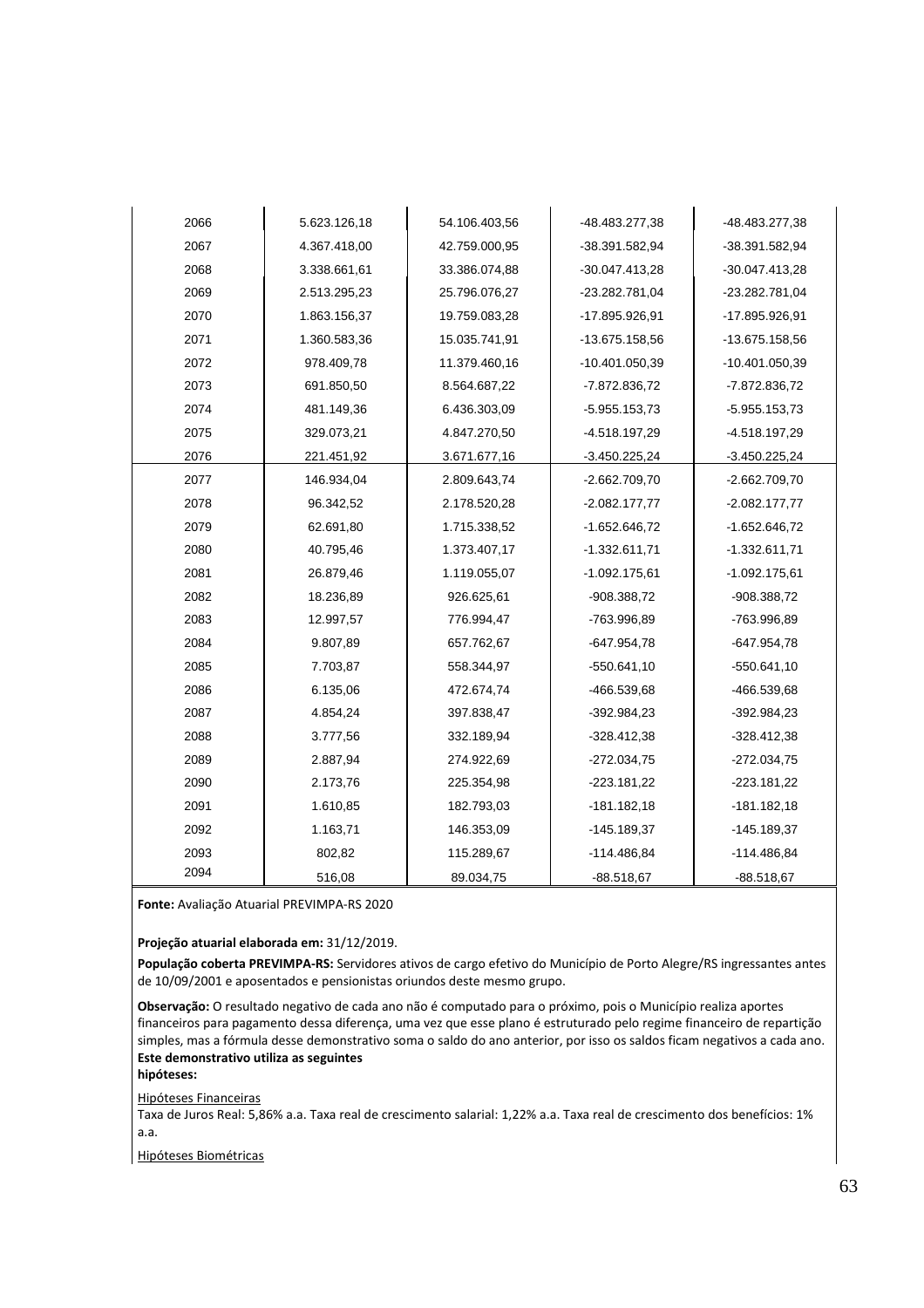Tábua de Mortalidade de válidos e inválidos: IBGE-2018 Segregada por sexo. Tábua de Entrada e Invalidez: Álvaro Vindas. Idade Média atual dos ativos: 55 anos. Idade hipotética de vinculação a regime de previdenciário: 25 anos. Novos entrados: não considerado. Rotatividade: não considerado.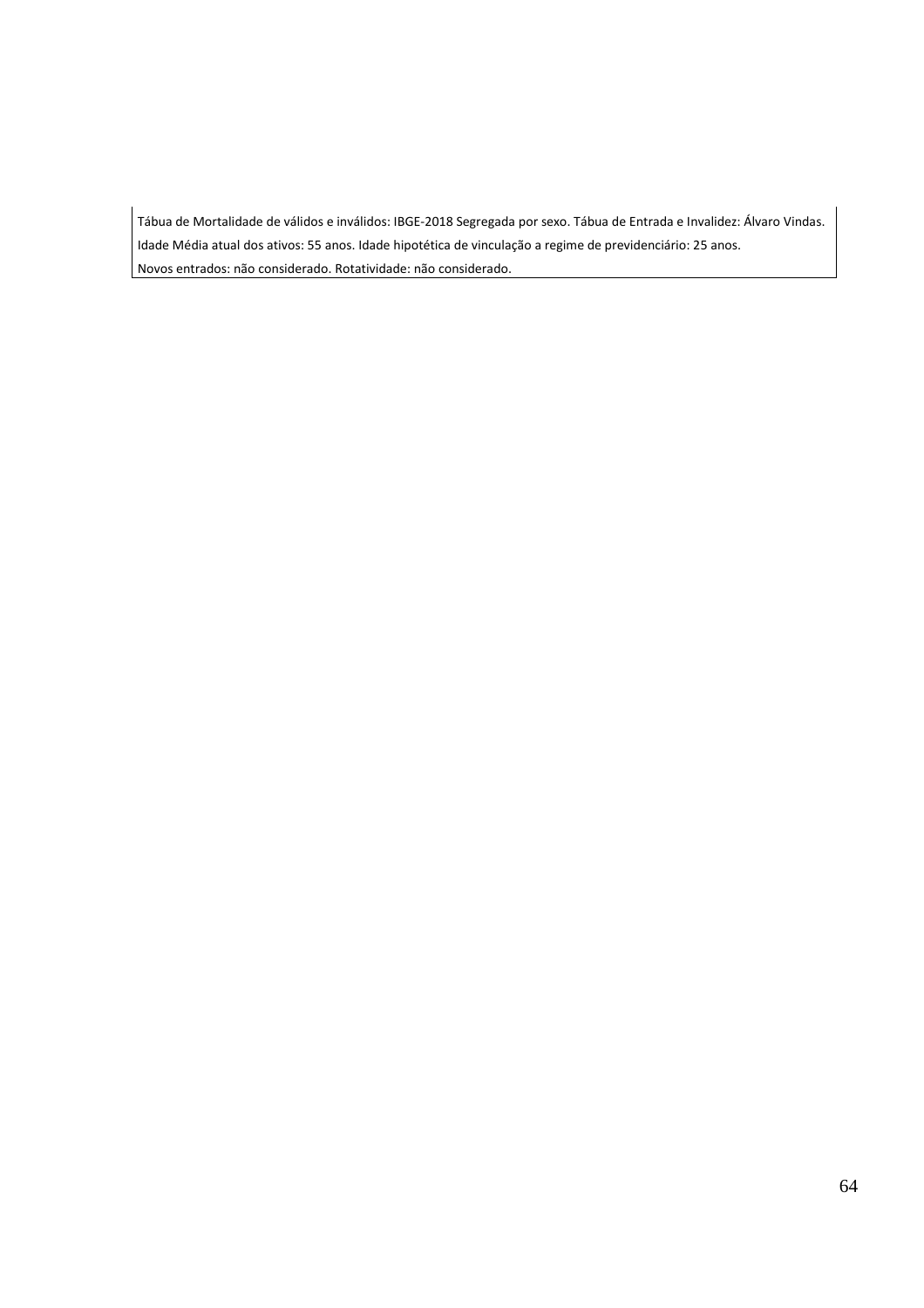### PREFEITURA MUNICIPAL DE PORTO ALEGRE - RS LEI DE DIRETRIZES ORÇAMENTÁRIAS **ANEXO II** – DE METAS FISCAIS **VII - ESTIMATIVA E COMPENSAÇÃO DA RENÚNCIA DE RECEITA**  2021

As normas sobre renúncia de receita obedecerão ao disposto no art. 14 da Lei Complementar Federal nº 101, de 04 de maio de 2000, e alterações posteriores.

Segundo o artigo supra, a renúncia de receita consiste na concessão ou ampliação de incentivo ou benefício de natureza tributária, compreendendo anistia, remissão, subsídio, crédito presumido, concessão de isenção de caráter não geral, alteração de alíquota ou modificação de base de cálculo que implique redução discriminada de tributos ou contribuições e outros benefícios que correspondam a tratamento diferenciado, ficando condicionada aos seguintes pré-requisitos:

I – estar acompanhada de estimativa de impacto orçamentáriofinanceiro no exercício em que deva iniciar sua vigência e nos dois seguintes;

II – atender ao disposto na Lei de Diretrizes Orçamentárias;

III – atender pelo menos uma das seguintes condições:

a) Demonstração pelo proponente de que a renúncia foi considerada na estimativa de receita da lei orçamentária, na forma do art. 12 da Lei Complementar Federal nº 101, de 04 de maio de 2000, e de que não afetará as metas de resultados fiscais previstas no anexo próprio da Lei de Diretrizes Orçamentárias;

b) Estar acompanhada de medidas de compensação, no período mencionado no *caput*, por meio do aumento de receita, proveniente da elevação de alíquotas, ampliação da base de cálculo, majoração ou criação de tributo ou contribuição.

As previsões de renúncia de receita para os exercícios de 2020 a 2023, decorrentes de alterações na legislação tributária constantes em proposições de Projetos de Lei que concedam ou mantenham isenção ou redução de alíquotas, são, conforme abaixo:

1) ISS - Renovação da Isenção do ISSQN para o serviço público de transporte coletivo por ônibus, conforme previa o art.71, XVII e § 2º da LC 07/1973: Renúncia de R\$ 21.212.624 para o ano de 2021, sendo os valores atualizados pela mediana da variação do IPCA.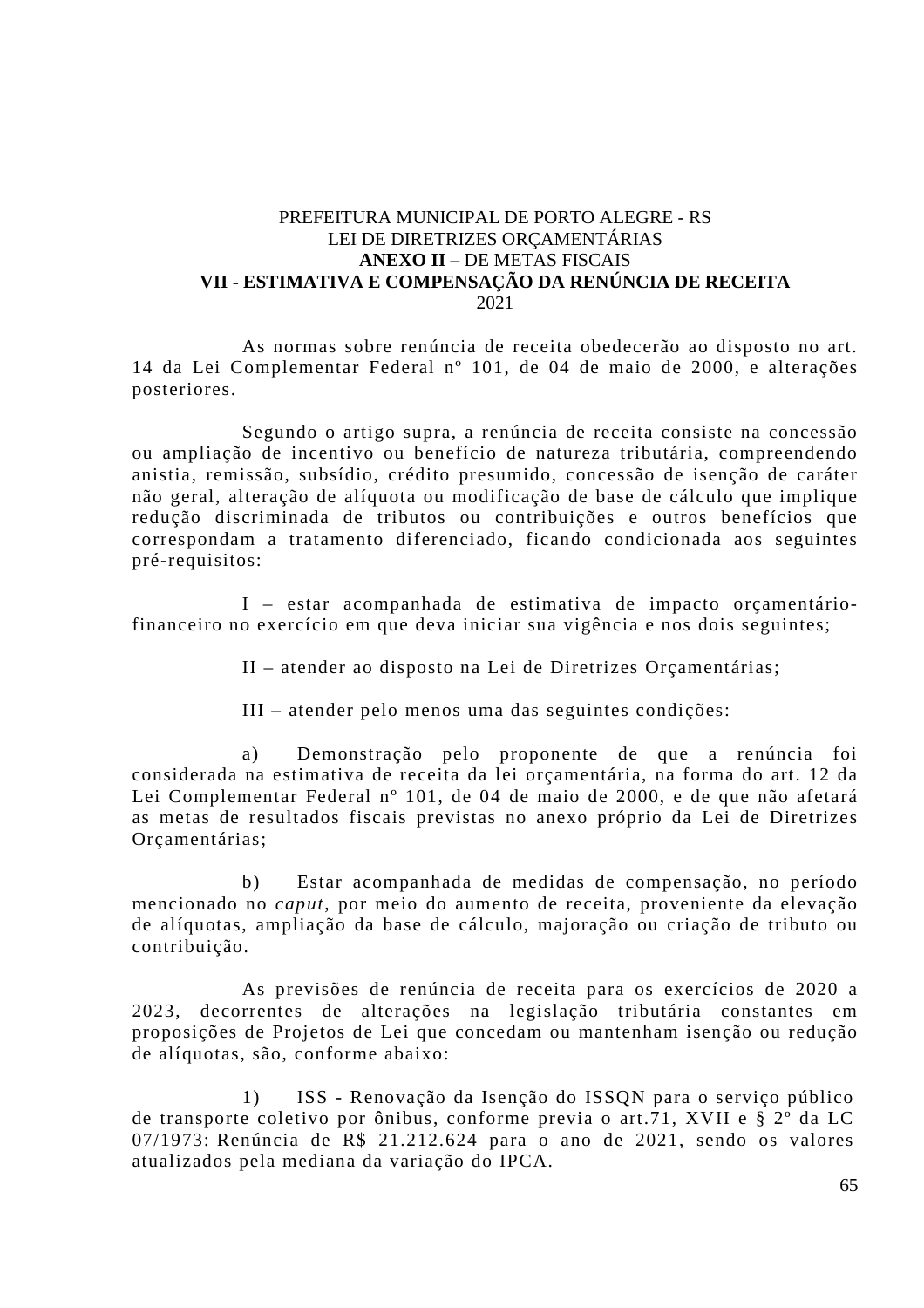2) IPTU:

- Isenção estabelecida no Art. 70, XXIX, da LC 7/73, com previsão de ser renovada e cujo valor projetado a título de renúncia foi atualizado pela mediana da variação do IPCA resultando no valor R\$ 911.669 para 2021;
- Concessão de desconto no valor do IPTU e da TCL para as pessoas físicas que solicitarem a emissão de notas fiscais de serviços (NFSE) com a sua identificação, através do CPF, no município de Porto Alegre. Deverá ser encaminhado projeto de lei contendo efeitos somente a partir de 2021. O impacto de redução na receita é estimado em R\$ 3 milhões para 2021. Essa estimativa, mais conservadora possível, leva em conta a possibilidade de acumular o desconto com aquele já previsto no art. 82 da LC 07/73 (desconto para pagamento em parcela única), reduzindo o índice de desconto geral concedido automaticamente a todos os contribuintes;
	- Implantação de REFIS de IPTU/TCL, importando em uma renúncia de receita estimada em R\$ 3 milhões para 2021.
		- 3) Empresa Pública de Transporte e Circulação EPTC:
	- Apresentou estimativas referentes às taxas de gerenciamento da Câmara de Compensação Tarifária – CCT, nas modalidades: Acordo repasses, atrasados da Associação dos Transportadores de Passageiros -ATP e Carris em um montante de RS 24.800.000 para 2021, R\$ 22.500.00 para 2022 e 19.200.000 para 2023 referentes à extinção por alteração legislativa da Lei 8.133/98.
		- 4) Departamento Municipal de Água e Esgotos DMAE
	- O departamento possui como única renúncia de receita o preconizado pela legislação vigente LC 170/1987, Cfe. Art. 53 o qual determina que os imóveis utilizados pela Administração Centralizada ou AUTÁRQUICA do município, quando com ligação exclusiva terão isenção das tarifas de água e esgoto. A estimativa informada para o período de 2021 à 2023 ficou em R\$ 61.841.991.

As previsões de renúncia citadas acima carecem ainda de elaboração de leis tributárias específicas a serem submetidas à apreciação da Câmara Municipal e, em alguns casos, também de pré-requisitos a serem atendidos pelos beneficiários.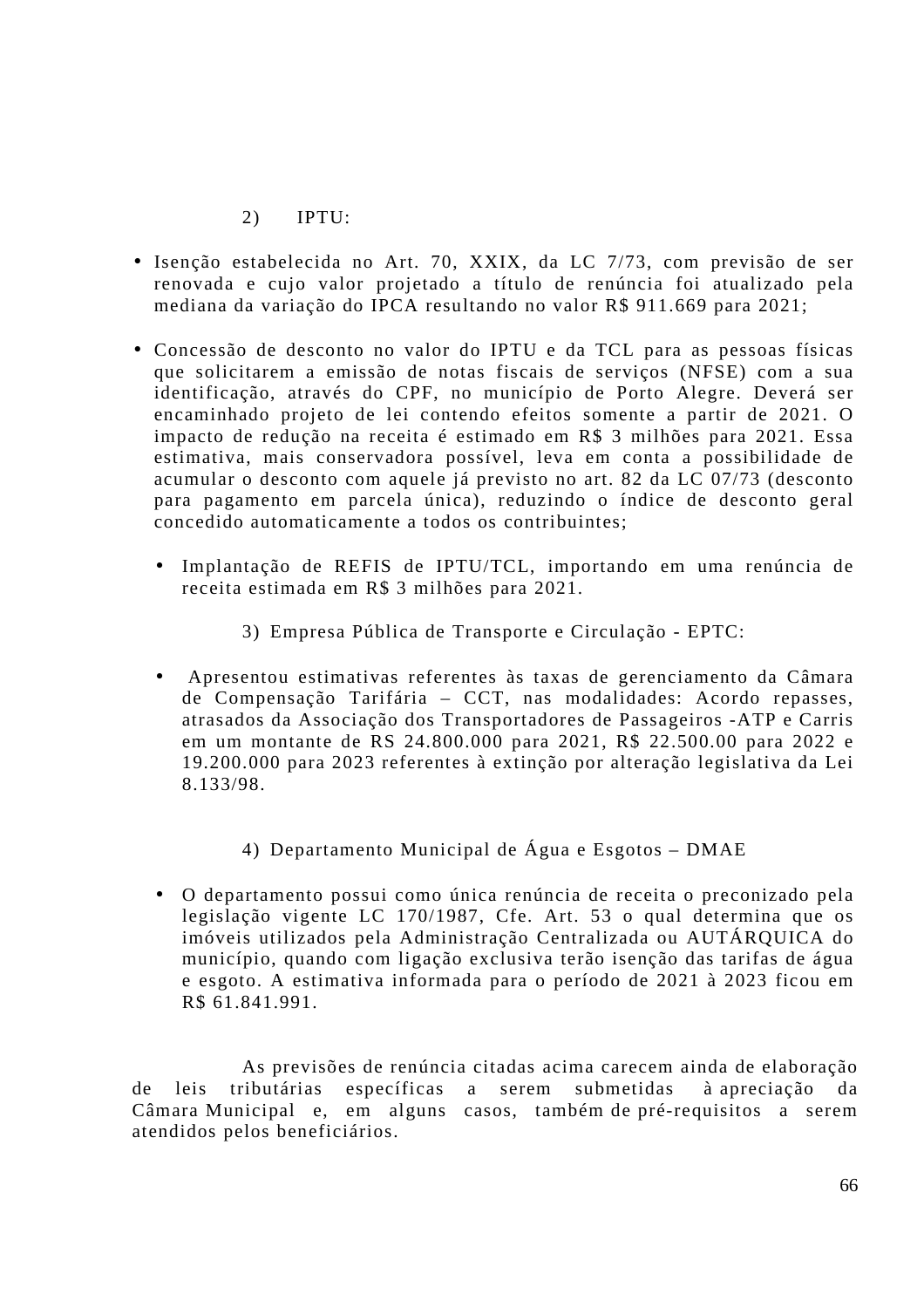#### **AMF/Tabela 7 - DEMONSTRATIVO 7 – ESTIMATIVA E COMPENSAÇÃO DA RENÚNCIA DE RECEITA**

#### PREFEITURA MUNICIPAL DE PORTO ALEGRE - RS LEI DE DIRETRIZES ORÇAMENTÁRIAS ANEXO II - DE METAS FISCAIS **VII - ESTIMATIVA E COMPENSAÇÃO DA RENÚNCIA DE RECEITA** 2021

#### **SECRETARIA MUNICIPAL DA FAZENDA - SMF**

| AMF - Demonstrativo 7 (LRF, art. $4^\circ$ , § $2^\circ$ , inciso V) |                       |                                                                       |               |               |                              |               | R\$ 1,00                                                                                             |
|----------------------------------------------------------------------|-----------------------|-----------------------------------------------------------------------|---------------|---------------|------------------------------|---------------|------------------------------------------------------------------------------------------------------|
| <b>TRIBUTO</b>                                                       | <b>MODALIDAD</b><br>E | <b>SETORES/</b><br>PROGRAMAS/                                         |               |               | RENÚNCIA DE RECEITA PREVISTA |               | <b>COMPENSAÇÃO</b>                                                                                   |
|                                                                      |                       | <b>BENEFICIÁRIO</b>                                                   | 2020          | 2021          | 2022                         | 2023          |                                                                                                      |
| ISSQN                                                                | Isenção               | Transporte por ônibus                                                 | 20.574.805    | 21.212.624    | 21.955.065                   | 22,723,493    | A renúncia está considerada na<br>estimativa de receita. Cfe. Art.<br>14, I, da LC 101/2000.         |
| <b>IPTU</b>                                                          | Isenção               | Central de Abastecimento<br>do Estado do Rio Grande<br>do Sul (Ceasa) | 884.257       | 911.669       | 943.578                      |               | A renúncia está considerada na<br>976.603 estimativa de receita cfe. Art.<br>14, I, da LC 101/2000.  |
| <b>IPTU/TCL</b>                                                      | Anistia               | <b>REFIS</b>                                                          |               | 3.000.000     |                              |               | A renúncia está considerada na<br>estimativa de receita. Cfe. Art.<br>14, I, da LC 101/2000.         |
| <b>IDD/IPTU/TCL/IT</b><br><b>BI/DNT/TFLF</b>                         | Anistia               | Transações Tributárias                                                |               | 4.600.000     | 1.500,000                    |               | A renúncia está considerada na<br>500.000 estimativa de receita. Cfe. Art.<br>14, I, da LC 101/2000. |
|                                                                      | TOTAL                 |                                                                       | 21.459.062,00 | 29.724.293,00 | 24.398.643,00                | 24.200.096,00 |                                                                                                      |

Fonte: SMF - Receita Municipal (SEI, 10.06.2020).

#### **EMPRESA PÚBLICA DE TRANSPORTE E CIRCULAÇÃO - EPTC**

| <b>TRIBUTO</b>                                          | <b>MODALIDAD</b>                         | <b>SETORES</b> /<br>PROGRAMAS/ | RENÚNCIA DE RECEITA PREVISTA |            |            |            | <b>COMPENSAÇÃO</b> |
|---------------------------------------------------------|------------------------------------------|--------------------------------|------------------------------|------------|------------|------------|--------------------|
|                                                         | Е                                        | <b>BENEFICIÁRIO</b>            | 2020                         | 2021       | 2022       | 2023       |                    |
| Taxa<br>Gerenciamento<br>(Acordo repasses<br>atrasados) | Extinção por<br>alteração<br>legislativa | Transporte por ônibus          | 2.700,000                    | 5.600,000  | 3.300,000  | -          | Lei 8.133/98.      |
| Taxa Gerenciamento<br>CCT - ATP                         | Extinção por<br>alteração<br>legislativa | Transporte por ônibus          |                              | 14.400.000 | 14.400.000 | 14.400.000 | Lei 8.133/98.      |
| Taxa Gerenciamento<br><b>CCT - CARRIS</b>               | Extinção por<br>alteração<br>legislativa | Transporte por ônibus          | 1.740.000                    | 4.800.000  | 4.800.000  | 4.800.000  | Lei 8.133/98.      |
| CCT (Câmara de<br>Compensação<br>Tarifária) - TOTAL     |                                          |                                | 4.440.000                    | 24,800,000 | 22,500,000 | 19.200.000 | -                  |

Fonte: EPTC - Receitas. (SEI, 10.06.2020).

#### **DEPARTAMENTO MUNICIPAL DE ÁGUA E ESGOTOS**

| <b>TRIBUTO</b><br>PROGRAMAS/<br>2021<br>2022<br>2023<br>2020<br><b>BENEFICIÁRIO</b><br>Imóveis utilizados<br>Tarifa de água e<br>oficialmente pelo município<br>Isenção<br>61.841.991<br>61.841.991<br>61.841.991<br>$\overline{\phantom{a}}$ | <b>COMPENSAÇÃO</b>         |
|-----------------------------------------------------------------------------------------------------------------------------------------------------------------------------------------------------------------------------------------------|----------------------------|
|                                                                                                                                                                                                                                               |                            |
| esgotos.<br>com ligação exclusiva.                                                                                                                                                                                                            | LC 170/1987, Cfe. Art. 53. |

Fonte: Receitas - DMAE. (SEI, 10.06.2020).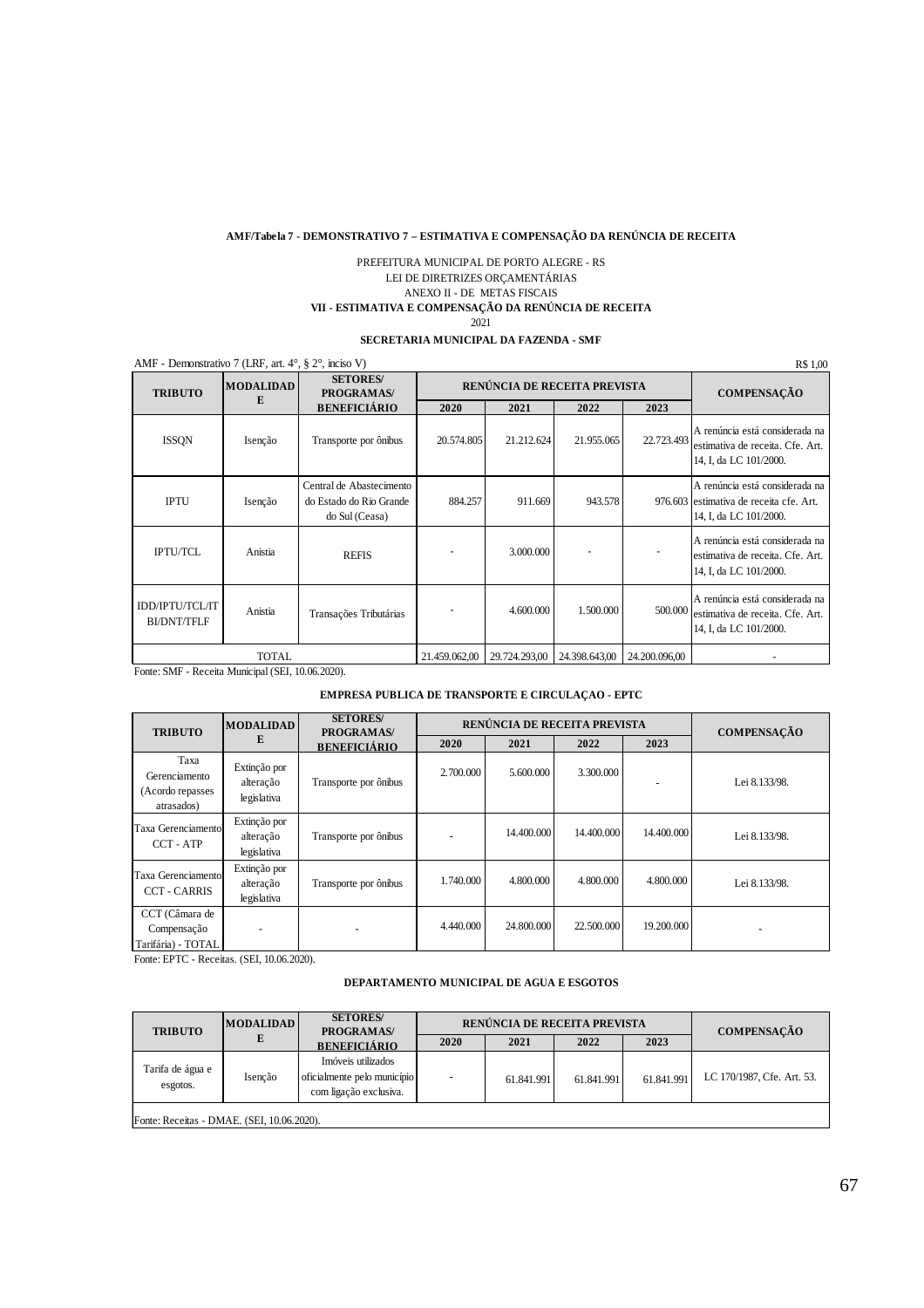#### PREFEITURA MUNICIPAL DE PORTO ALEGRE - RS LEI DE DIRETRIZES ORÇAMENTÁRIAS ANEXO II – DE METAS FISCAIS **VIII - MARGEM DE EXPANSÃO DAS DESPESAS OBRIGATÓRIAS DE CARÁTER CONTINUADO**  2021

Em conformidade com o art. 17 da Lei Complementar Federal nº 101, de 04 de maio de 2000, e alterações posteriores, considera-se obrigatória de caráter continuado a despesa corrente derivada de lei, medida provisória ou ato administrativo normativo que fixem para o Ente a obrigação legal de sua execução por um período superior a dois exercícios.

As despesas obrigatórias de caráter continuado adequar-se-ão às receitas do Município.

Reitera-se, assim, o objetivo desta Administração de não assumir despesas sem a indispensável cobertura orçamentária, quer seja pelo aumento permanente da receita, quer seja pela redução permanente da despesa.

Na hipótese do surgimento de despesas obrigatórias de caráter continuado no decurso do exercício econômico-financeiro de 2021, serão observados os regramentos estabelecidos pela Lei Complementar Federal nº 101, de 2000, e alterações posteriores, principalmente no que diz respeito aos arts. 16 e 17.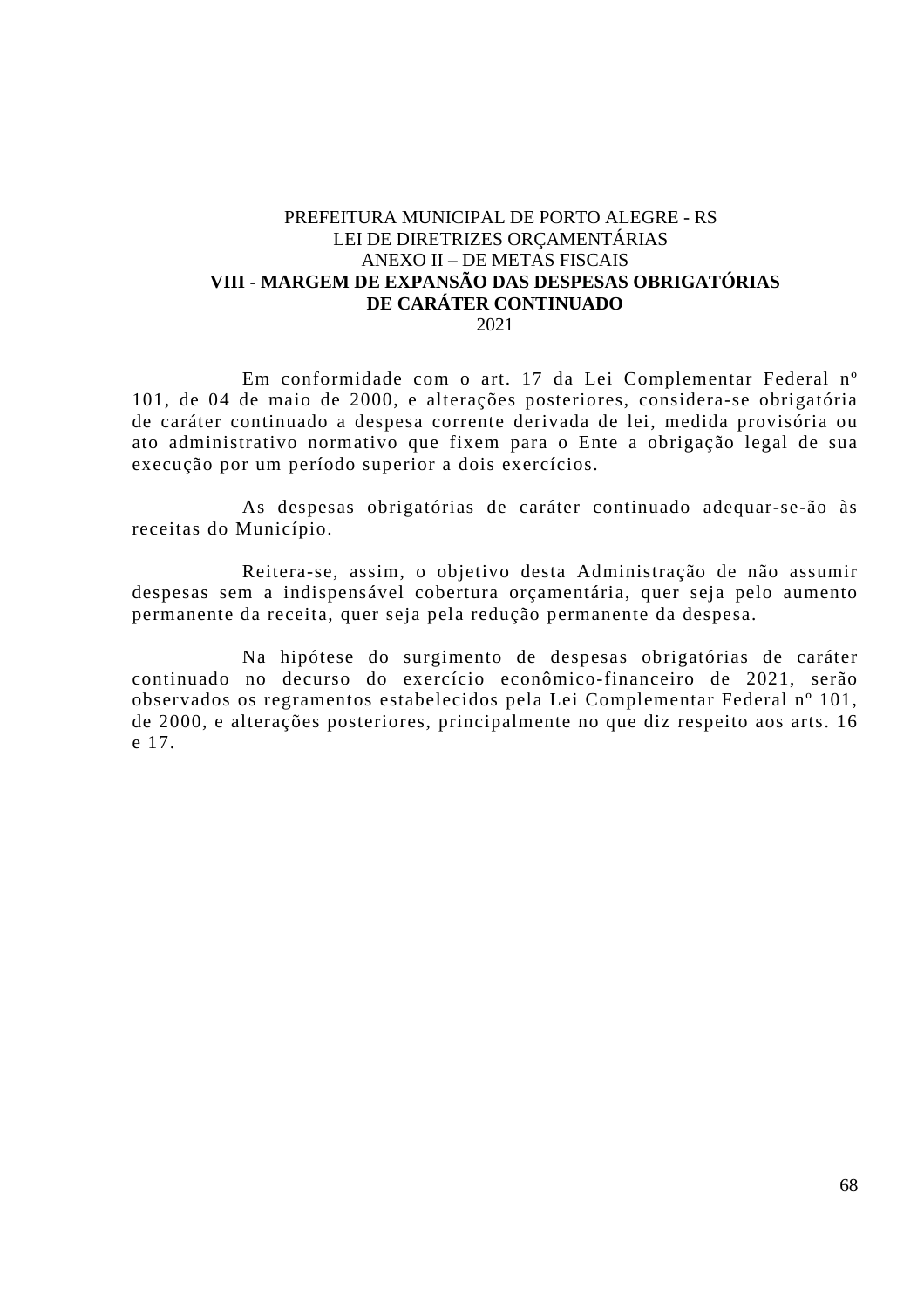#### PREFEITURA MUNICIPAL DE PORTO ALEGRE - RS LEI DE DIRETRIZES ORÇAMENTÁRIAS **IX - RESULTADO PRIMÁRIO** 2021 **ANEXO II - DE METAS FISCAIS**

(LC 101/2000, Art. 5º, inciso I e Portaria n.º 389/2018 da STN) **R\$ 1,00**

| 2023<br>8.351.274.659<br>7.581.073.565<br>3.101.631.092<br>952.937.763<br>1.160.937.738 |
|-----------------------------------------------------------------------------------------|
|                                                                                         |
|                                                                                         |
|                                                                                         |
|                                                                                         |
|                                                                                         |
|                                                                                         |
| 303.709.731                                                                             |
| 408.050.397                                                                             |
| 275.995.463                                                                             |
| 359.937.999                                                                             |
| 291.628.795                                                                             |
| 68.309.205                                                                              |
| 349.319.107                                                                             |
| 321.423.660                                                                             |
| 27.895.447                                                                              |
| 2.814.913.734                                                                           |
| 242.431.045                                                                             |
| 649.353.402                                                                             |
| 234.655.094                                                                             |
| 73.654                                                                                  |
|                                                                                         |
|                                                                                         |
| 466.949.376                                                                             |
| 1.221.451.162                                                                           |
| 955.271.632                                                                             |
| 287.938                                                                                 |
| 954.983.694                                                                             |
| 7.259.361.966                                                                           |
| 309.736.380                                                                             |
| 272.060.073                                                                             |
| 2.650.000                                                                               |
| 5.217.267                                                                               |
|                                                                                         |
|                                                                                         |
| 5.217.267                                                                               |
| 3.500.000                                                                               |
|                                                                                         |
| 3.500.000                                                                               |
| 26.309.040                                                                              |
|                                                                                         |
| 26.309.040                                                                              |
| 29.809.040                                                                              |
|                                                                                         |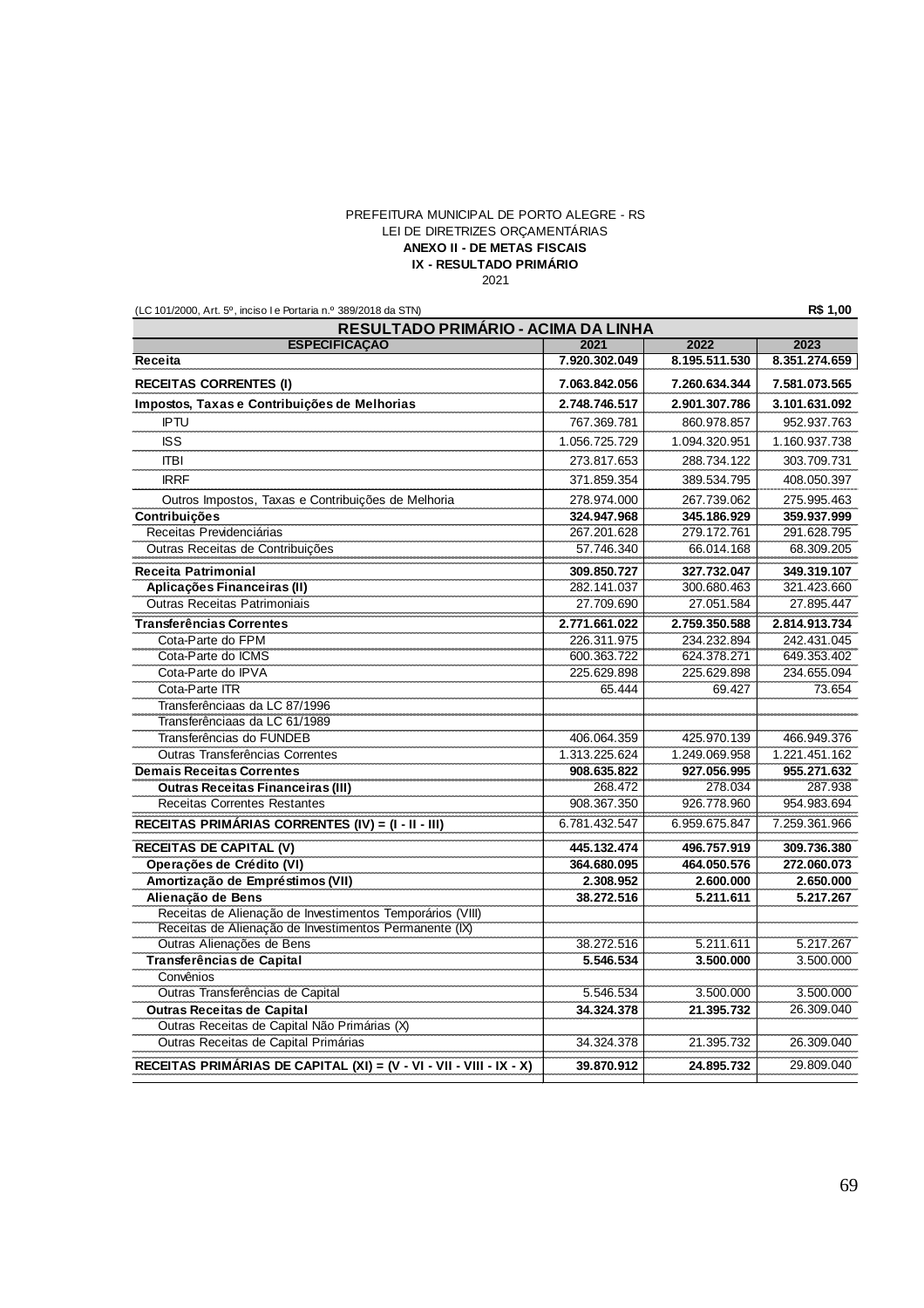| RECEITAS PRIMÁRIAS TOTAL (XII) = (IV+ XI)                       | 6.821.303.459 | 6.984.571.579 | 7.289.171.006 |
|-----------------------------------------------------------------|---------------|---------------|---------------|
| <b>DESPESA TOTAL</b>                                            | 7.920.302.049 | 8.195.511.530 | 8.351.274.659 |
| <b>DESPESAS CORRENTES (XIII)</b>                                | 6.197.689.340 | 6.212.783.287 | 6.425.050.460 |
| Pessoal e Encargos Sociais                                      | 3.162.967.137 | 3.810.696.750 | 3.964.159.417 |
| Juros e Encargos da Dívida (XIV)                                | 94.666.481    | 139.681.841   | 146.359.153   |
| <b>Outras Despesas Correntes</b>                                | 2.940.055.722 | 2.262.404.696 | 2.314.531.890 |
| DESPESAS PRIMÁRIAS CORRENTES (XV) = (XIII - XIV)                | 6.103.022.859 | 6.073.101.446 | 6.278.691.307 |
| <b>DESPESAS DE CAPITAL (XVI)</b>                                | 778.990.078   | 1.002.178.835 | 910.217.979   |
| Investimentos                                                   | 633.760.500   | 762.534.426   | 628.885.476   |
| Inversões Financeiras                                           | 13.000.000    | 5.000.000     | 5.000.000     |
| Concessão de Empréstimos e Fananciamentos (XVII)                |               |               |               |
| Aquisição de Título de Capital já Integralizado (XVIII)         |               |               |               |
| Aquisição de Título de Crédito (XIX)                            |               |               |               |
| Demais Inversões Financeiras                                    | 13.000.000    | 5.000.000     | 5.000.000     |
| Amortização da Dívida (XX)                                      | 132.229.578   | 234.644.409   | 276.332.503   |
| DESPESAS PRIMÁRIAS DE CAPITAL (XXI) = (XVI - XVII - XVIII - XIX | 646.760.500   | 767.534.426   | 633.885.476   |
| <b>RESERVA DE CONTINGÊNCIA (XXII)</b>                           | 54.220.969    | 63.000.000    | 63.000.000    |
| RESERVA ORÇAMENTÁRIA DO RPPS (XXIII)                            |               |               |               |
| DESPESAS PRIMÁRIAS TOTAL (XXIV) = (XV + XXI + XXII-XXIII)       | 6.804.004.328 | 6.903.635.872 | 6.975.576.783 |
| RESULTADO PRIMÁRIO (XXIV) = (XII - XXIII)                       | 17.299.131    | 80.935.707    | 313.594.223   |
| Nota: Excluída Receita e Despesa Intraorçamentária.             |               |               |               |

| RESULTADO NOMINAL - ACIMA DA LINHA               |             |             |             |  |  |
|--------------------------------------------------|-------------|-------------|-------------|--|--|
| <b>JUROS NOMINAIS</b>                            | 2021        | 2022        | 2023        |  |  |
| Juros e Encargos e Variações Monetárias Ativas   | 282.409.509 | 300.958.498 | 321.711.598 |  |  |
| Juros e Encargos e Variações Monetárias Passivas | 94.666.481  | 139.681.841 | 146.359.153 |  |  |
| Resultado Nominal - Acima da Linha               | 205.042.159 | 242.212.364 | 488.946.669 |  |  |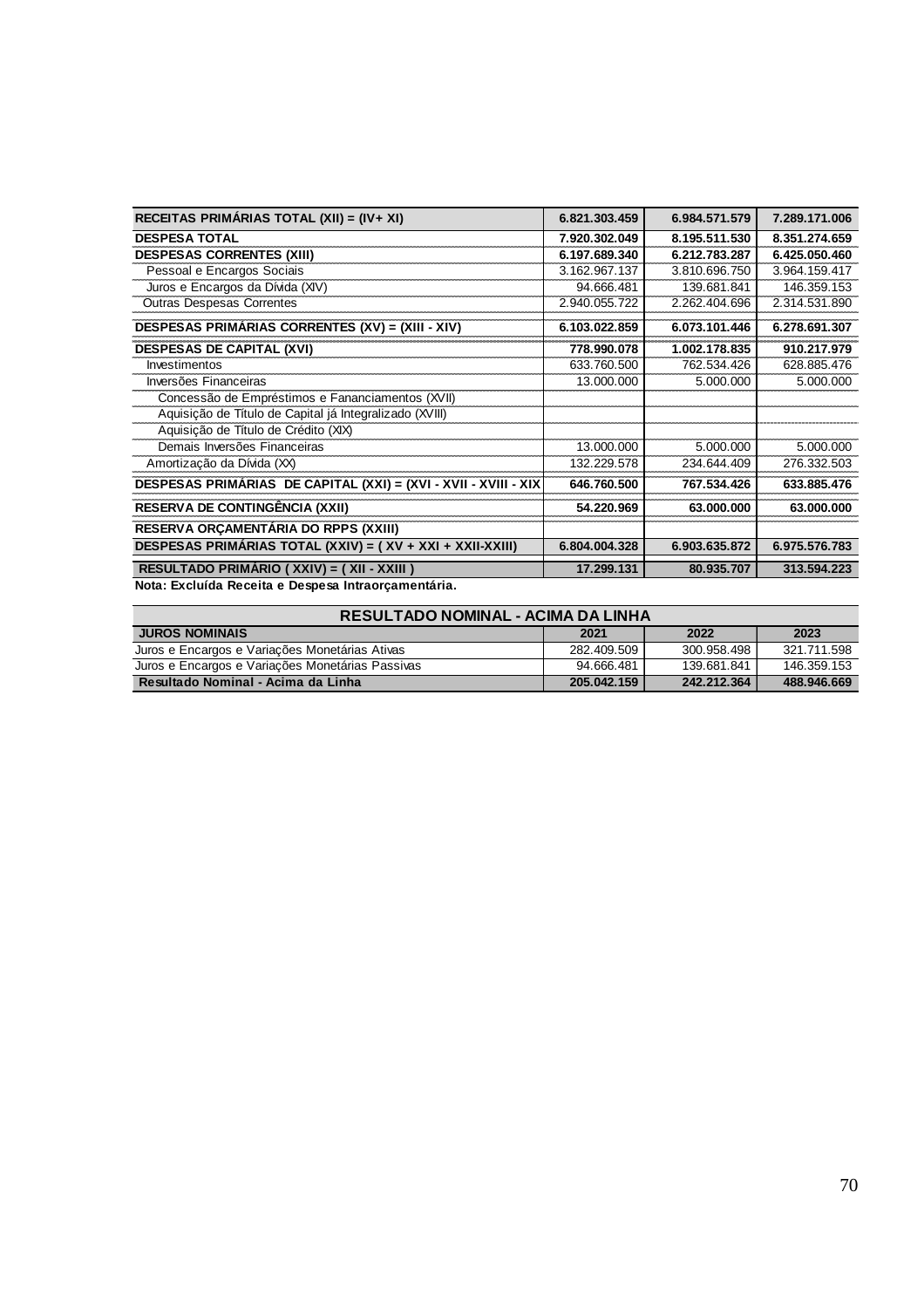#### **ANEXO II - DE METAS FISCAIS** PREFEITURA MUNICIPAL DE PORTO ALEGRE - RS LEI DE DIRETRIZES ORÇAMENTÁRIAS **X - MEMÓRIA DE CÁLCULO DA RECEITA CONSOLIDADA**  $2021$

| Art. 12 da LC nº 101/2000                                          |                  |                  | R\$ 1,00         |
|--------------------------------------------------------------------|------------------|------------------|------------------|
| <b>Receitas</b>                                                    | Estimada<br>2021 | Estimada<br>2022 | Estimada<br>2023 |
| <b>Receitas Correntes</b>                                          | 7.329.309.014    | 7.543.311.581    | 7.875.126.076    |
| IMPOSTOS, TAXAS E CONTRIBUIÇÃO DE MELHORIAS                        | 2.748.746.517    | 2.901.307.786    | 3.101.631.092    |
| <b>IPTU</b>                                                        | 767.369.781      | 860.978.857      | 952.937.763      |
| <b>IRRF</b>                                                        | 371.859.354      | 389.534.795      | 408.050.397      |
| ITBI                                                               | 273.817.653      | 288.734.122      | 303.709.731      |
| <b>ISS</b>                                                         | 1.056.725.729    | 1.094.320.951    | 1.160.937.738    |
| <b>TAXAS</b>                                                       | 278.974.000      | 267.739.062      | 275.995.463      |
| Receita de Contribuições                                           | 324.947.968      | 345.186.929      | 359.937.999      |
| Receita Patrimonial                                                | 309.850.727      | 327.732.047      | 349.319.107      |
| Receita de Serviços                                                | 757.527.388      | 787.699.319      | 813.752.360      |
| Transferências Correntes                                           | 3.037.127.980    | 3.042.027.824    | 3.108.966.246    |
| Transferências da União                                            | 1.171.177.639    | 1.168.425.761    | 1.182.313.498    |
| <b>FPM</b>                                                         | 282.889.969      | 292.791.117      | 303.038.807      |
| SUS                                                                | 888.287.670      | 875.634.644      | 879.274.692      |
| Transferências do Estado                                           | 1.168.587.724    | 1.202.949.503    | 1.242.514.108    |
| <b>ICMS</b>                                                        | 750.454.653      | 780.472.839      | 811.691.753      |
| <b>IPVA</b>                                                        | 282.037.373      | 293.318.867      | 305.051.622      |
| <b>SUS</b>                                                         | 136.095.698      | 129.157.797      | 125.770.734      |
| Transferências Multigovernamentais                                 | 406.064.359      | 425.970.139      | 466.949.376      |
| Demais Transferências                                              | 291.298.259      | 244.682.421      | 217.189.262      |
| <b>Outras Receitas Correntes</b>                                   | 151.108.434      | 139.357.676      | 141.519.272      |
| Receita Extraordinária para a Cobertura do Déficit<br>Orçamentário |                  |                  |                  |
| Receita de Capital                                                 | 445.132.474      | 496.757.919      | 304.736.380      |
| Operações de Crédito                                               | 364.680.095      | 464.050.576      | 272.060.073      |
| Alienação de Bens                                                  | 38.272.516       | 5.211.611        | 5.217.267        |
| Amortizações de Empréstimos                                        | 2.308.952        | 2.600.000        | 2.650.000        |
| Transferências/Outras Receitas de Capital                          | 39.870.912       | 24.895.732       | 24.809.040       |
| Receitas Correntes Intraorçamentárias                              | 411.327.519      | 438.119.266      | 460.464.714      |
| (-) Deduções Receita Corrente                                      | -265.466.958     | -282.677.236     | -294.052.512     |
| <b>RECEITA TOTAL</b>                                               | 7.920.302.049    | 8.195.511.530    | 8.346.274.659    |

| DEMONSTRATIVO DA RECEITA CORRENTE LIQUIDA |  |  |  |  |
|-------------------------------------------|--|--|--|--|
|-------------------------------------------|--|--|--|--|

| DEMONSTRATIVO DA REGEITA CORRENTE LIQUIDA           |               |               |               |  |
|-----------------------------------------------------|---------------|---------------|---------------|--|
|                                                     |               |               | R\$ 1,00      |  |
| <b>I - RECEITAS CORRENTES</b>                       | Estimada      | Estimada      | Estimada      |  |
|                                                     | 2020          | 2021          | 2022          |  |
| <b>I - RECEITAS CORRENTES</b><br>II - DEDUCÕES      | 7.329.309.014 | 7.543.311.581 | 7.875.126.076 |  |
| (-) Contribuição Plano Seg. Social Servidor         | 267.201.628   | 279.172.761   | 291.628.795   |  |
| (-) Compensação Previdenciária entre RGPS e os RPPS | 14.017.550    | 14.018.313    | 14.019.110    |  |
| (-) Dedução da Receita de Transferência Corrente    | -265.466.958  | -282.677.236  | -294.052.512  |  |
| <b>RECEITA CORRENTE LIQUIDA (I-II)</b>              | 6.782.622.879 | 6.967.443.271 | 7.275.425.661 |  |

71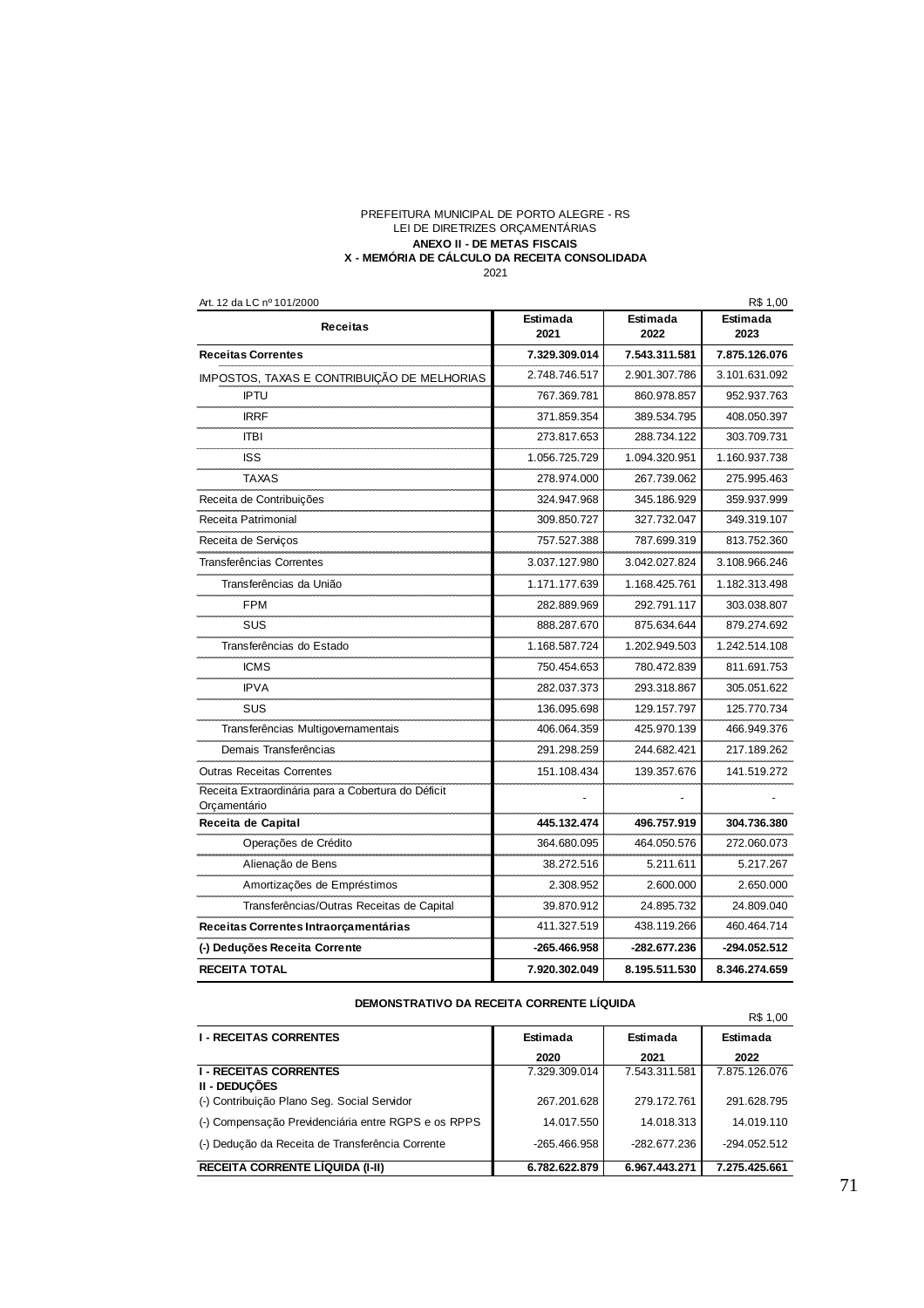A estimativa da arrecadação das receitas próprias foi obtida tendo como base a arrecadação prevista no exercício anterior.

Foram considerados os seguintes incrementos na Carga Geral do Imposto Predial e Territorial Urbano - IPTU: 10% em 2021; 5,8% em 2022; e 3,3% em 2023. O valor da Carga Geral do IPTU foi atualizado pela variação da Unidade Fiscal Municipal - UFM (acumulada de novembro a outubro). Houve decréscimo na adesão ao pagamento à vista e ao parcelamento (IPTU/ Taxa de Coleta de Lixo - TCL): 10% em 2021; 5% em 2022; e 2% em 2023. As antecipações foram calculadas com base na média das adesões dos últimos 03 anos para o IPTU e TCL. Os parcelamentos foram calculados com base na média das adesões de 2018 e 2019 (IPTU/TCL).

Quanto ao Imposto de Transmissão de Bens Imóveis - ITBI a arrecadação de 2020 foi calculada por regressão linear simples. Demais anos atualizados pelo IPCA + 5%.

O Imposto Sobre Serviços - ISS teve a arrecadação de 2020 calculada por regressão linear simples. Demais anos atualizados pelo IPCA + PIB.

A Dívida Ativa – DA teve a arrecadação de 2020 calculada por regressão linear simples. Demais anos atualizados pelo IPCA.

Quanto às transferências do Imposto sobre a Circulação de Mercadorias e Serviços – ICMS, Imposto sobre a Propriedade de Veículos Automotores - IPVA e Fundo de Participação dos Municípios - FPM, para os meses de junho a novembro, foi considerada a última estimativa da Secretaria da Fazenda do Estado do Rio Grande do Sul - SEFAZ-RS (08.06.2020) que, por conta dos efeitos da pandemia, prevê uma queda de 14% na arrecadação do período em relação à projeção inicial para 2020, realizada no final de 2019. Para o mês de dezembro, considerando que não foi disponibilizada qualquer projeção pela SEFAZ-RS, adotou-se a manutenção da média da queda mensal citada acima 14%.

Sobre a reestimativa de 2020, aplicou-se acréscimo de IPCA e de PIB anuais projetados. Para a previsão a partir de 2021, foi considerado ainda o histórico recente do IPM de Porto Alegre. Sobre o Índice de Participação dos Municípios - IPM de 2020 aplicou-se o percentual de queda média anual dos últimos dez anos (3,826%), considerando um redutor (amenização) de 21,215% ao ano, que foi a redução média na variação de queda do IPM nos dois últimos anos. Estas são as projeções para o IPM de Porto Alegre: 7,457709 (2021); 7,232911 (2022); e 7,061143 (2023).

Para o cálculo do Fundo de Participação dos Municípios - FPM, considerou-se para os próximos anos a manutenção do coeficiente de Porto Alegre para 2020 (2,709677), conforme decisão normativa do Tribunal de Contas da União - TCU, para fins de cálculo das quotas referentes ao FPM.

O Departamento Municipal de Limpeza Urbana - DMLU utilizou os seguintes critérios: Realizado/Reestimado 2020; 2021: 3,00%; 2022: 3,50%; 2023: 3,50%. Vínculos: 400, 1335, 7546, 7547 e 7548. O acréscimo de 3% na arrecadação do mês junho de 2020, no comparativo com o mesmo mês de 2019; o acréscimo de 3% na arrecadação acumulada até o mês de junho de 2020 no comparativo com o mesmo período de 2019 e o índice de correção de 3% para o exercício de 2021, conforme previsão do IPCA.

O Departamento Municipal de Água e Esgotos - DMAE utilizou no cálculo da reestimativa de receitas os seguintes critérios para 2020: sobre a projeção do valor arrecadado em 2019 mais o reajuste da tarifa de água pelo Índice Geral de Preços de Mercado – IGPM de 6,15%.

 A estimativa considerando as despesas de 2020 e aplicando-se as projeções do IPCA para 2021. (3,30%).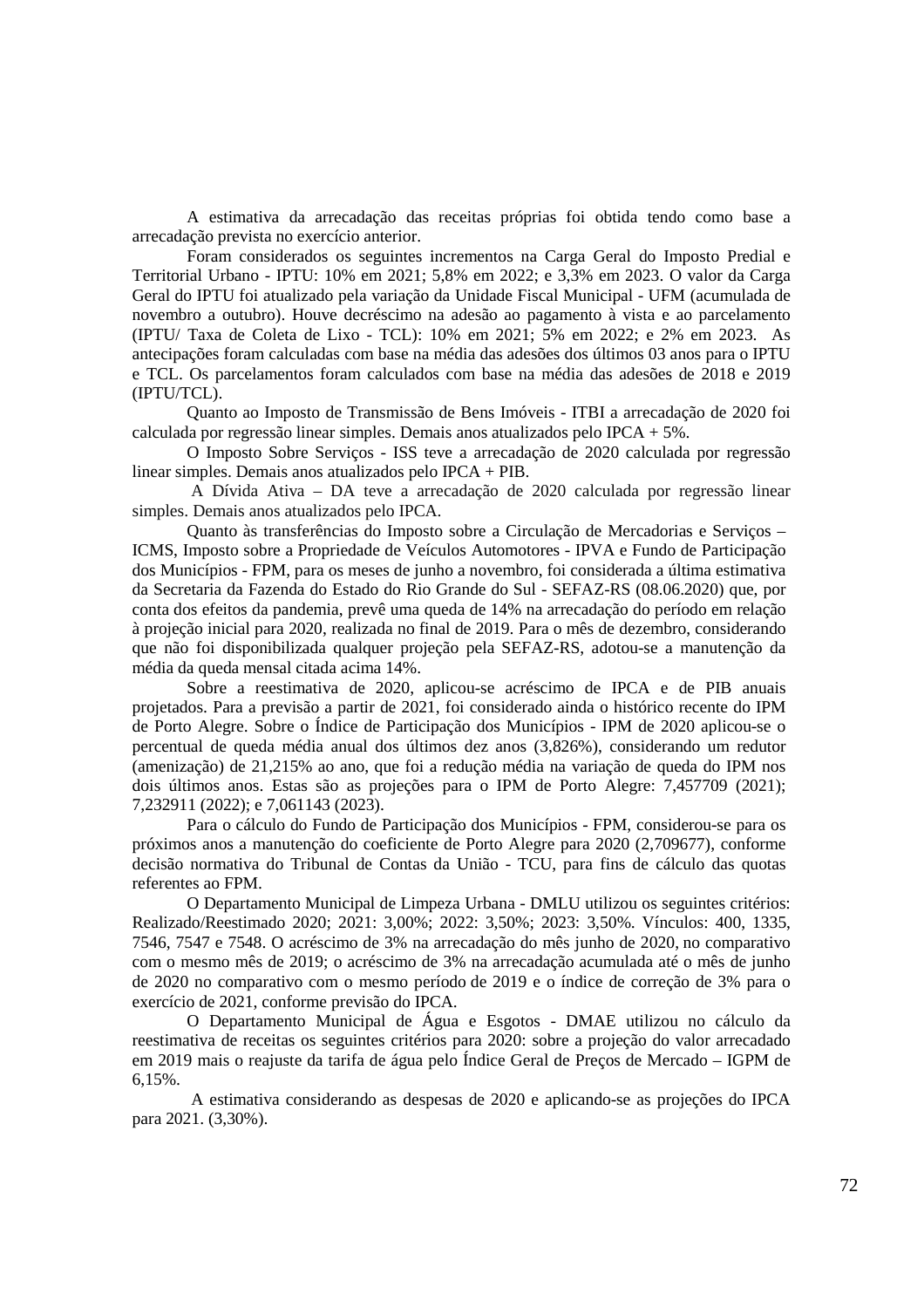### PREFEITURA MUNICIPAL DE PORTO ALEGRE – RS LEI DE DIRETRIZES ORÇAMENTÁRIAS ANEXO III - DE RISCOS FISCAIS **DEMONSTRATIVO DE RISCOS FISCAIS E PROVIDÊNCIAS**  2021

LRF, art.4º, § 3º

#### **RISCOS FISCAIS**

- 1 Não-Realização das Receitas Previstas;
- 2 Flutuações Cambiais;
- 3 Demandas Imprevisíveis;
- 4 Ações Judiciais;
- 5 Recrudescimento da Inflação;
- 6 Ajustes de estimativas em Função de Oscilações da Conjuntura Econômica; e
- 7 Requisições de Pequeno Valor RPV.

### **PROVIDÊNCIAS**

- 1 Consignação na Lei Orçamentária de 2021 de dotação para Reserva de Contingência.
- 2 Contingenciamento de dotações orçamentárias; e
- 3 Redução de despesas decorrentes de contratos, convênios, acordos, etc., através do reajuste e reequilíbrio contratual e, redução de quantitativos, por meio de Termos Aditivos.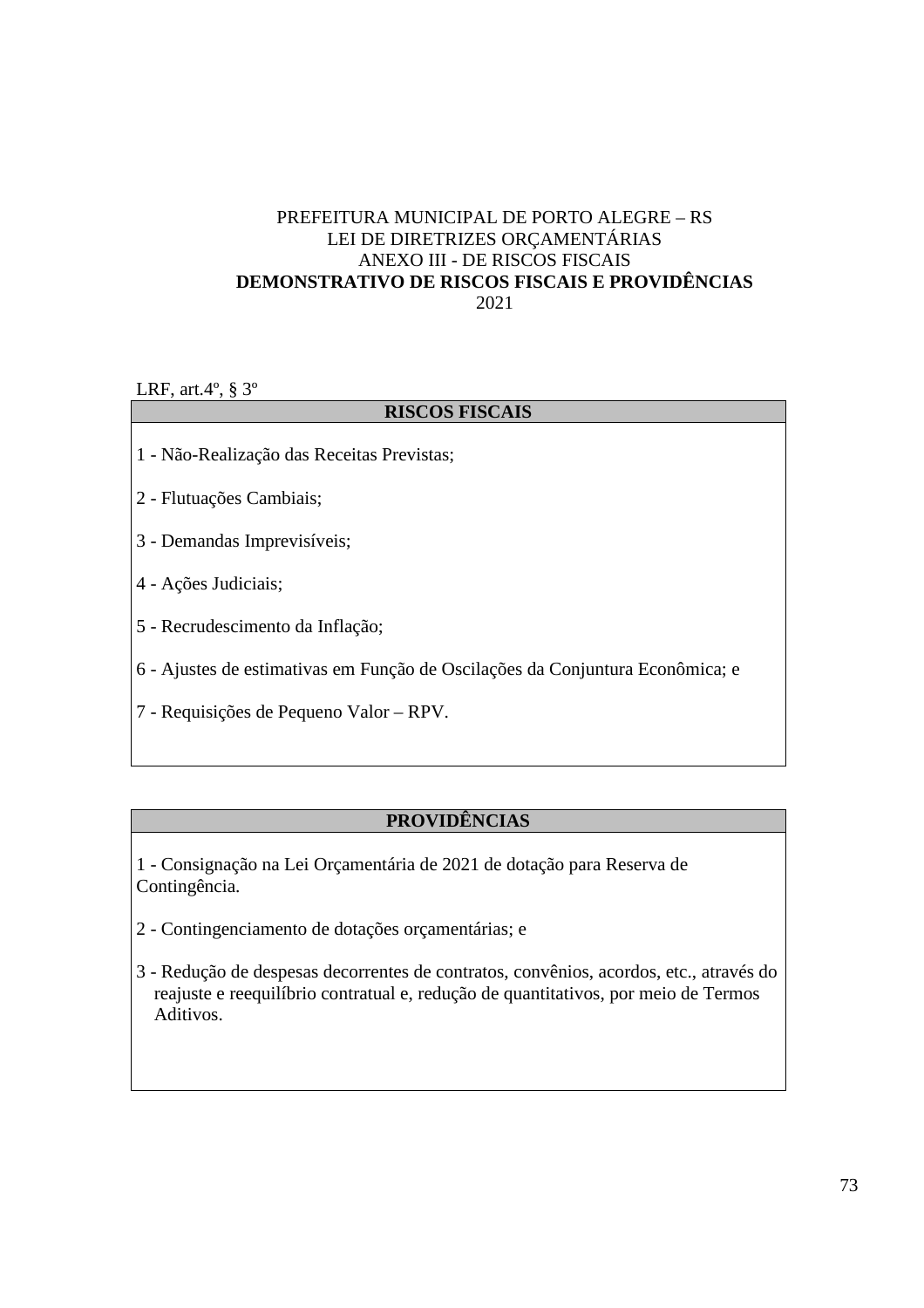### PREFEITURA MUNICIPAL DE PORTO ALEGRE - RS LEI DE DIRETRIZES ORÇAMENTÁRIAS **ANEXO IV - RELATÓRIO DE OBRAS EM ANDAMENTO**

2021

| LRF, Art.45.  |                                                                                                                                        | R\$                                       |
|---------------|----------------------------------------------------------------------------------------------------------------------------------------|-------------------------------------------|
| ÓRGÃO         | <b>OBJETO DO CONTRATO (1)</b>                                                                                                          | <b>VALOR DO</b><br><b>CONTRATO</b><br>(2) |
| <b>DEMHAB</b> | Construção de unidades habitacionais e obras de contenção, drenagem,<br>entrada de energia e água na Aldeia Charrua Polidoro.          | 1.410.098,07                              |
| <b>DEMHAB</b> | Construção de 41 unidades comerciais e de serviços no Loteamento<br>Irmãos Maristas.                                                   | 2.881.197,04                              |
| <b>SMC</b>    | Execução de obras de requalificação da Praça da Matriz.                                                                                | 2.396.685,84                              |
| <b>FASC</b>   | Reformas nos prédios ocupados pelos CRAS.                                                                                              | 451.137,95                                |
| <b>SMS</b>    | Reforma, Ampliação e Construção de área para Implantação da Unidade<br>de Internação Pediátrica na ala central do 2º pavimento do HPS. | 104.250,00                                |
| <b>SMS</b>    | Substituição de um elevador social/macas.                                                                                              | 420.000,00                                |
| <b>SMS</b>    | Contratação de empresa para executar obras de construção da nova<br>Unidade de Saúde Clínica da Família - CF Campo da Tuca.            | 2.429.848,45                              |
| <b>SMS</b>    | Contratação de empresa para executar obras de construção da nova<br>Unidade de Saúde Clínica da Família - Mato Sampaio.                | 1.355.924,62                              |
| <b>SMDSE</b>  | Serviços de retomada da construção da Praça dos Esportes e da Cultura<br>PEC 3000, na Estrada João de Oliveira Remião, 5.250.          | 1.046.602,73                              |
| <b>SMDSE</b>  | Contratação de empresa especializada para execução de Pista de Skate no<br>Município de Porto Alegre.                                  | 609.205,72                                |
| <b>SMDSE</b>  | Revitalização de duas quadras esportivas, sendo uma no Loteamento<br>Santa Paula e outra na Praça Poli Marcelino Espírito.             | 245.325,04                                |
| <b>SMDSE</b>  | Construção de praça de esportes na Estrada João de Oliveira Remião,<br>5.250.                                                          | 1.417.834,70                              |
| <b>SMAMS</b>  | Construção de pista de skate no Parque Chico Mendes.                                                                                   | 767.841,55                                |
| <b>SMAMS</b>  | Reurbanização da Praça Nelson Marchezan.                                                                                               | 1.082.917,70                              |
| <b>SMAMS</b>  | Revitalização da Praça México.                                                                                                         | 277.566,00                                |
| <b>DMAE</b>   | Elaboração de projetos elétricos para o Sistema Ponta do Arado.                                                                        | 521.678,50                                |
| <b>DMAE</b>   | Apoio técnico na execução das obras de esgotamento sanitário financiadas<br>pelo Banco Nacional de Desenvolvimento Social - BNDES.     | 4.426.013,39                              |
| <b>DMAE</b>   | Execução de redes de esgoto sanitário SES Ponta da Cadeia - Bacia do<br>Dilúvio.                                                       | 20.698.489,88                             |
| <b>DMAE</b>   | Construção da Estação de Bombeamento de Esgotos - EBE Bonsucesso.                                                                      | 1.314.161,28                              |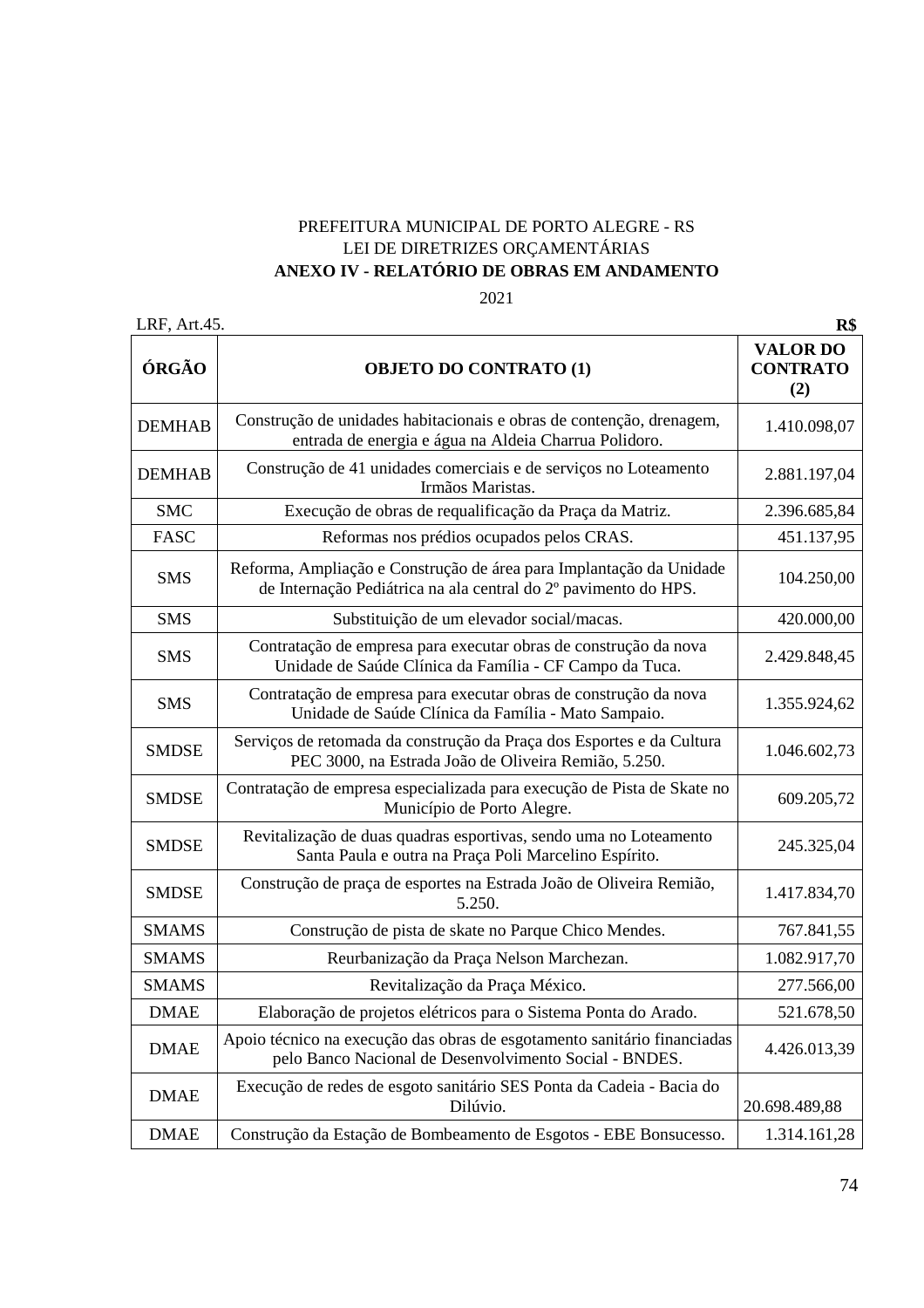| <b>DMAE</b> | Execução de ligações de esgoto na região do 4º distrito.                                                                                                                            | 1.300.238,50  |
|-------------|-------------------------------------------------------------------------------------------------------------------------------------------------------------------------------------|---------------|
| <b>DMAE</b> | Impermeabilização, reparo e recuperação estrutural - 2018/2019.                                                                                                                     | 2.502.385,08  |
| <b>DMAE</b> | Execução de Adutora DN 800 mm e Construção do Reservatório Vila dos<br>Sargentos.                                                                                                   | 4.917.465,54  |
| <b>DMAE</b> | Substituição de Redes de Água Vila das Laranjeiras Rua Caetano La<br>Porta.                                                                                                         | 3.434.733,64  |
| <b>DMAE</b> | Manutenção e Conservação de Próprios do Departamento Municipal de<br>Água e Esgotos - DMAE.                                                                                         | 1.178.897,66  |
| <b>DMAE</b> | Execução de Levantamentos Topográficos.                                                                                                                                             | 1.480.085,00  |
| <b>DMAE</b> | Execução da Adutora de Sucção da EBAT Ouro Preto.                                                                                                                                   | 18.904.516,58 |
| <b>DMAE</b> | Execução do Coletor Tronco Salso Oeste 2.                                                                                                                                           | 2.758.833,28  |
| <b>DMAE</b> | Locação de Sistema de Ultrafiltração em Regime Turn Key.                                                                                                                            | 43.396.000,00 |
| <b>DMAE</b> | Execução de Redes de Água em PEAD no Perímetro Urbano 2019/2020.                                                                                                                    | 8.085.763,91  |
| <b>DMAE</b> | Execução de Redes de Esgoto Sanitário no Perímetro Urbano 2019/2020.                                                                                                                | 4.762.148,54  |
| <b>DMAE</b> | Substituição de Redes de Água na Zona Norte de Porto Alegre.                                                                                                                        | 6.785.675,00  |
| <b>DMAE</b> | Execução de Desarenador na EBE Ponta da Cadeia.                                                                                                                                     | 3.353.592,91  |
| <b>DMAE</b> | Substituição da Adutora 18 de Novembro.                                                                                                                                             | 2.583.387,73  |
| <b>DMAE</b> | Coletor de Tempo Seco - Rua da República.                                                                                                                                           | 153.902,42    |
| <b>SMIM</b> | Macrodrenagem da Bacia Hidrográfica do Arroio Areia.                                                                                                                                | 98.500.000,00 |
| <b>SMIM</b> | Obras no viaduto Ildo Meneghetti na Rua Ramiro Barcelos.                                                                                                                            | 459.790,00    |
| <b>SMIM</b> | Infraestrutura e pavimentação na Av. Ernesto Neugebauer, entre a Rua<br>Dona Teodora e a BR 290.                                                                                    | 23.812.015,54 |
| <b>SMIM</b> | Infraestrutura e pavimentação do corredor das avenidas Divisa-Tronco<br>trechos 1 e 2.                                                                                              | 48.497.442,50 |
| <b>SMIM</b> | Infraestrutura e pavimentação nas ruas João Pereira da Silva F <sup>o</sup> , Apolo,<br>Jaime Lino dos Santos Fº, Oscar Prates Toma e Santo Amaro.                                  | 5.999.973,81  |
| <b>SMIM</b> | Infraestrutura e pavimentação na Rua da Comunidade, Estrada Antônio<br>Borges e Rua N.Sra.da Boa Viagem.                                                                            | 5.470.414,66  |
| <b>SMIM</b> | Infraestrutura e pavimentação das ruas Cônego Vieira Soledade, Sínodo,<br>Everest, João Francisco Barbosa, Mara Martins de Martins, da Estrada<br>Campo Novo e da Rua do Schneider. | 5.101.014,61  |
| <b>SMIM</b> | Infraestrutura e pavimentação do acesso ao núcleo 22, das ruas<br>Sibemberg, Parobé, Alcindo Guanabara, Salvador Fortis, Saul<br>Constantino e do muro da Rua Alexandre Luiz.       | 2.764.700,53  |
| <b>SMIM</b> | Infraestrutura, pavimentação e obras de arte especial no prolongamento da<br>Av. Severo Dullius.                                                                                    | 70.674.076,61 |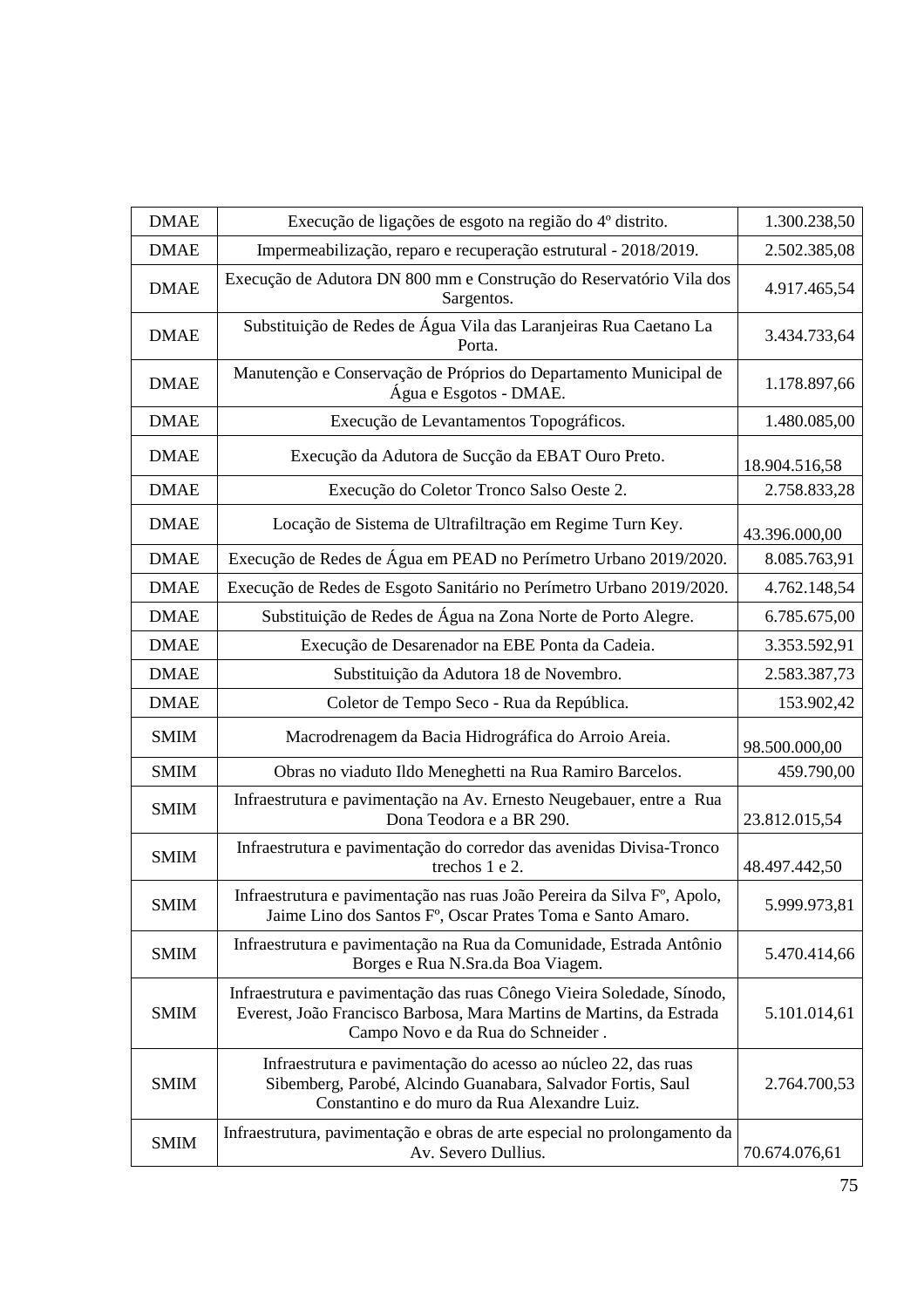| <b>SMIM</b>  | Infraestrutura e pavimentação das ruas Stringhini, Florêncio Farias, Jorge<br>Mello Guimarães e D. Francisca Alves.                                         | 10.036.568,57  |
|--------------|-------------------------------------------------------------------------------------------------------------------------------------------------------------|----------------|
| <b>SMIM</b>  | Infraestrutura e pavimentação da Estrada das Furnas, Estrada dos Alpes e<br>Estrada das Furnas - Santuários 1, 2 e 3.                                       | 8.737.235,94   |
| <b>SMIM</b>  | Execução da passagem inferior da Av. Ceará sobre a Farrapos, na III<br>Perimetral.                                                                          | 39.084.660,32  |
| <b>SMIM</b>  | Infraestrutura e pavimentação do corredor das avenidas Divisa-Tronco<br>trechos 3 e 4.                                                                      | 74.701.848,18  |
| <b>SMIM</b>  | Infraestrutura e pavimentação do corredor da Av. Voluntários da Pátria.                                                                                     | 13.547.725,93  |
| <b>SMIM</b>  | Execução das obras do Trecho 3 do Projeto de Revitalização da Orla do<br>Guaíba.                                                                            | 50.606.190,05  |
| <b>SMIM</b>  | Elaboração dos Projetos de Revitalização do Calçadão da Rua dos<br>Andradas.                                                                                | 116.919,07     |
| <b>SMIM</b>  | Execução das obras de recuperação de pavimentos em diversos<br>logradouros de Porto Alegre.                                                                 | 11.819.868,69  |
| <b>SMIM</b>  | Prestação de serviços, de fornecimento, implantação e manutenção de<br>dispositivos de sinalização temporária de obra.                                      | 228.445,92     |
| <b>SMIM</b>  | Execução das obras do guarda-corpo nas quatro alças do Viaduto Ildo<br>Meneghetti.                                                                          | 459.790,00     |
| <b>SMIM</b>  | Prestação de serviços de fornecimento, implantação, manejo e<br>manutenção de dispositivos de sinalização temporária de obra, desvio ou<br>bloqueio viário. | 480.250,00     |
| <b>SMIM</b>  | Contratação de consórcio de empresas para a obra de requalificação do<br>Centro Cultural de Usina do Gasômetro.                                             | 11.449.325,92  |
| <b>SMIM</b>  | Contratação de serviços de engenharia para execução da finalização da<br>pavimentação em concreto de Cimento Portland no Corredor da Av. João<br>Pessoa.    | 4.168.439,03   |
| <b>SMIM</b>  | Obra da Trincheira da Av. Cristóvão Colombo e contenções.                                                                                                   | 2.480.554,99   |
| <b>SMIM</b>  | Perícia Técnica com elaboração de Laudo Pericial Conclusivo nas obras<br>de Prolongamento da Av. Severo Dullius, Zona Norte.                                | 47.590,00      |
| <b>SMIM</b>  | Execução das obras de recuperação de pavimentos em diversos<br>logradouros de Porto Alegre.                                                                 | 23.891.247,84  |
| <b>SMRI</b>  | Implantação de academias a céu aberto com recursos do Fundo Municipal<br>do Idoso - FUNIDOSO.                                                               | 495.000,00     |
| <b>TOTAL</b> |                                                                                                                                                             | 663.085.492,96 |

Fonte: Sistema GOR - Gerência Orçamentária.

Notas: (1) Posição verificada em 31/07/2020.

(2) O valor do contrato contempla os acréscimos e supressões, quando existentes.